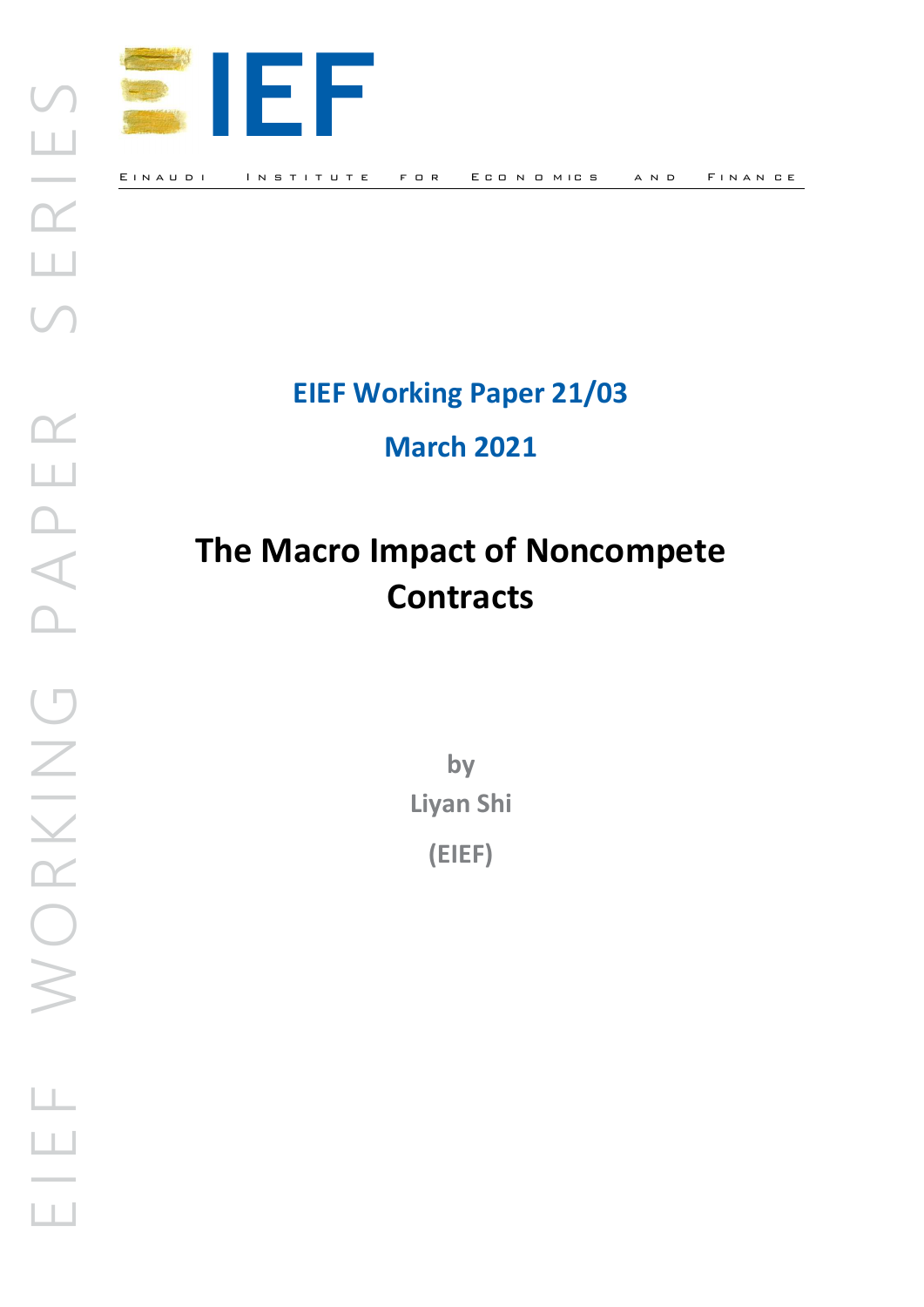## The Macro Impact of Noncompete Contracts<sup>∗</sup>

Liyan Shi†

Einaudi Institute for Economics and Finance

February 2020

#### Abstract

This paper studies the macro impact of noncompete employment contracts, assessing the trade-off between restricting worker mobility and encouraging firm investment. I develop an on-the-job search model in which firms and workers sign dynamic wage contracts with noncompete clauses and firms invest in their worker's general human capital. The incumbent employers use noncompete clauses to enforce buyout payments when their workers depart, ultimately extracting rent from future employers. The model implies that this rent extraction is socially excessive and restrictions on these clauses can improve efficiency. I quantitatively evaluate the model in the managerial labor market, using a novel dataset of executive employment contracts. I find that the optimal restriction on noncompete duration is close to a ban.

Keywords: On-the-job search, noncompete contract, dynamic contract, labor reallocation, investment holdup

<sup>∗</sup>An earlier version of this paper was circulated under the title "Restrictions on Executive Mobility and Reallocation: The Aggregate Effect of Non-Competition Contracts." I am indebted to Hugo Hopenhayn for his invaluable advice. I am grateful to Andrew Atkeson, Saki Bigio, Pablo Fajgelbaum, François Geerolf, Francesco Lippi, Facundo Piguillem, Pierre-Olivier Weill, and the seminar participants at CMU, EIEF, EUI, Exeter, JHU Carey, NYU Stern, Penn, UCLA, UCSB, and UVA for their insightful discussion and comments.

<sup>†</sup>Email: [liyan.shi@eief.it](mailto:liyan.shi@eief.it)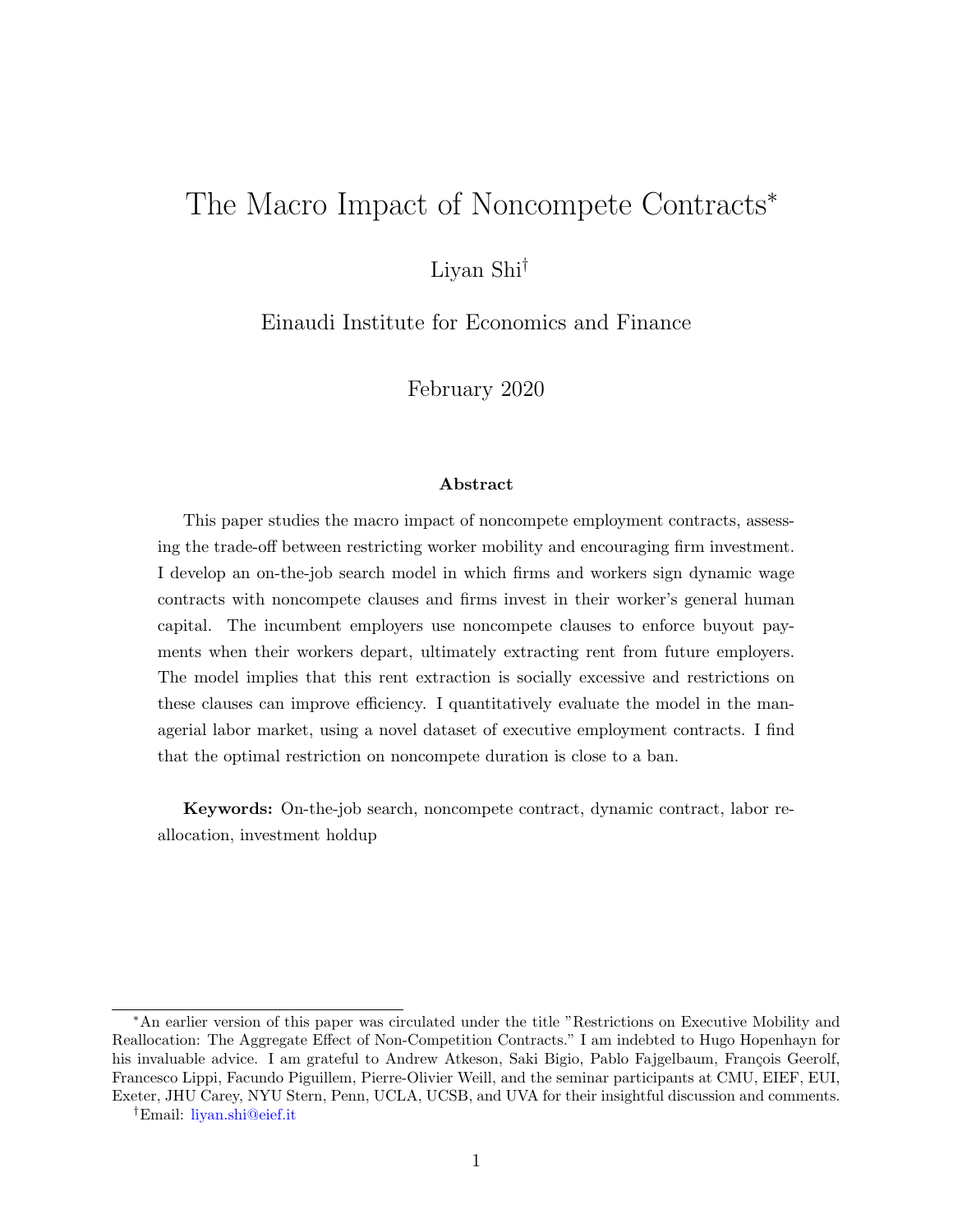## 1 Introduction

Noncompete employment contracts, agreements that prohibit employees from joining competing firms for some duration, are prevalent in the U.S. labor market. About 64% of executives employed in publicly listed firms have signed noncompete contracts. These arrangements have permeated into broader labor markets. A survey conducted by Prescott, Bishara, and Starr (2016) indicates that about 30 million (roughly 18% of the country's workforce) are subject to such constraints. The anticompetitive effects of such contracts are concerning: restricted labor mobility precludes reallocation of workers to more productive employment and inhibits the entry of new firms.<sup>1</sup> Employers, conversely, argue that noncompete contracts offer the protection they need to carry out investments. The disagreement over the merits of noncompete contracts has manifested itself in the disparate legal landscape across the country: many states take a permissive stance; others, notably California, ban noncompete contracts altogether. Recent attempts at legal reform, modeled after the California noncompete law, have been unsuccessful.<sup>2</sup>

This paper assesses the macro impact of noncompete contracts, considering the beneficial effects of encouraging firm investments and the harmful effects of restricting worker mobility. Despite the two opposing effects being well documented in empirical studies, their overall effect is unexamined.<sup>3</sup> While many theoretical inquiries investigate similar issues (Acemoglu (1997), Moen and Rosen (2004), Marimon and Quadrini (2011), Heggedal, Moen, and Preugschat (2017), and Cooley, Marimon, and Quadrini (2018)), they are unfit for understanding the incentives of noncompete contracts and, if private parties willingly enter into these contracts, whether there are social gains from interfering in them. Further, the lack of comprehensive contract data poses a challenge to disciplining quantitative assessment.

To this end, I develop an on-the-job search model in which firms optimally design dynamic wage contracts with noncompete clauses. As in the model by Postel-Vinay and Robin (2002) concerning labor mobility, workers search on the job and form matches with potential new employers who attempt to poach them from their incumbent employers. While adopting

<sup>&</sup>lt;sup>1</sup>The White House (2016) and The U.S. Department of Treasury (2016) identify noncompete contracts as a likely cause for the declining labor market fluidity, stagnant wage growth, and declining business dynamism observed in the U.S. (see Davis and Haltiwanger (2014)).

<sup>2</sup>These attempts include perennial legislative proposals in Massachusetts to restrict the use of noncompete contracts. For example, the state filed a bill in 2017 that proposed to cap noncompete duration at one year. Details can be found at [https://malegislature.gov/Bills/190/SD1578.](https://malegislature.gov/Bills/190/SD1578) In addition, the Obama Administration proposed a nationwide ban. Details can be found at [https://obamawhitehouse.archives.gov/sites/default/files/competition/noncompetes-calltoaction-final.pdf.](https://obamawhitehouse.archives.gov/sites/default/files/competition/noncompetes-calltoaction-final.pdf)

<sup>&</sup>lt;sup>3</sup>Many empirical papers document both effects. These include Garmaise (2009), Marx, Strumsky, and Fleming (2009), Starr, Balasubramanian, and Sakakibara (2017), Jeffers (2018), and Lavetti, Simon, and White (2019).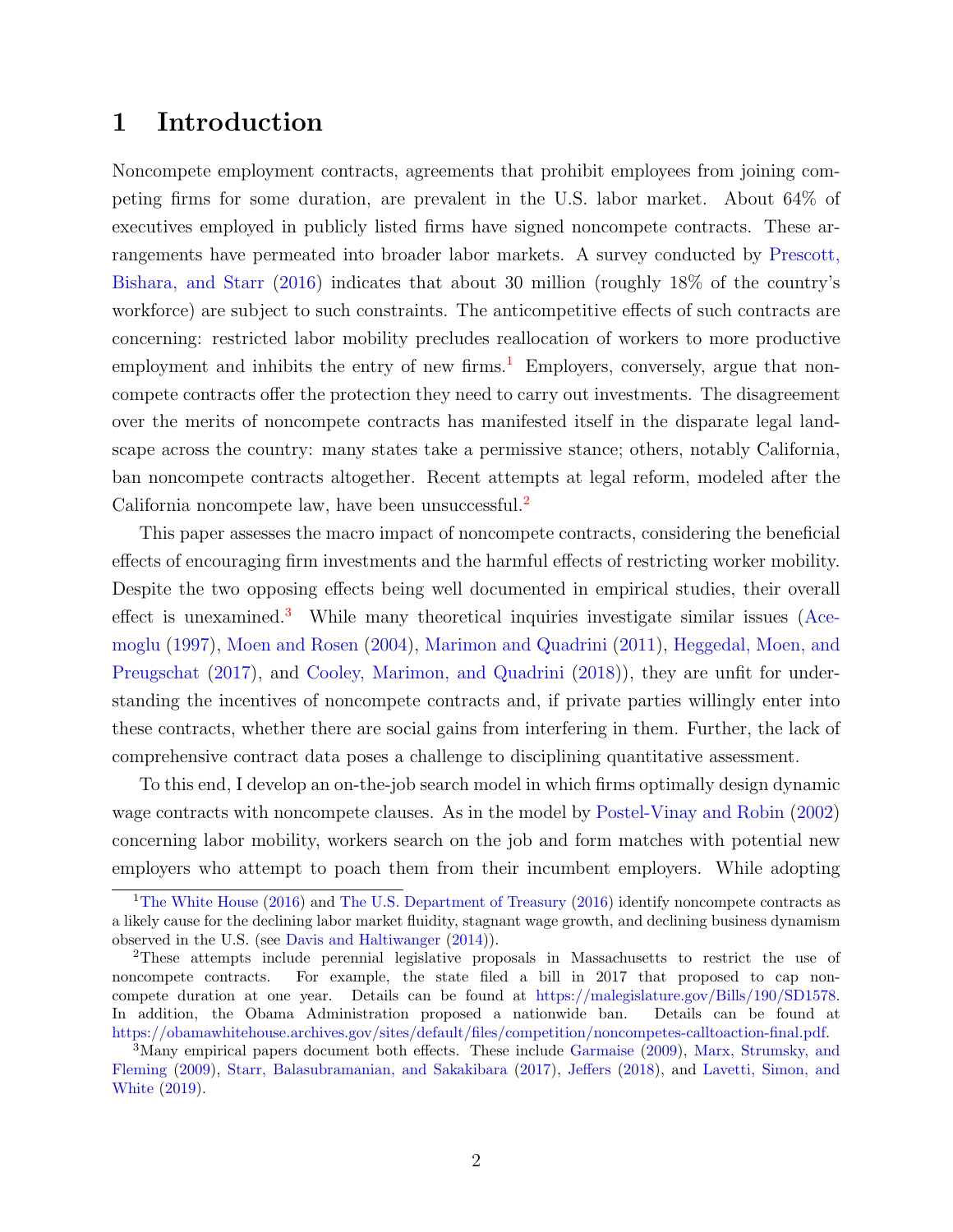their dynamic wage contract as an important way for firms to retain workers, I expand the contract to include (1) a noncompete clause restricting the worker's outside employment, and (2) a buyout payment from the worker to be released from the clause. While the buyout payment arrangement is similar to the damage payment contract in Aghion and Bolton (1987), the noncompete arrangement arises naturally here: since workers would renege on the buyout payment, the noncompete clause is essential for firms to enforce the payment.

To understand the efficiency implications, I first show that the contract between the incumbent firm and the worker is *bilateral efficient*: given the firm's commitment to the contract and risk-neutral preferences, the firm aligns the worker's incentive by costlessly backloading the wage to retain the worker. However, the additional clauses adversely affect future employers that subsequently contract with the worker, resulting in a *contracting ex*ternality. Together, the incumbent firm and the worker act like a monopolist toward entrant employers. The buyout payment, in addition to the wage payment, allows them to charge a monopoly price to new firms poaching the worker. Crucially, assuming that the new match quality is private information to the poaching firms, the buyout payment cannot be contingent on it. Hence, noncompete buyouts distort the allocation of workers and inhibit the entry of new firms.

I also introduce endogenous investment in the worker's human capital, which is transferable to future employment. To understand the investment incentive, notice that the presence of a search friction breaks the insights of the classical analysis by Becker (1962) in a perfectly competitive labor market. There, because human capital is perfectly priced externally, the problem reduces to bilateral bargaining between the firm and the worker about who pays for the investment. In contrast, in my model, since they are facing an imperfectly competitive external labor market, the problem is one among three parties. Future employers also have some monopsony power and can partially appropriate the payoff; therefore, a positive investment externality on entrants appears. While the incumbent firm pays for the cost, investment is prone to holdup. Consequently, noncompete buyouts allow the incumbent employers to partially capture the external payoff and undertake more investment.

Noncompete contracts generate what I call an *investment-reallocation trade-off*: a longer noncompete duration alleviates the holdup problem due to the investment externality but aggravates the distortion in the allocation of workers due to the contracting externality. The private-optimal contract, despite being bilaterally efficient, is socially inefficient along this trade-off. Recall that the incumbent firm and the worker maximize their bilateral joint value, disregarding the value of new entrants. Compared to a planner who aims to maximize social value, including that of new entrants, the private parties set an excessively long duration and overextract rent, even after accounting for the investment benefits. Theoretically, restricting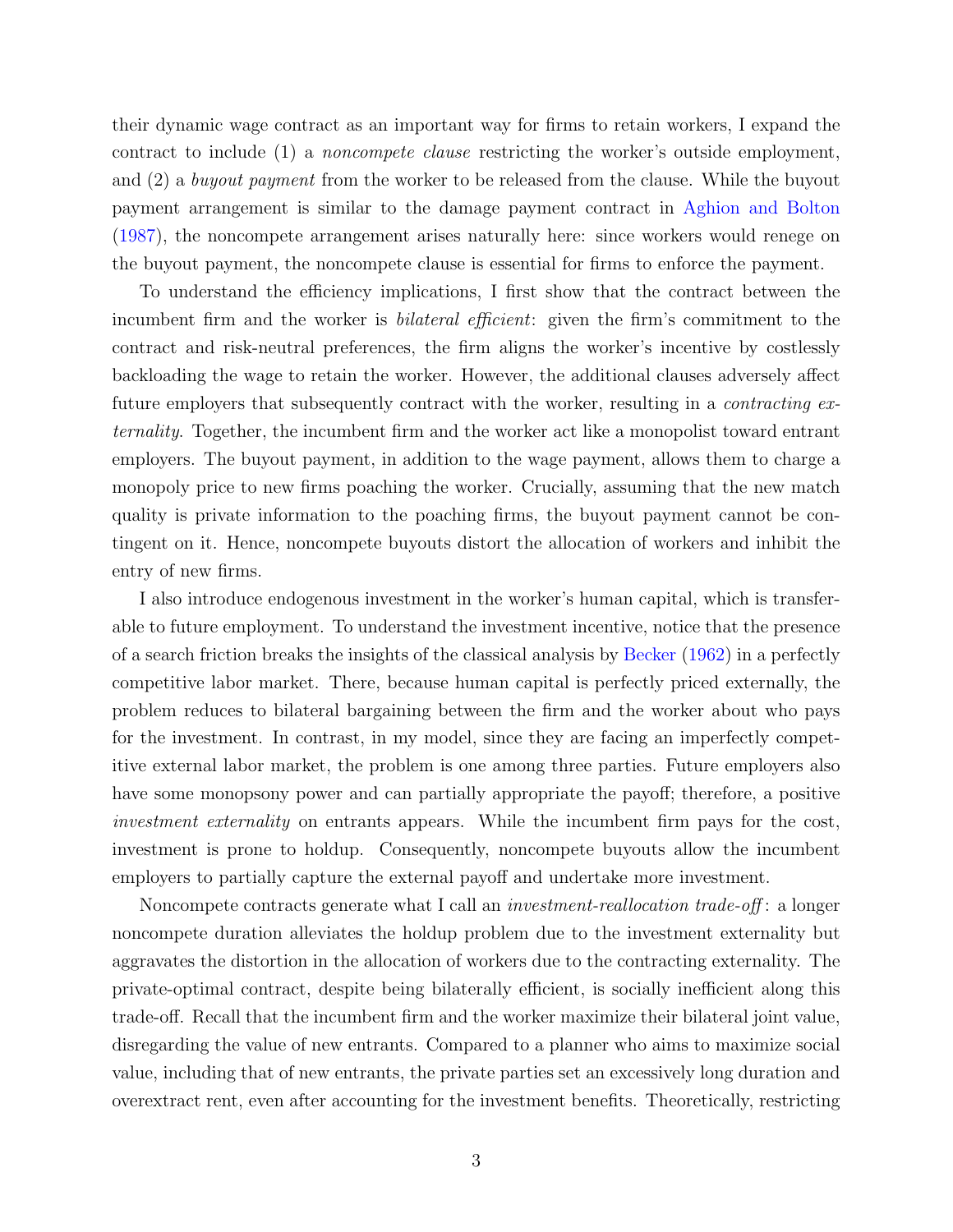the duration of noncompete contracts can improve efficiency. In fact, the social optimum can be implemented by capping the noncompete duration.

To fit the institutional environment and the data, the model is augmented structurally by (1) the noncompete legal regime in the form of an enforcement probability, and (2) a fixed noncompete contracting cost. Together, they generate binary choices of whether to use a noncompete clause. Further, the more likely the enforcement, the larger the proportion of firms and workers signing noncompete clauses.

To assess the theoretical results, I assembled a novel dataset on noncompete arrangements for executives in U.S. public-listed firms. I scrapped the data from contracts disclosed in company filings using machine-learning and textual-analysis tools; I merged this data with a rich array of datasets on executives and firms. Applying the model to the managerial labor market, I find that the empirical patterns confirm the model's predictions. Overall, 64% of the executives in the data are subject to noncompete clauses. There is substantial cross-state variation: the percentage of executives with noncompete contracts is 38% higher in Florida compared to California.

The data suggests that noncompete arrangements generate sizable distortion in executive mobility and relatively mild effects on firm investment. First, executives with a noncompete clause are around 0.9% annually less likely to separate from their firms. Second, when the percentage of executives subject to noncompete clauses increases by 1%, investment in intangible capital increases by 0.012% annually. The same effect is absent for physical capital investment. The magnitudes of mobility restriction and investment encouragement are higher in states with stronger enforcement.

I also provide new evidence on how noncompete clauses interact with wage backloading. In the model, when workers sign a noncompete contract, their wage is less backloaded because their employers need to bid less against outside offers for retention in the future. To be precise, the worker starts with a higher wage but experiences lower wage growth. I find that the starting wage for executives with a noncompete clause is 13% (or \$130k in 2010 prices) higher than for executives without such a clause, but their wage grows  $1\%$  less annually over the first ten years of tenure.

In the quantitative analysis, I calibrate the model to match the aforementioned moments and others. In particular, I identify the parameters crucial to tracing out the investmentreallocation trade-off directly from moments related to mobility restriction and investment response. Quantitatively, the optimal cap on noncompete duration is 0.6 years, much lower than the private-optimal level of 1.6 years found in the data. In a full-enforcement regime that resembles Florida and Massachusetts, the optimal cap and a ban result in welfare gains measured in steady-state output of 4.8% and 2.3%, respectively, relative to the laissez-faire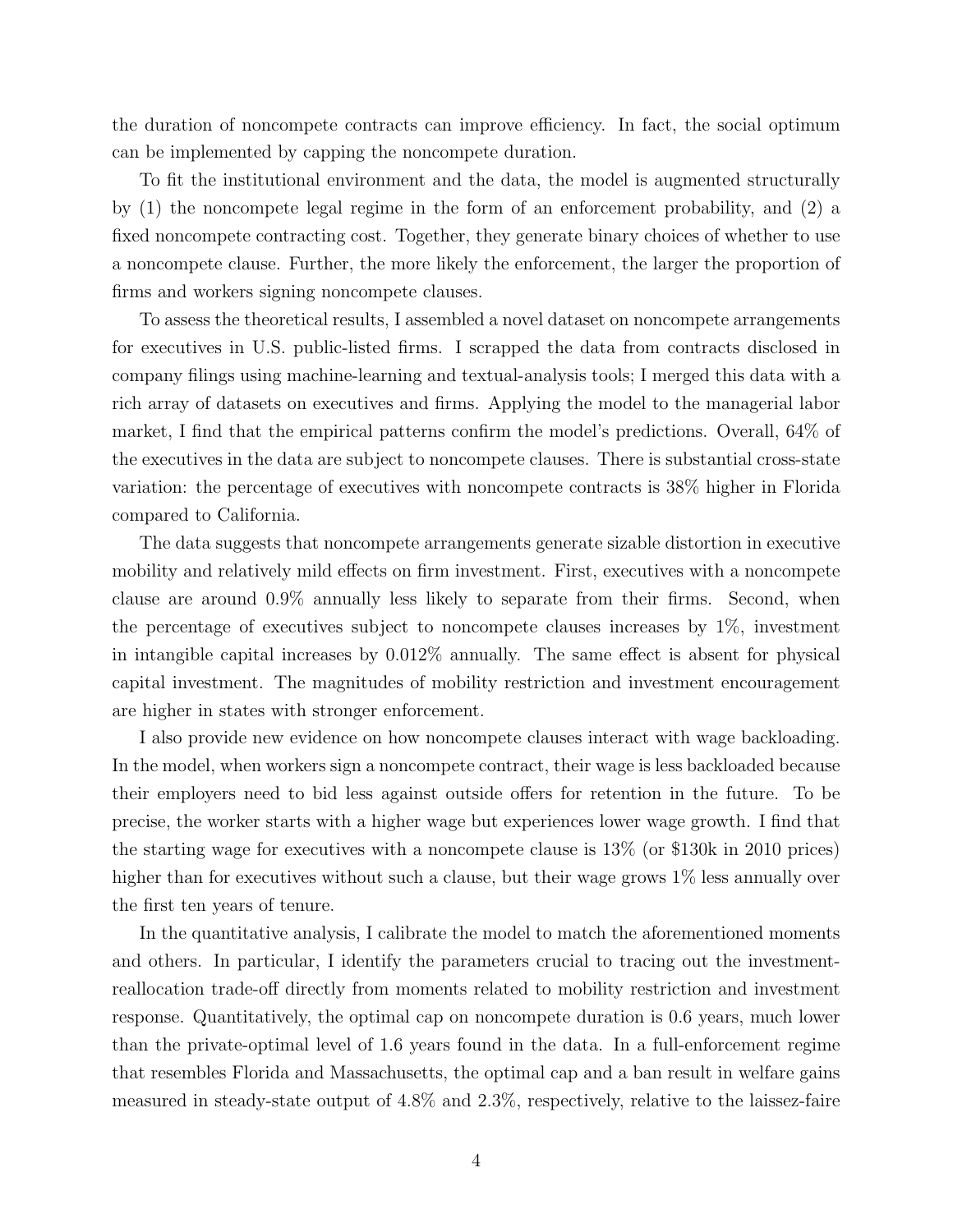equilibrium outcome. In low-enforcement states like California, the optimal cap and a ban results in welfare gains of within 1%. If noncompete arrangements were banned altogether, the outcome would be fairly close to the social optimum.

#### 1.1 Related Literature

This paper extends the on-the-job search literature along the lines of Postel-Vinay and Robin (2002), Cahuc, Postel-Vinay, and Robin (2006), and Postel-Vinay and Turon (2010) in several dimensions. First, I modify their perfect-information assumption regarding match quality to asymmetric information. To preserve the Bertrand competition outcome for workers, I use an English auction instead of their take-it-or-leave-it offers. Second, I enrich their dynamic wage contract with noncompete clauses. This extension generates the effect of damage payments as barriers to entry as in Aghion and Bolton (1987). Third, I introduce endogenous investment in human capital while maintaining the tractability of the model.

This paper contributes to the theoretical literature on contract design under worker limited commitment (Diamond and Maskin (1979), Marimon and Quadrini (2011), and Cooley et al. (2018)), in particular concerning the spillover effects of on-the-job general human capital accumulation (Acemoglu (1997), Acemoglu and Pischke (1999), Moen and Rosen (2004), Lentz and Roys (2015), and Heggedal et al. (2017)). This is the first paper to rationalize the design of noncompete clauses as an optimal contract among private parties and to study the aggregate welfare of regulating these contracts. The theoretical insight here departs from the classical analysis by Becker (1962) in a perfectly competitive labor market, yet it recasts the optimal patent duration going back to Nordhaus (1967) in a monopsonistic labor contract setting.

Relating to empirical studies on noncompete contracts, this paper is the first to use a large dataset of actual contracts with information on both whether a noncompete clause is included and the duration. Existing studies have relied on exploring exogenous variations in the legal enforceability over time (Garmaise (2009), Marx et al. (2009), Starr (2016), Starr et al. (2017), and Jeffers (2018)), except for Lavetti et al. (2019), who surveyed whether the physicians they study are subject to noncompete clauses. Using the contract data, I provide new evidence on the use and effects of noncompete contracts, on how the effects depend on legal enforceability, and on the effects on wage dynamics.

Finally, this paper is related to studies on competitive market forces in determining executive compensation. Frydman (2019) documents that the increasing importance of general managerial human capital has led to higher executive mobility and compensation over time. My empirical findings suggest that outside competition affects also the structure of exec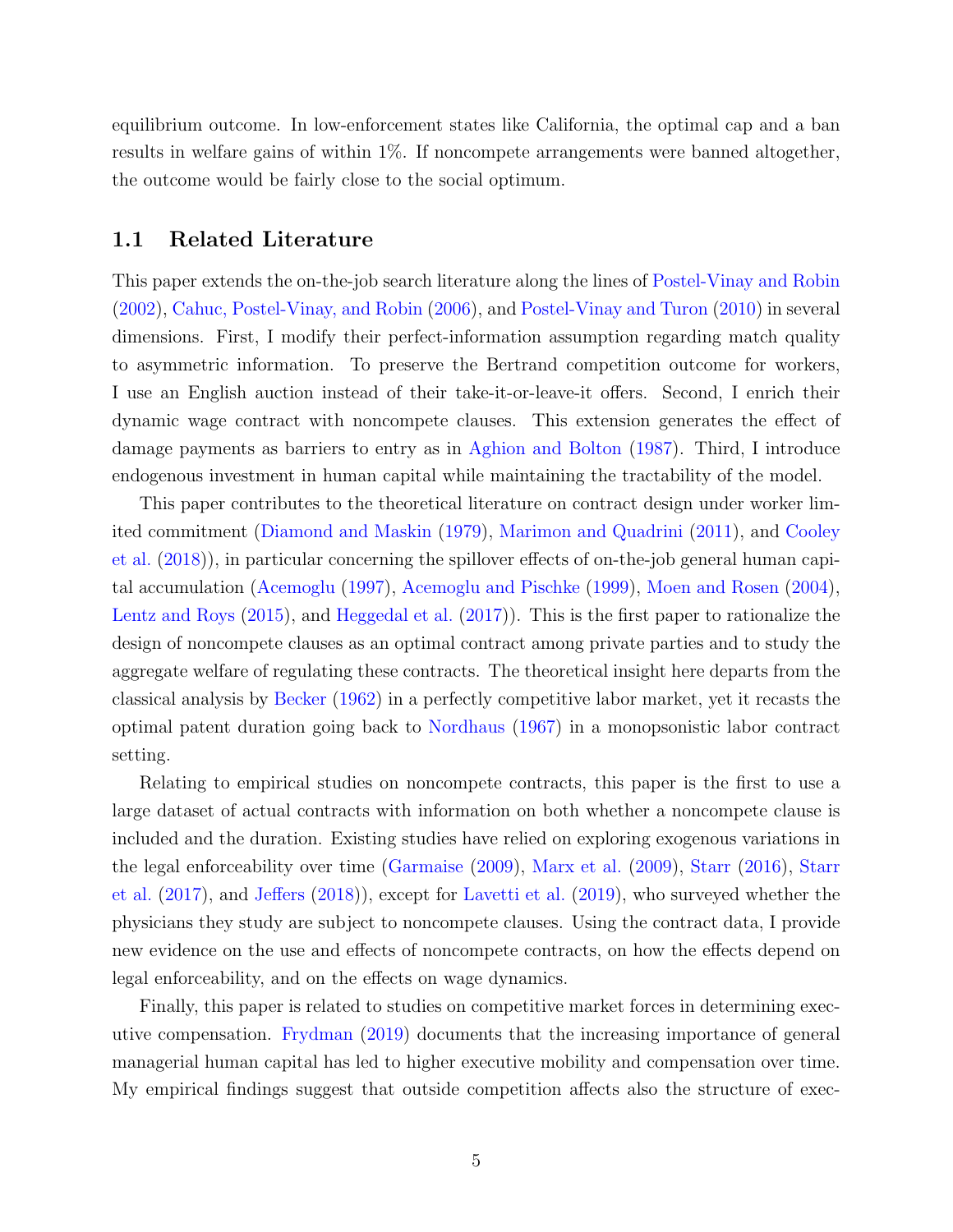utive compensation, confirming concerns about retention in dynamic compensation design (Clementi, Cooley, and Wang (2006)).

The rest of the paper is organized as follows. Section 2 introduces the model. Section 3 characterizes the equilibrium and studies the optimal noncompete policy. Section 4 presents empirical evidence in the managerial labor market. In Section 5, I calibrate the model and conduct policy evaluations. Section 6 concludes.

## 2 Model

This section lays out an on-the-job search model built on Postel-Vinay and Robin (2002), in which firms and workers design dynamic wage contracts with noncompete clauses and the firms invest in their worker's general human capital. The goal is to capture the trade-off between labor mobility and firm investment.

#### 2.1 Environment

Time is continuous and infinite,  $t \in [0,\infty)$ . The economy is populated by a measure-one of over-lapping generations of workers with an exponential lifetime. The workers are employed by a corresponding continuum of firms.<sup>4</sup> Each worker dies with Poisson intensity  $\delta$ , upon which the firm also exits, and is replaced by a newborn worker matched to a newborn firm. Agents are risk-neutral. Hence, risk-sharing concerns between firms and workers are absent. Agents discount the future at rate  $\rho$ . Therefore, the effective discount rate is  $r = \rho + \delta$ .

The firm-worker matches are heterogeneous in their match productivity,  $z_t$ , at time t. A firm-worker match produces a flow output equal to its productivity,  $y_t = z_t$ <sup>5</sup>. The initial productivity of a newborn match is drawn according to the cumulative distribution function  $H(\cdot)$ . The productivity evolves according to

$$
d\log(z_t) = \mu_t dt + \sigma dB_t,
$$

where  $B_t$  is a standard Brownian motion. The drift  $\mu_t$  is an endogenous investment variable chosen by the firm at a cost of  $c(\mu_t)$ .<sup>6</sup> The cost function  $c(\cdot)$  is strictly increasing, twice

<sup>&</sup>lt;sup>4</sup>Firms in the model are single-worker firms. When mapping the model to firm-level data, I define a firm as a collection of linearly additive firm-worker matches.

<sup>5</sup> I retain a simple production structure to focus on the contracting problem. In addition, I eliminate the possibilities of unemployment for workers and replacement of workers by firms.

<sup>&</sup>lt;sup>6</sup>Bilal, Engbom, Mongey, and Violante (2019) also develop a continuous-time version of the on-the-job model by Postel-Vinay and Robin (2002), where the match productivity follows a Brownian motion. One difference here is that the drift representing the firm's investment is endogenous.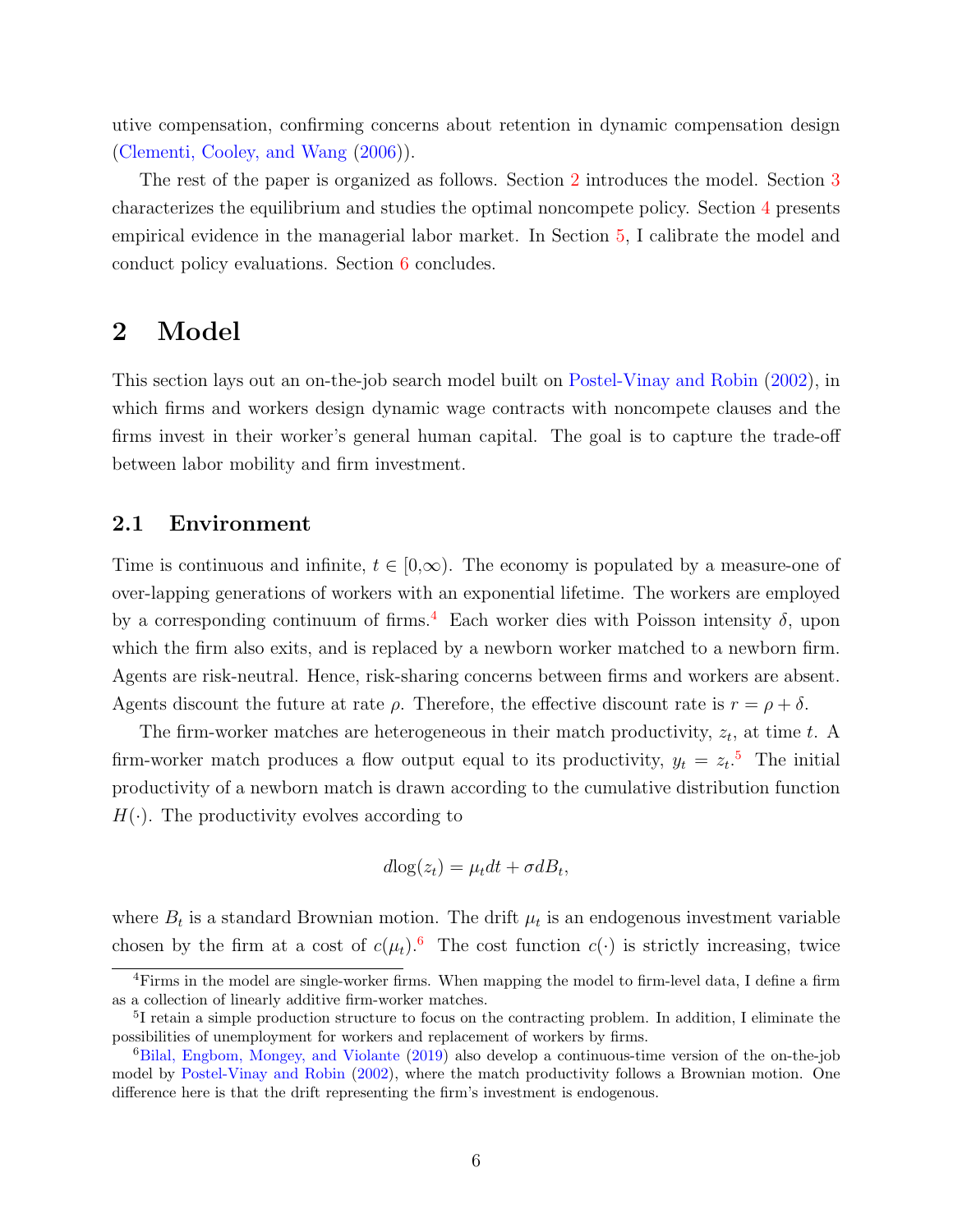continuously differentiable, and convex.

The labor market is frictional. Workers are matched to an entrant firm at Poisson intensity  $\lambda$ . The entrant match has productivity  $z_t' = z_t \theta_t$ , which is multiplicative of the incumbent productivity  $z_t$  and the entrant match quality  $\theta_t$ .<sup>7</sup> The entrant match quality,  $\theta_t$ , is drawn according to the cumulative distribution function  $F(\cdot)$ , defined over  $[\theta_m,\infty)$ . The function  $F(\cdot)$  is continuous, with  $\theta_m < 1$  and  $1 - F(1) > 0$ . The investment is embodied in the worker's general human capital. When workers moves to new jobs, they take the accumulated human capital to the new employers and their incumbent employers exit. This implies that the investment undertaken by incumbent employers has a positive *investment* externality on future employers.

#### 2.2 Information and Contract

Information. Information is asymmetric: firms do not observe each other's productivity.<sup>8</sup> This information friction is crucial for noncompete clauses to reduce labor mobility. Otherwise, under perfect information, agents could always engage in efficient ex post renegotiation given any ex ante contract, resulting in reallocation of workers to more productive firms.

Contract. Firms and workers enter into bilateral long-term contracts. The contract specifies the process through which employment and the corresponding transfers are determined ex post. While adopting the dynamic wage contract in Postel-Vinay and Robin (2002) as a way for firms to retain workers, I expand the contract to include: (1) a *noncompete clause* restricting the worker's outside employment; and (2) a buyout payment from the worker to be released from the clause.

Firms are deep-pocketed while workers are hand-to-mouth. Absent an outside offer, the transfer from the firm to the worker, i.e., the wage payment, has to be positive. However, when the worker takes a new job, he or she can make a payment to the current employer, which could be financed by the new employer. Further, firms can commit to the contract but workers cannot. In particular, workers can renege on their buyout payment obligation. To circumvent the problem of reneging, the firm uses a noncompete treat, excluding the worker from outside employment for a duration of  $\pi_t$  units of time. The worker together with the

<sup>7</sup>Alternatively, I can keep track of the workers. The worker productivity evolves according to a jumpdiffusion process,  $d\log(z_t) = \mu_t dt + \sigma dB_t + \theta_t I_t dN_t$ , where  $B_t$  is a standard Brownian motion and  $N_t$  is a Poisson process with intensity  $\lambda$ . Further,  $\theta_t$  is drawn from the distribution  $F(\cdot)$  and  $I_t$  is an indicator function equal to 1 if the worker moves to the entrant firm and 0 otherwise.

<sup>&</sup>lt;sup>8</sup> I assume two-sided information asymmetry here. However, only one-sided information asymmetry is needed as in Aghion and Bolton (1987): the entrant productivity  $z'_{t}$  (or, equivalently, the entrant match quality  $\theta_t$ ) is private information. The results do not change when the incumbent productivity  $z_t$  is also private information. A one-period example in Section C of the online appendix clarifies this point.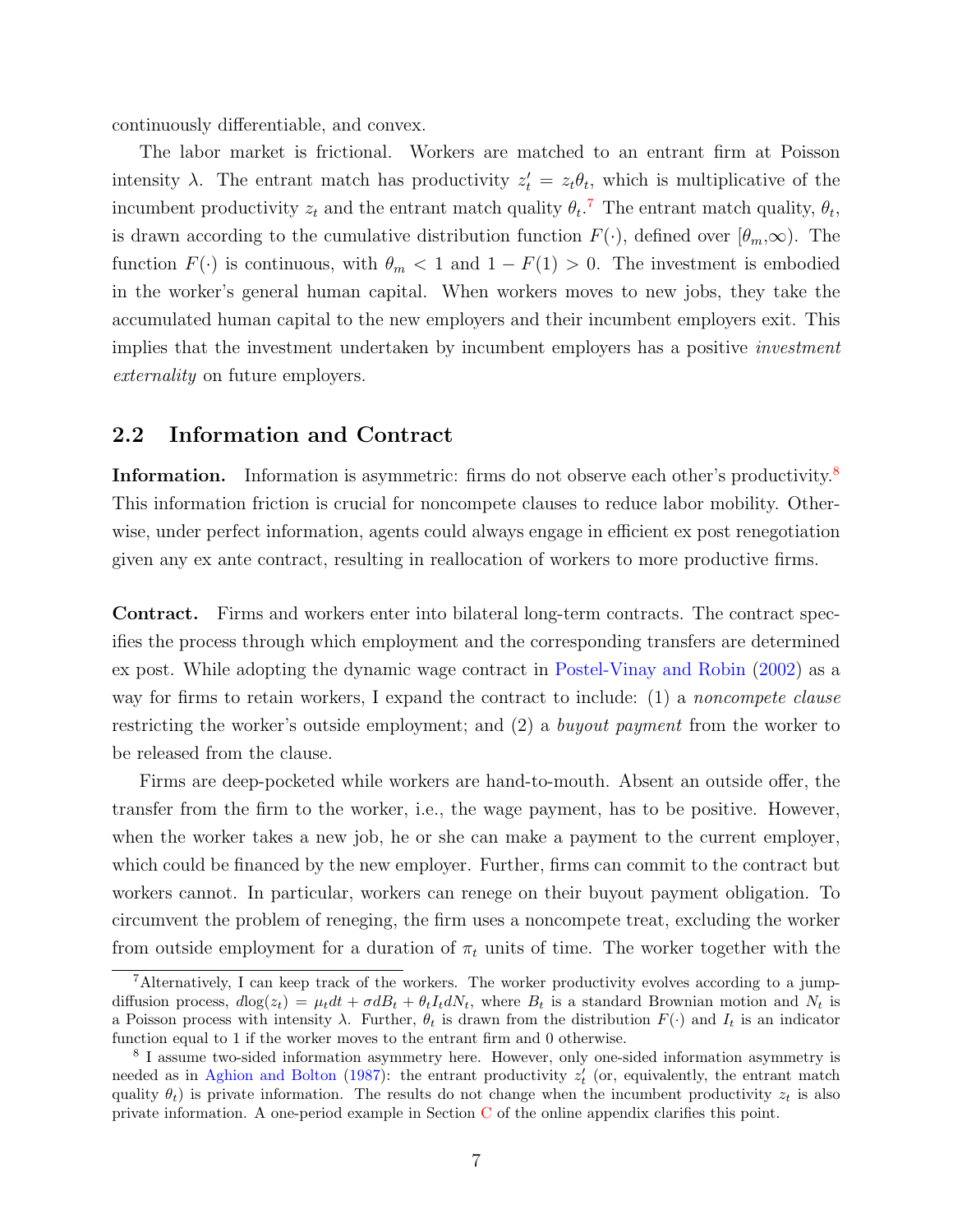new employer can pay the incumbent firm to avoid the exclusion. From a property-rights perspective, the incumbent firm owns the property right to the worker's future employment during the noncompete period, which it can sell back to the worker or resell to new employers. Given that firms contract with the same worker sequentially, the poaching firms take as given the existing contract between the worker and the incumbent firm. The additional clauses adversely affect subsequent employers, resulting in a contracting externality.

Motivated by the institutional details, I model firms resorting to noncompete clauses as a means to achieve buyout payments. In practice, a noncompete clause quite often comes with a buyout option, either ex ante stipulated or ex post bargained, that grants the employee an option to buy out the clause.<sup>9</sup> Buyouts are also reflected in law.<sup>10</sup> Finally, noncompete arrangements avoid the controversy of enticement payment, which existed historically in the postbellum American South before the enactment of anti-enticement laws.11

The firm decides whether to include a noncompete clause. If it decides to include one, it incurs a fixed cost at match formation,  $\kappa z$ , proportional to its initial match productivity with the worker z. Each worker draws a fixed, observable  $\kappa$  from a cumulative distribution function  $\Phi(\cdot)$ .<sup>12</sup> This cost includes legal fees and disutility that the worker suffers due to perceived restricted opportunity. It allows me to capture binary noncompete contract choice.

Noncompete law. The legal regime is represented by an enforcement probability. Namely, if a worker is bound by a noncompete clause, after an entrant firm arrives to poach the worker, with probability  $p$  the noncompete clause turns out to be enforceable and would subsequently require some buyout payment.<sup>13</sup>

<sup>9</sup>Similar contractual arrangements exist in the market for professional soccer players. To poach a player under contract, the acquiring club needs to pay the current club a transfer fee.

 $10$ Texas law requires that a noncompete contract must contain a buyout option for certain occupations. The state of New York follows the "employee choice doctrine"—the employee chooses to either have the noncompete clause enforced or have some previous compensation clawed back. For this reason, a buyout clause is sometimes called a "forfeiture-for-competition" clause. Buyouts are preferable to enforcement: the former involves a zero-sum transfer between the parties, while the latter is mere "money burning."

 $11$ Naidu (2010) finds that recruitment restrictions in the form of "enticement" fines in the postbellum South lowered the mobility of sharecroppers. While enticement fines have long been vestigial due to anti-enticement laws, noncompete buyouts effectively achieve the same outcome.

 $12$ This contracting cost structure has three useful implications. First, the cost being proportional to productivity implies that the use of noncompete clauses has no correlation with productivity, consistent with the empirical pattern in the data. Second, a contract signed at match formation will remain optimal later, simplifying the analysis. Third, given that  $\kappa$  is fixed for a given worker, the contract choice is persistent among job-changers. Some extent of persistence is found in the data.

<sup>&</sup>lt;sup>13</sup>One could think of the enforcement probability as follows. In a state more permissive toward noncompete contracts, it is more likely that a judge will rule in favor of enforcing them.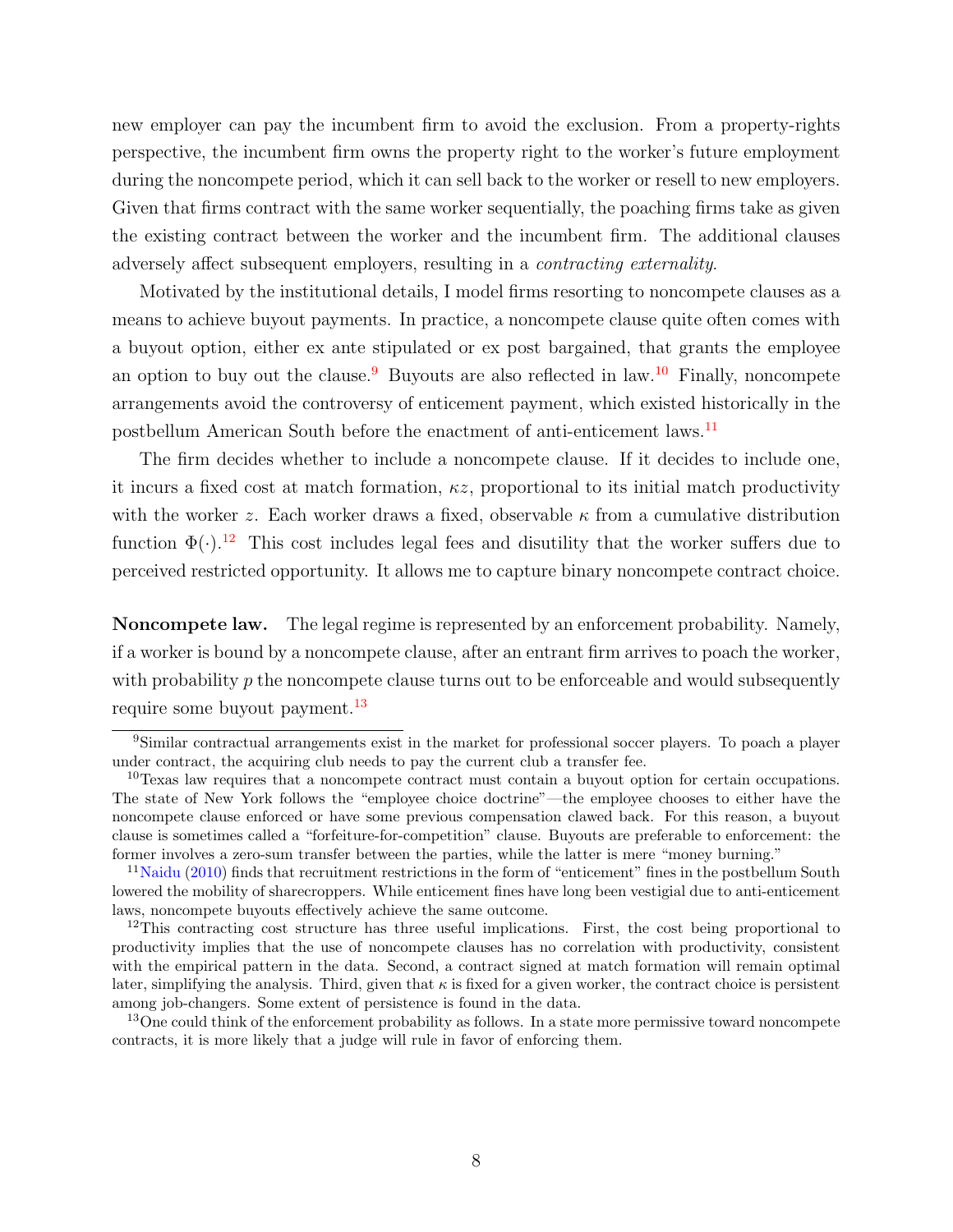Figure 1: Competition for workers in a two-stage game



**A two-stage game.** At subsequent employment time  $t$ , when a poaching firm arrives, the competition for the worker occurs in a two-stage game depicted in Figure 1. In the first stage, the incumbent and entrant firm bid for the worker in an ascending (English) auction. Firms have limited liability, implying that they can only commit to delivering to their workers a promised utility up to the entire match value. The resulting wage is denoted by  $W = \{w_t\}_{t>0}$ , where  $w_t \geq 0$ . If the worker is poached by the entrant firm and there is an enforceable noncompete clause, a second buyout stage ensues. The incumbent firm makes a take-it-or-leave-it offer of a buyout menu  $\{\tau_t(\tilde{\pi}) : \tilde{\pi} \in [0,\pi_t]\}$ , where  $\tau_t(\tilde{\pi})$  is the payment required for reducing the noncompete duration from  $\pi_t$  to  $\tilde{\pi}$ .

Taken together, the contract includes the wage, as well as the noncompete clause and the corresponding buyout menu

$$
\mathcal{C} = (\mathcal{W}, \mathcal{M}), \text{ where } \mathcal{W} = \{w_t\}_{t \geq 0} \text{ and } \mathcal{M} = \{\pi_t, \{\tau_t(\tilde{\pi}) : \tilde{\pi} \in [0, \pi_t]\}\}_{t \geq 0}.
$$

The noncompete contract choice is denoted by  $i \in \{c, n\}$ . If a noncompete clause is not included,  $i = c$  and the extra clause is null,  $\mathcal{M} = \emptyset$ . Otherwise,  $i = n$ .

#### 2.3 Firm's Problem

Consider the problem of a firm contracting with its worker at match formation at time 0. At time  $t$ , when a poaching firm arrives, the wage bidding outcome can be characterized by a poaching threshold: if the entrant match quality is above the threshold, the worker moves to the entrant. When a noncompete clause is not included or not enforced, the poaching threshold is denoted by  $\bar{\theta}_t^c$ ; otherwise, it is denoted by  $\bar{\theta}_t^n$ . Correspondingly, depending on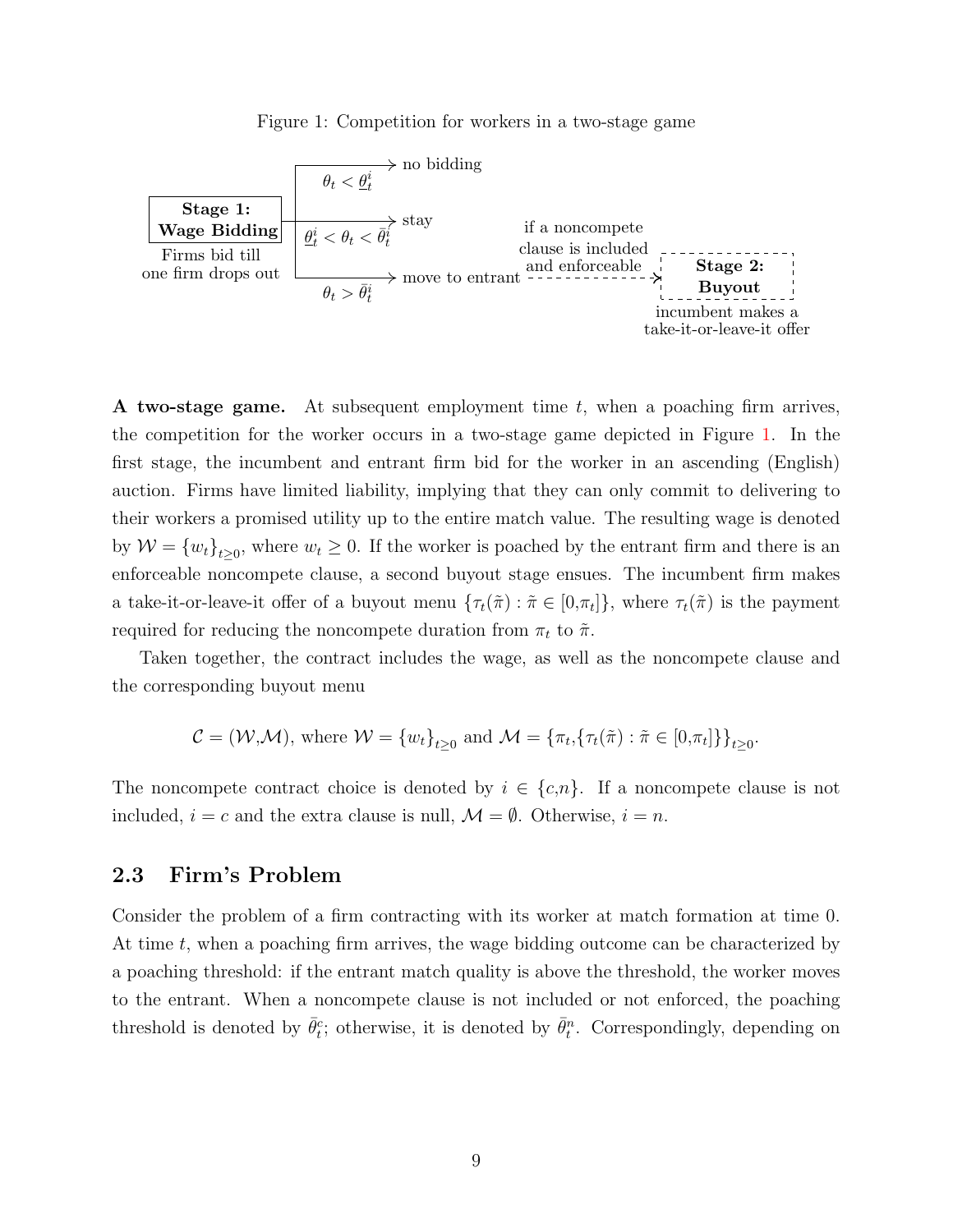whether a noncompete clause is used, the worker has a job-to-job transition rate

$$
\eta_t^c = \lambda \left( 1 - F\left(\bar{\theta}_t^c\right) \right)
$$
  

$$
\eta_t^n = \lambda p \left( 1 - F\left(\bar{\theta}_t^n\right) \right) + \lambda \left( 1 - p \right) \left( 1 - F\left(\bar{\theta}_t^c\right) \right).
$$

The match has a stopping time  $T$ , which occurs when an entrant with a match quality above the poaching threshold arrives for the first time,  $\theta_T > \bar{\theta}_T^i$ .

Following the long-term contract approach, the cost of a contract to the firm can be summarized by the level of utility promised to the worker. When bidding for the worker, the incumbent firm and the entrant firm compete in utility terms. Notice that, given the bidding protocol, the incumbent will bid up to its match value. Therefore, in order to poach the worker, the entrant firm needs to deliver to the worker a promised utility fully compensating the value of the current match destroyed. Let  $J^{i}(z)$  denote the joint value of a firm-worker match with productivity  $z$  and noncompete contract choice  $i$ . At employment termination time T, the worker receives a promised utility of  $J^{i}(z_T)$  from the entrant firm. To deliver the initial promised utility  $U_0$ , the firm faces the following promise-keeping (PK) constraint:

$$
\mathbb{E}\left[\int_0^T e^{-rt}w_t dt + e^{-r} J^i(z_T)\right] \ge U_0.
$$
\n(1)

The firm chooses whether to include a noncompete clause, taking into account the contracting cost

$$
\max\{V^c(z_0,U_0),V^n(z_0,U_0)-\kappa z_0\},\
$$

where  $V^{i}(z,U)$  is the value function of the firm with productivity z, promised utility U to the worker, and contract choice  $i$ . If a noncompete clause is not included, the firm chooses the streams of wage payments  $W$  and the investments  $\boldsymbol{\mu} = {\{\mu_t\}}_{t\geq 0}$  to maximize its value

$$
V^{c}(z_0, U_0) = \max_{W, \mu} \mathbb{E} \left[ \int_0^T e^{-rt} (z_t - c(\mu_t)z_t - w_t) dt \right],
$$
 (2)

subject to the PK constraint (1).

If a noncompete clause is included, apart from the wage payments and the investments, the firm chooses the noncompete duration and the buyout menu

$$
V^{n}(z_{0},U_{0}) = \max_{\mathcal{W},\mathcal{M},\mu} \mathbb{E}\bigg[\int_{0}^{T} e^{-rt}(z_{t} - c(\mu_{t})z_{t} - w_{t})dt + e^{-rT}\tau_{T}(\tilde{\pi}_{T}(\theta_{T}))\bigg],
$$
(3)

subject to the PK constraint  $(1)$ , as well as the entrant firm's incentive-compatibility  $(IC)$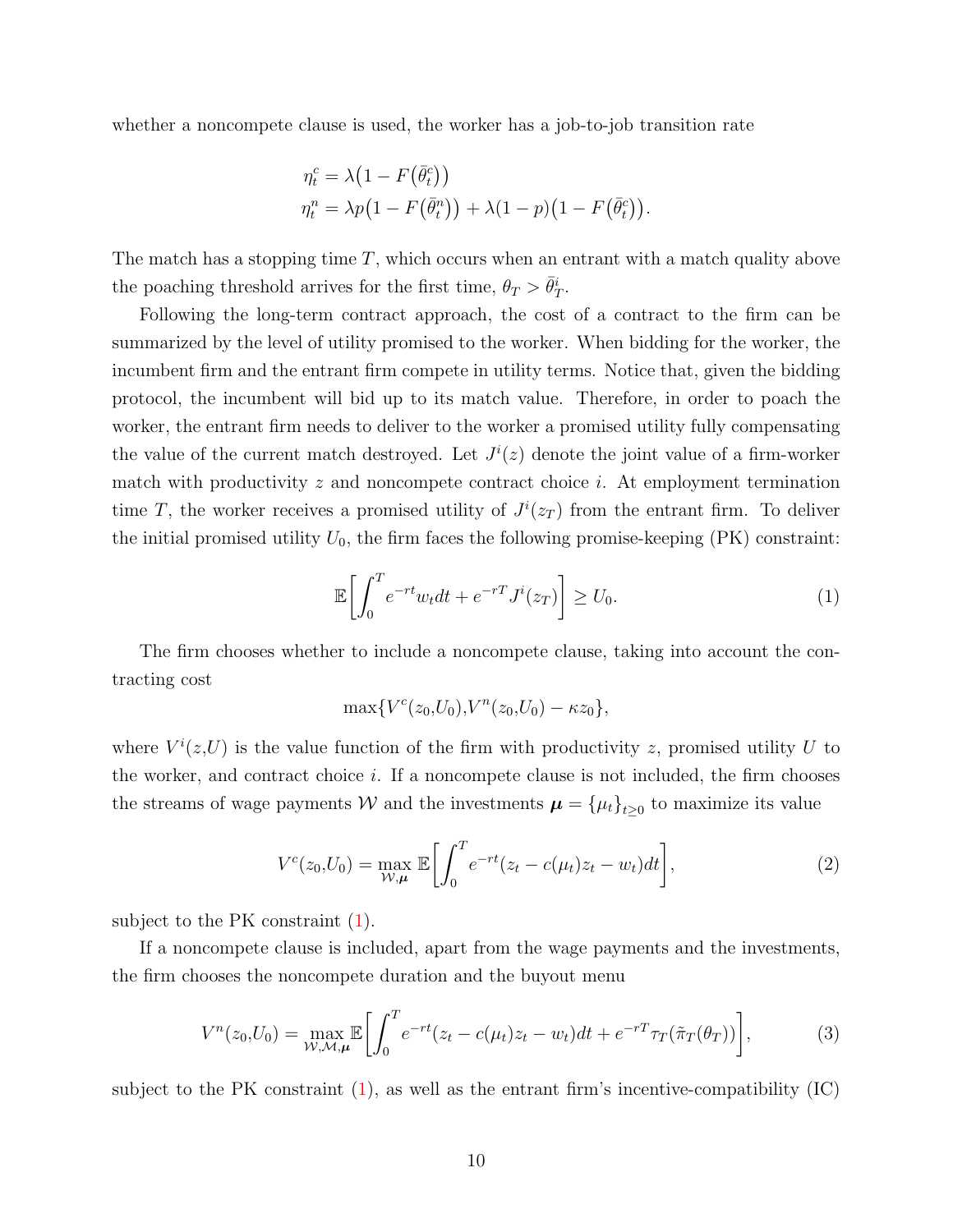and individual-rationality (IR) constraints

$$
\tilde{\pi}_t(\theta_t) = \underset{\tilde{\pi} \in [0,\pi_t]}{\operatorname{argmax}} e^{-r\tilde{\pi}} J^n(z_t \theta_t) - \tau_t(\tilde{\pi}), \,\forall \theta_t \ge \bar{\theta}_t^n \tag{4}
$$

$$
e^{-r\tilde{\pi}_t(\theta_t)}J^n(z_t\theta_t) - J^n(z_t) - \tau_t(\tilde{\pi}_t(\theta_t)) \ge 0, \,\forall \theta_t \ge \bar{\theta}_t^n. \tag{5}
$$

In equation (2), the flow payoff to the firm is output net of investment cost and wage payment. If investment  $\mu$  were exogenous, the wage setting W is identical to the one in Postel-Vinay and Robin (2002). Compared to equation (2), equation (3) includes an extra term: the buyout payment at match termination. The IC constraint (4) captures that, in the buyout stage, the entrant firm chooses optimally from the buyout menu to reduce the noncompete duration from  $\pi_t$  to  $\tilde{\pi}_t(\theta_t)$ . Note that, with a production delay of duration  $\tilde{\pi}$ , its match value reduces to  $e^{-r\tilde{\pi}_t(\theta_t)}$  fraction.<sup>14</sup> Moreover, it is without loss of generality to assume that the entrant match also includes a noncompete clause. Combining the buyout payment  $\tau_t(\tilde{\pi}_t(\theta_t))$  and the promised utility  $J^n(z_t)$  to the worker, I obtain the IR constraint (5) for the entrant firm.

#### 2.4 Bilateral Joint Maximization Problem

The structure of the economy allows me to simplify the firm's problem. Due to the firm's commitment and the risk-neutral preferences, the firm is able to align the worker's incentive by costlessly backloading the wage payment to retain the worker when an outside opportunity arrives. One can incorporate the PK constraint (1) into the firm's objective in (2) and (3). The bilateral joint value is obtained by discounting the joint flow payoff.<sup>15</sup> Formally, in the following lemma, the firm's optimal policies always maximize its joint value with the worker.

**Lemma 1** (Bilateral Efficiency). The contract maximizes the bilateral joint value between the firm and the worker.

The bilateral efficiency result implies that the firm's problem can be separated into two parts. First, the firm-worker match chooses the clause  $\mathcal M$  and investment  $\mu$  to maximize the joint value. It does not matter whether the firm or the worker designs the contract and has to pay any associated cost, because they would make the same choice. This argument also applies for the investment decision. Second, the firm chooses wage  $W$  to align the worker's incentive and split the maximized joint value. The first part is a static rent-extraction problem and the second part is a dynamic wage-setting problem.

<sup>&</sup>lt;sup>14</sup>Details for this calculation are provided in the online appendix **B.1**.

<sup>&</sup>lt;sup>15</sup>One restriction on the parameters is needed: the arrival rate of outside opportunity  $\lambda$  is small such that the wage non-negativity constraint,  $w_t \geq 0$ , never binds. Offsetting forces such as upward movement in productivity help to ensure that the wage non-negativity constraint is slack.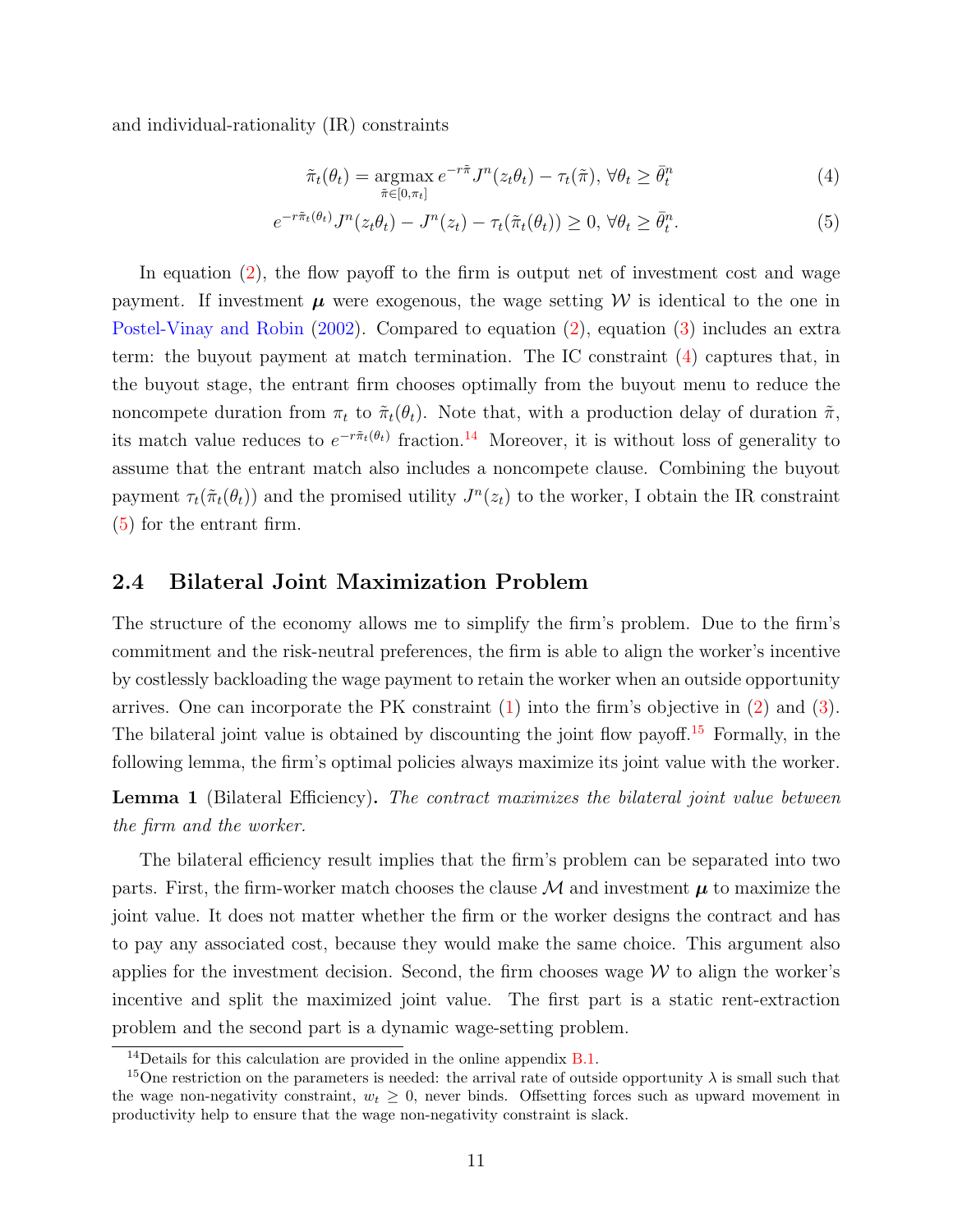Recursive formulation. I state the joint maximization problem recursively for convenience. The firm-worker match decides whether to include a noncompete clause,

$$
\max\{J^c(z), J^n(z) - \kappa z\},\tag{6}
$$

where the noncompete contract choice is denoted by  $\mathbb{I}(z,\kappa) \in \{c,n\}.$ 

Without a noncompete clause, the joint value function  $J<sup>c</sup>(z)$  follows the Hamilton-Jacobi-Bellman (HJB) equation

$$
rJ^{c}(z) = \max_{\mu} z - c(\mu)z + \mu z J_{z}^{c}(z) + \frac{1}{2}\sigma^{2} z^{2} J_{zz}^{c}(z).
$$
\n(7)

The poaching threshold rule and investment decision are denoted by  $\bar{\theta}^c(z)$  and  $\mu^c(z)$ .

While with a noncompete clause, the joint value function  $J<sup>n</sup>(z)$  follows the HJB equation

$$
rJ^{n}(z) = \max_{\mathcal{M},\mu} z - c(\mu)z + \mu z J_{z}^{n}(z) + \frac{1}{2}\sigma^{2} z^{2} J_{zz}^{n}(z) + \lambda p \int_{\bar{\theta}^{n}}^{\infty} \tau(\tilde{\pi}(\theta)|z) dF(\theta), \qquad (8)
$$

subject to the entrant firm's IC and IR constraints  $(4)$  and  $(5)$ . The clause is denoted recursively by  $\mathcal{M}(z) = {\pi(z), {\tau(\tilde{\pi}|z) : \tilde{\pi} \in [0, \pi(z)]}}$ . The poaching threshold rule and investment decision are denoted by  $\bar{\theta}^n(z)$  and  $\mu^n(z)$ .

In equation (7), the first two terms on the right-hand side are the flow of output net of investment cost. The next two terms capture the change in the joint value due to productivity innovations. In equation (8), the last extra term reveals the incentive for noncompete contract design: the incumbent firm and the worker together act like a monopolist toward future entrants. They choose the noncompete buyout to maximize the expected rent extracted from future entrants. The arrangement allows the firm to claim ownership in the worker's future employment during the noncompete period and resell it to entrants.

#### 2.5 Dynamic Wage Setting

Since the agents are risk neutral, the wage can be indeterminate. To uniquely pin the wage down, I assume a constant wage contract following Postel-Vinay and Robin (2002). Namely, the wage stays constant unless the incumbent firm needs to bid it up to retain the worker.<sup>16</sup> When newborn workers and firms enter the economy, they engage in Nash bargaining to determine the initial promised utility, where the worker's bargaining weight is  $\beta$ . Given that

<sup>16</sup>A constant wage contract can be justified by arbitrarily small amount of risk aversion on the worker side. Any amount of worker risk aversion implies that the optimal contract offers constant wage to insure worker's risk. When risk aversion vanishes, the constant wage contract still obtains.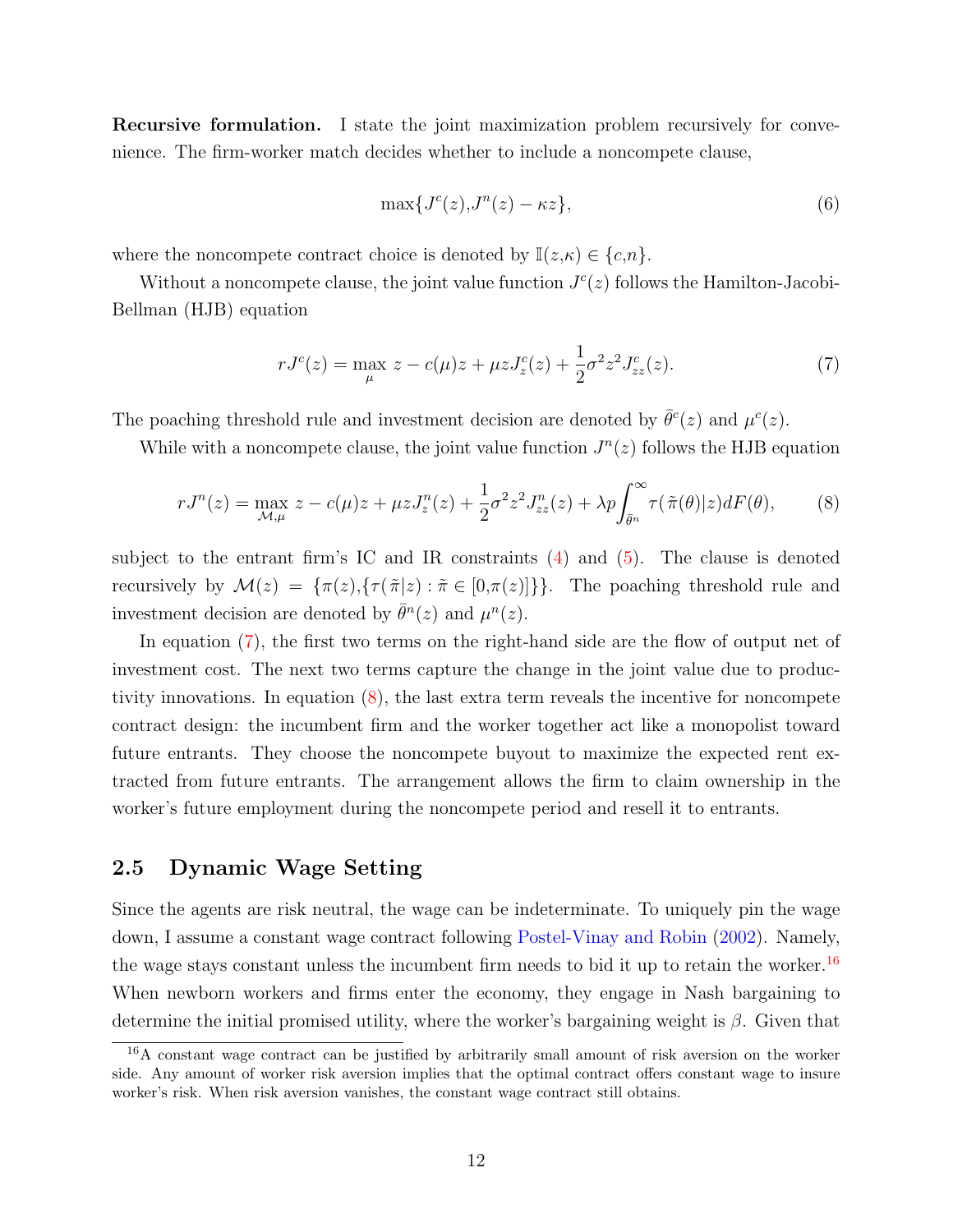the outside option for both parties is zero, the firm and the worker split the maximized joint value according to their bargaining weights. Let  $U^{i}(z,w)$  denote the value function of a worker employed at productivity  $z$ , wage  $w$ , and contract  $i$ . To deliver the initial promised utility, the starting wage  $w_0^i$ ,  $\forall i \in \{c, n\}$ , satisfies

$$
U^{i}(z_0, w_0^{i}) = U_0 = \beta \max\{J^{c}(z), J^{n}(z) - \kappa z\}.
$$
\n(9)

To set the wage, the firm accounts for three possible outcomes of wage bidding. First, if the entrant match value is below the current promised utility, no bidding takes place. Second, if the entrant can offer more than the current promised utility but fails to poach the worker, the incumbent firm increases the wage to match the outside offer. Third, if the entrant is able to poach the worker, the incumbent match is destroyed. I obtain a wage bidding threshold denoted by  $\theta^c(z,w)$  if without a noncompete clause,  $\theta^u(z,w)$  if a noncompete clause exists and is enforced, and  $\theta^u(z,w)$  if the clause is not enforced. The thresholds satisfy

$$
U^{c}(z,w) = J^{c}(z \underline{\theta}^{c}(z,w)) \text{ and } U^{n}(z,w) = J^{n}(z \underline{\theta}^{u}(z,w)) = e^{-r\pi} J^{n}(z \underline{\theta}^{n}(z,w)). \tag{10}
$$

Given the firm's limited liability, the contract optimally embeds firm-initiated wage renegotiation.17 Specifically, when a large negative productivity shock occurs, the promised utility to the worker may exceed the joint match value, resulting in negative firm value. Under such circumstances, the firm reduces the promised utility just to the level of the joint match value by resetting the wage. Hence I obtain an upper bound on wage,  $\bar{w}^i(z)$ ,  $\forall i \in \{c, n\}$ , characterized by the following boundary conditions:

$$
U^{i}(z,\bar{w}^{i}(z)) = J^{i}(z) \text{ and } U^{i}_{z}(z,\bar{w}^{i}(z)) = J^{i}_{z}(z). \qquad (11)
$$

Without a noncompete clause, the worker's value function  $U<sup>c</sup>(z,w)$  follows the HJB equation:  $\forall w \in [0, \bar{w}^c(z)],$ 

$$
(r + \lambda)U^{c}(z, w) = w + \mu^{c}zU_{z}^{c}(z, w) + \frac{1}{2}\sigma^{2}z^{2}U_{zz}^{c}(z, w)
$$
  
+  $\lambda \left\{ F(\underline{\theta}^{c}(z, w))U^{c}(z, w) + \int_{\underline{\theta}^{c}(z, w)}^{ \bar{\theta}^{c}} J^{c}(z\theta)dF(\theta) + (1 - F(\bar{\theta}^{c}))J^{c}(z) \right\}.$  (12)

While with a noncompete clause, the worker's value function  $U^{n}(z,w)$  follows the HJB equa-

<sup>&</sup>lt;sup>17</sup>The wage renegotiation mechanism follows Postel-Vinay and Turon  $(2010)$ . Worker-initiated wage renegotiation is unnecessary here, since the worker's value never falls below their zero.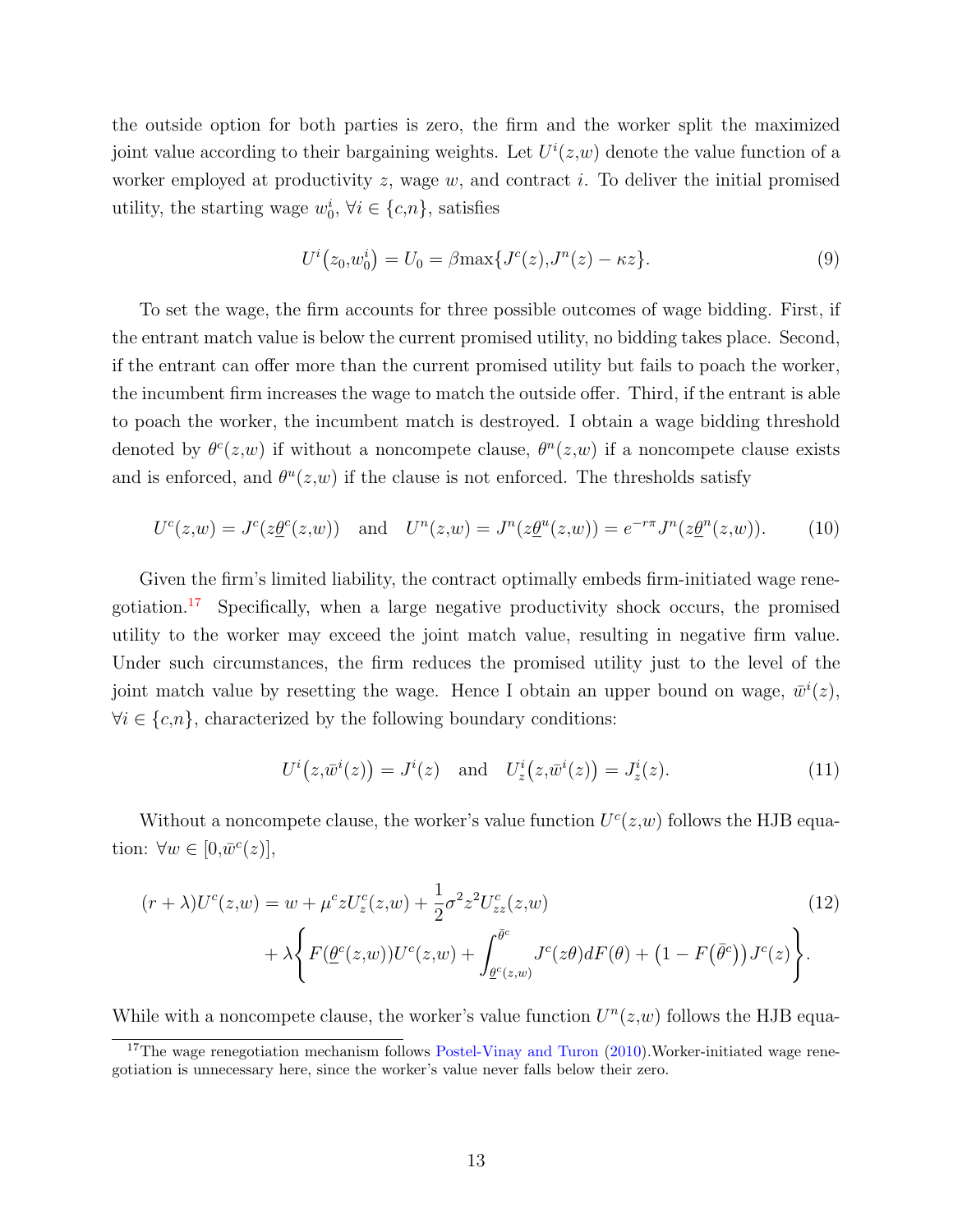tion:  $\forall w \in [0, \bar{w}^n(z)],$ 

$$
(r + \lambda)U^{n}(z, w) = w + \mu^{n} z U_{z}^{n}(z, w) + \frac{1}{2} \sigma^{2} z^{2} U_{zz}^{n}(z, w)
$$
\n
$$
+ \lambda p \left\{ F(\underline{\theta}^{n}(z, w)) U^{n}(z, w) + \int_{\underline{\theta}^{n}(z, w)}^{\bar{\theta}^{n}} e^{-r\pi} J^{n}(z\theta) dF(\theta) + (1 - F(\bar{\theta}^{n})) J^{n}(z) \right\}
$$
\n
$$
+ \lambda (1 - p) \left\{ F(\underline{\theta}^{u}(z, w)) U^{n}(z, w) + \int_{\underline{\theta}^{u}(z, w)}^{\bar{\theta}^{c}} J^{n}(z\theta) dF(\theta) + (1 - F(\bar{\theta}^{c})) J^{n}(z) \right\}
$$
\n(13)

.

In equation (12), the first term on the right-hand side is the wage flow. The second and third terms capture the change in the value function due to match productivity innovations. The terms inside the large bracket specify revised utility under the three possible outcomes of wage bidding: no bidding, bidding up wage, and match separation, respectively. In equation (13), the terms involving wage bidding distinguish two cases depending on whether the noncompete clause turns out to be enforceable.

#### 2.6 Equilibrium Definition

The measure of firm-worker matches with productivity  $z_t \leq z$  and contract  $i \in \{c, n\}$  at time t is denoted by  $G(z,i,t)$ . The corresponding density function,  $g(z,i,t) \equiv G_z(z,i,t)$ , follows the Kolmogorov Forward (KF) equation:

$$
g_t(z,i,t) = -\mu^i z g_z(z,i,t) + \frac{1}{2}\sigma^2 z^2 g_{zz}(z,i,t) + \delta \left[ h(z) \int \mathbb{1}_{\{\mathbb{I}(z,\kappa)=i\}} d\Psi(\kappa) - g(z,i,t) \right] \tag{14}
$$

$$
+ \lambda (1-p) \int_{\bar{\theta}^c}^{\infty} \left[ g\left(\frac{z}{\theta},i,t\right) - g(z,i,t) \right] dF(\theta) + \lambda p \int_{\bar{\theta}^i}^{\infty} \left[ g\left(\frac{z}{\theta},i,t\right) - g(z,i,t) \right] dF(\theta).
$$

The first two terms on the right-hand side capture the match productivity process. The third term is due to exogenous entry and exit. The second line describes the job-to-job transitions depending on whether a noncompete clause is included and enforced.

**Definition 1** (Equilibrium). An equilibrium consists of contract choice  $\{\mathbb{I}(z,\kappa),\mathcal{M}(z)\}\)$ , for contract choice  $i \in \{c, n\}$ , the respective joint value function  $J^{i}(z)$ , investment and poaching threshold rules  $\{\mu^{i}(z), \bar{\theta}^{i}(z)\}\$ , worker's value function  $\{U^{i}(z,w): \forall w \in [0,\bar{w}^{i}(z)]\}\$ , and initial wage rule  $w_0^i$ , wage-bidding threshold rules  $\{\underline{\theta}^i(z,w): i \in \{c,n,u\}\}\$ , and distribution  $G(z,i,t)$ , such that, given the initial distribution  $G(z,i,0)$ ,

(i) the contract choice and the corresponding investment and poaching threshold rules, together with the joint value functions, solve problem (6);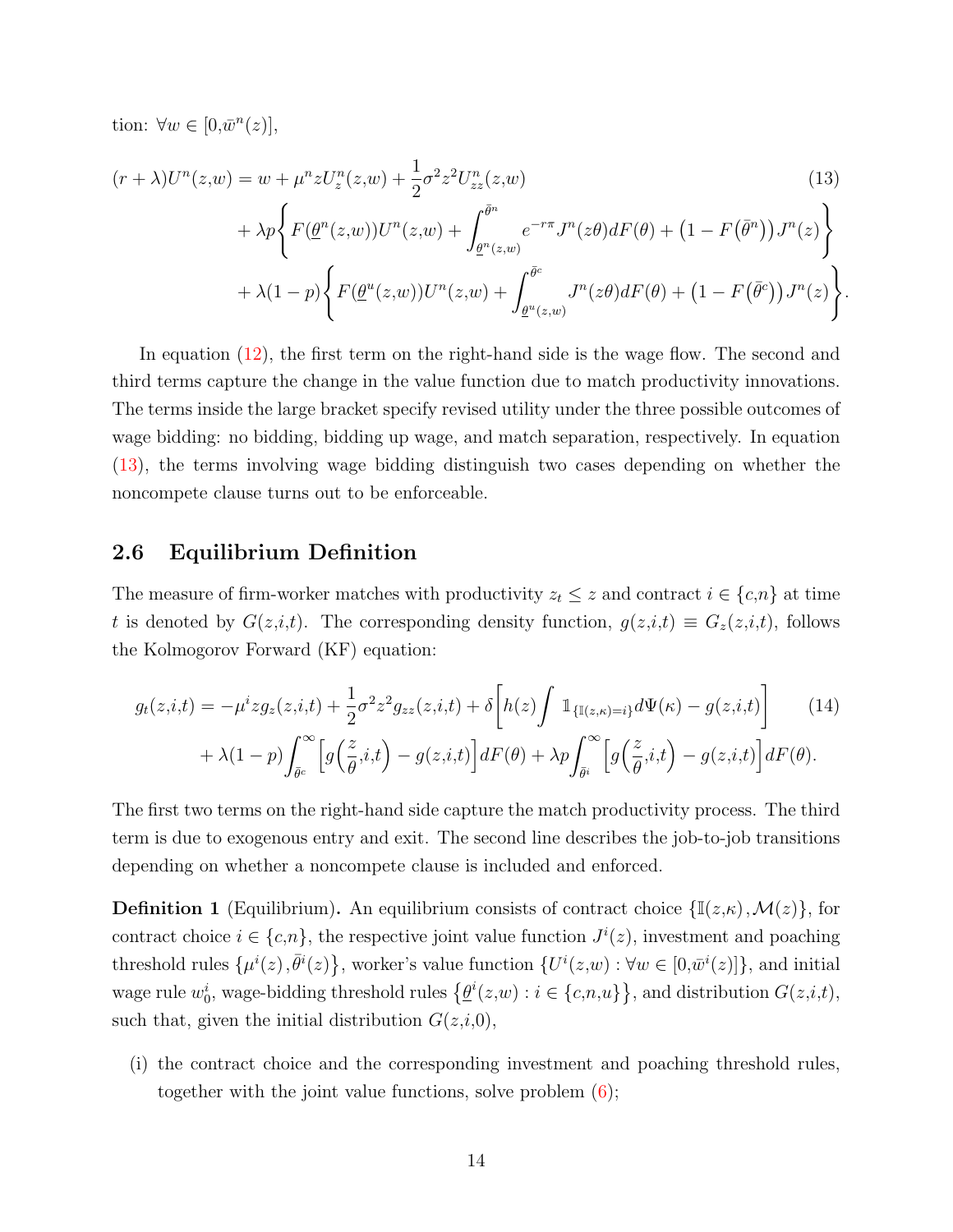- (ii) the initial wage and wage-bidding threshold rules, together with the worker's value functions, satisfy the initial wage setting  $(9)$  and equations  $(12)$  and  $(13)$ ; and
- (iii) the distribution follows the KF equation  $(14)$ .

## 3 Equilibrium Characterization

In this section, I first characterize the equilibrium, including the use of noncompete clauses and the effects of such clauses on worker mobility, firms investment, and wage backloading. I then derive some comparative statics with respect to the noncompete legal regime, corresponding to the cross-state pattern in the empirical and quantitative sections. Finally, I study the optimal noncompete policy.

To characterize the equilibrium, I first solve the joint maximization problem concerning the noncompete contract choice and investment. Second, I solve for the dynamic wage setting problem. Before proceeding, to simplify the problem, I show that the joint value functions are linear in productivity.

**Lemma 2** (Linearity). The joint value functions  $J^{i}(z) = j^{i}z$ ,  $\forall i \in \{c,n\}$ , where

$$
j^{c} = \frac{1 - c(\mu^{c})}{r - \mu^{c}} \quad and \quad j^{n} = \frac{1 - c(\mu^{n})}{r - \mu^{n} - \lambda p(\bar{\theta}^{n} - 1)(1 - F(\bar{\theta}^{n}))}. \tag{15}
$$

Inspecting the HJB equations (7) and (8), one can see that the production output and the investment cost are scaled by z and the outside match quality  $\theta$  is independent of z. It follows that all quantity variables are independent of z while all price variables are linear in z. That is,  $\pi(z) = \pi$ ,  $\bar{\theta}^i(z) = \bar{\theta}^i$ , and  $\mu^i(z) = \mu^i$ ,  $\forall i \in \{c, n\}$ . Hence, the joint value function  $J^i(z)$  is linear in z.

#### 3.1 Use of Noncompete Clauses

**Assumption 1** (Monotone Hazard Rate). The hazard rate  $\frac{f(\theta)}{1-F(\theta)}$  is increasing in  $\theta$ .

This assumption plays the standard role in monopoly pricing. It ensures that, when designing the noncompete clause, a unique poaching threshold (or, equivalently, a unique noncompete duration) exists.

**Proposition 1** (Private-Optimal Contract). Under Assumption 1, the firm-worker match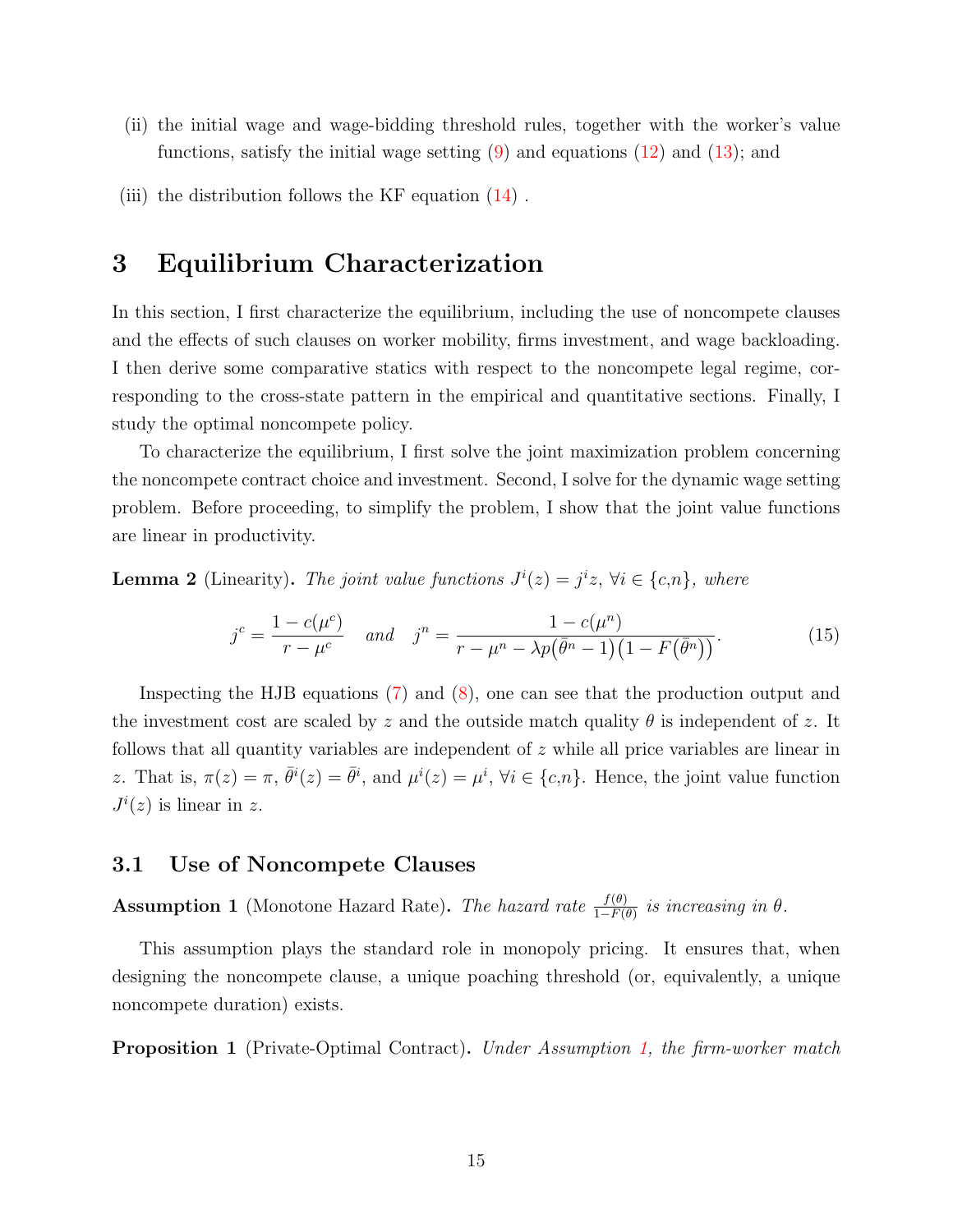includes a noncompete clause if the contracting cost is below  $\bar{\kappa} = j^n - j^c$ .

$$
\mathbb{I}(z,\kappa) = \begin{cases} c, & \text{if } \kappa > \bar{\kappa} \\ n, & \text{if } \kappa \leq \bar{\kappa} \end{cases}.
$$

If a noncompete clause is not included or enforced, the poaching threshold is

$$
\bar{\theta}^c = 1. \tag{16}
$$

Otherwise, the poaching threshold is characterized by

$$
\bar{\theta}^n = 1 + \frac{1 - F(\bar{\theta}^n)}{f(\bar{\theta}^n)};
$$
\n(17)

the noncompete duration and buyout menu are

$$
\pi = \frac{1}{r} \log(\bar{\theta}^n) \quad and \quad \tau(0|z) = j^n z(\bar{\theta}^n - 1). \tag{18}
$$

The proposition first states that firm-worker matches with a low contracting cost include a noncompete clause. This result captures the observed binary contract choice. The poaching threshold in equation (16) suggests that, when a noncompete clause is not included or enforced, the wage bidding process results in workers moving to firms with better match quality. Although the outcome is identical to the one in Postel-Vinay and Robin (2002), the bargaining protocol is modified. In their setup with perfect information, firms each make a take-it-or-leave-it offer to the worker; here, under asymmetric information, firms engage in wage bidding through an ascending (English) auction.

If a noncompete clause is enforced, the poaching threshold in equation (17) is distorted upward. To understand this expression, recall the intuition that the incumbent match acts like a monopolist toward potential entrants. Indeed, the expression is a monopoly markup pricing formula: the monopolist sets a markup of  $(1 - F(\bar{\theta}^n))/f(\bar{\theta}^n)$  over the efficient level.<sup>18</sup> Further, given the linearity of the joint value functions, the monopolist charges a constant markup independent of realized productivity  $z$ . Correspondingly, the contract specifies a fixed noncompete duration  $\pi$  in equation (18).

The bidding process reveals the entrant match quality  $\theta$  only up to the poaching threshold. If the entrant match quality is below the threshold, its value is perfectly revealed; otherwise,

<sup>&</sup>lt;sup>18</sup>Given the information asymmetry, the maximum payoff the incumbent can achieve is by charging entrant firms a monopoly price to poach the worker. The wage bidding and the noncompete buyouts implement this monopoly pricing.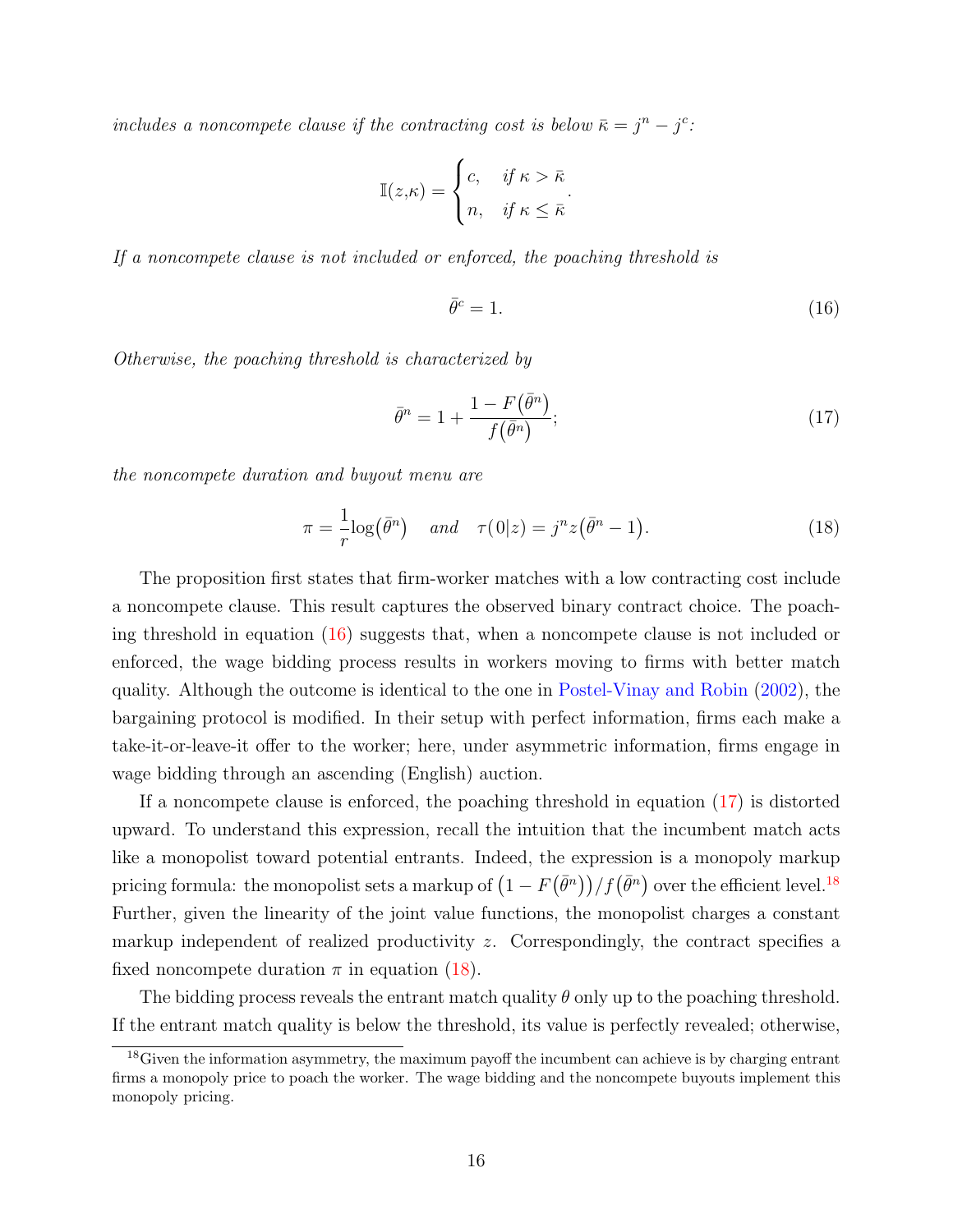the incumbent learns only that it is above the threshold. Given that no information revelation occurs to allow screening in the buyout stage, the buyout menu bunches to a single price. That is, the incumbent charges a nondiscriminating price that fully extracts the rent from entrants at the poaching threshold; all entrants that can poach the worker fully buy out the noncompete clause.

To sum up, non-compete buyouts create barriers to entry as in Aghion and Bolton (1987), with an additional appeal. The incumbent firm doesn't necessarily need to specify or commit to the buyout payment ex ante, since it would ask the same amount ex post in the buyout stage. This finding aligns well with the observation that some contracts specify buyout payments while others are bargained ex post.

#### 3.2 Effects of Noncompete Clauses

Given the contract choice in Proposition 1, the investment decision follows immediately. The optimality condition with respect to  $\mu$  in equations (7) and (8) is

$$
c'(\mu^i) = j^i, \forall i \in \{c, n\}.
$$
\n
$$
(19)
$$

The investment incentive is such that the marginal cost of investment is equal to the marginal joint value. The buyout extracts rent of amount  $\lambda p(\bar{\theta}^n-1)(1-F(\bar{\theta}^n))$ , translating into a higher marginal joint value. Indeed, rent extraction allows the incumbent match to partially capture the external payoff to its investment, thus alleviating investment holdup by exactly the amount of extracted rent. Formally, the effect of noncompete clauses is stated in the following proposition.

**Proposition 2** (Investment-Reallocation Trade-off). Firm-worker matches with a noncompete clause experience a lower job-to-job transition rate but invest more:

$$
\eta^c - \eta^n = \lambda p \big( F(\bar{\theta}^n) - F(1) \big) \tag{20}
$$

$$
\frac{\mu^n - \mu^c}{\mu^c} \approx \frac{c'(\mu^c)}{c''(\mu^c)\mu^c} \frac{\lambda p(\bar{\theta}^n - 1)(1 - F(\bar{\theta}^n))}{r - \mu^c}.
$$
\n(21)

The interaction between the contracting externality and the investment externality generates an *investment-reallocation trade-off*: the noncompete clause alleviates the holdup problem due to the investment externality but aggravates the distortion in the allocation of workers due to the contracting externality. The investment response in equation (21) depends on the investment elasticity  $c'(\mu^c)/(c''(\mu^c)\mu^c)$ .

The presence of a search friction breaks the insights of the classical analysis by Becker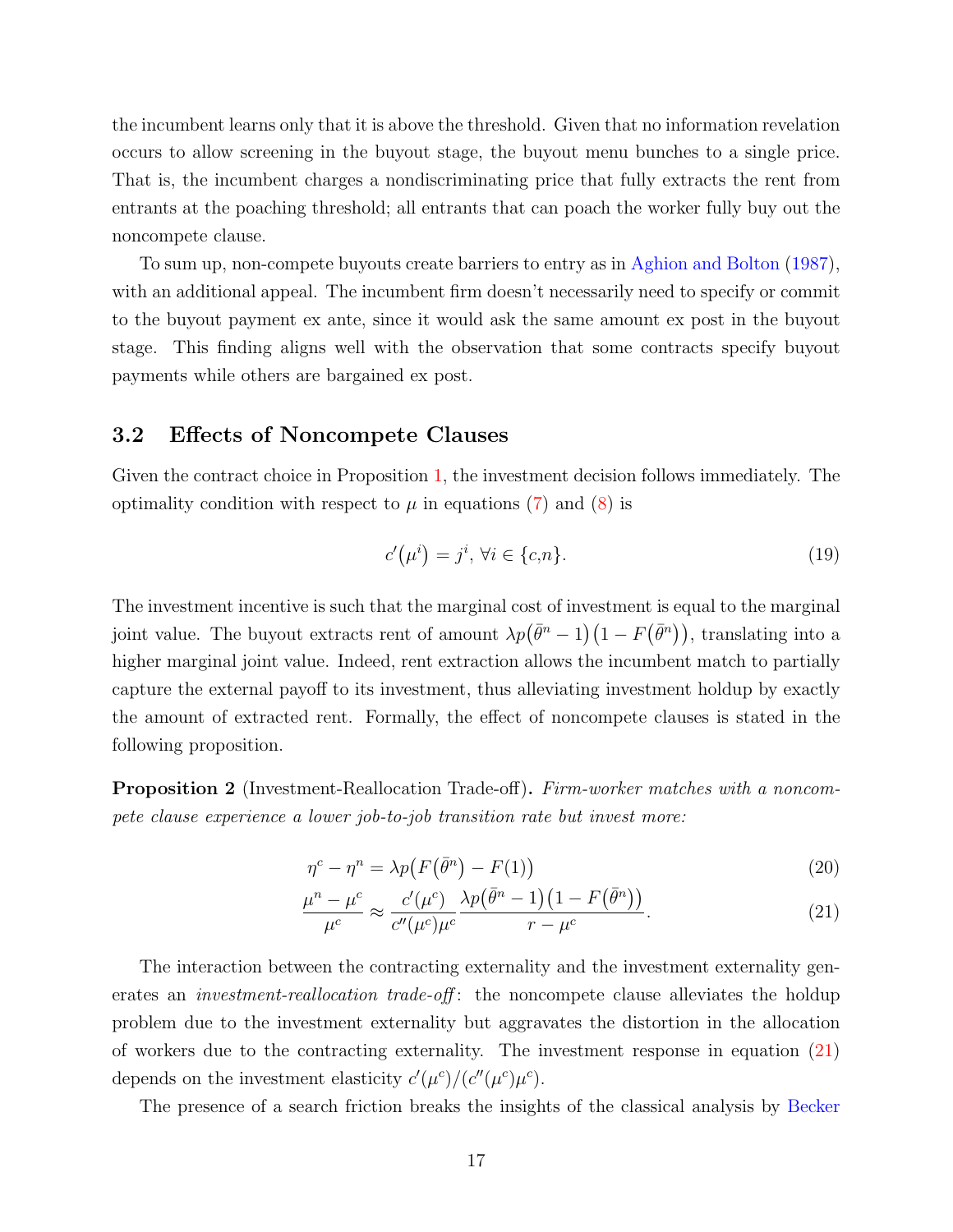(1962) in a perfectly competitive labor market. There, because human capital is perfectly priced externally, the problem reduces to bilateral bargaining between the firm and the worker about who pays for the investment. In contrast, in my model, since they are facing an imperfectly competitive external labor market, the problem is one among three parties. Future employers also have some monopsony power and can partially appropriate the payoff; therefore, a positive *investment externality* on entrants appears. While the incumbent firmworker match pays for the cost, investment is prone to holdup. Consequently, it undertakes more investment in response to rent extraction from the noncompete clause buyout.

Since movement of workers across firms is an important form of knowledge diffusion, these insights connect to the literature on innovation and knowledge diffusion. In particular, the distinction between rivalry and excludability in the use of knowledge, emphasized by Romer (1990) among others, has relevance here. Rivalry refers to the use of knowledge by one firm precluding the use by others; excludability refers to preventing others from using the knowledge. The key tension here is not the extent of rivalry but rather the extent of excludability. Precisely, the incumbent's ability to exclude entrants from employing the workers alters the appropriation of surplus from knowledge diffusion.<sup>19</sup>

#### 3.3 Wage Backloading

The presence of noncompete clauses tends to reduce the extent of wage backloading. For example consider the wage of newborn matches. Workers with a noncompete clause tend to have higher starting wage,  $w_0^n > w_0^c$ , but experience slower wage growth.

The mechanism is straightforward: the noncompete clause reduces the extent of outside competitive pressure and in turn the amount of wage backloaded for retention. For a worker with a noncompete clause, the reservation value of entrants that are unable to poach the worker is reduced. The incumbent needs to bid up the wage less to retain the worker. Specifically, in the HJB equation (13), for  $\theta \in [\underline{\theta}^n(z,w), \overline{\theta}^n]$ , wage bidding raises the promised utility to  $e^{-r\pi}J^n(z\theta)$  only. In anticipation of less wage bidding, to deliver the initial promised utility, the worker starts with a higher wage but experiences lower wage growth. Although it is hard to prove this result in general, I show that numerically it is the case.

 $19$ The model setup that incumbent firms exit after losing their workers is innocuous for efficiency analysis: it only sets the incumbent's outside option to zero and simplifies accounting. One could extend the model to a general setting where the incumbent retains some productive knowledge. Consider, for example, the other extreme where the incumbent fully retains the productive knowledge, as in models of knowledge diffusion (Perla and Tonetti (2014)). Or there could be costs of replacing the worker, as in Heggedal et al. (2017). Further, firms might engage in duopolistic competition in the product market, as in Franco and Mitchell (2008). As long as there are gains from labor reallocation and entrant firms capture some of the gains due to labor market monopsony, incumbent firms have an incentive to extract rent. The contract design and the resulting externality are unchanged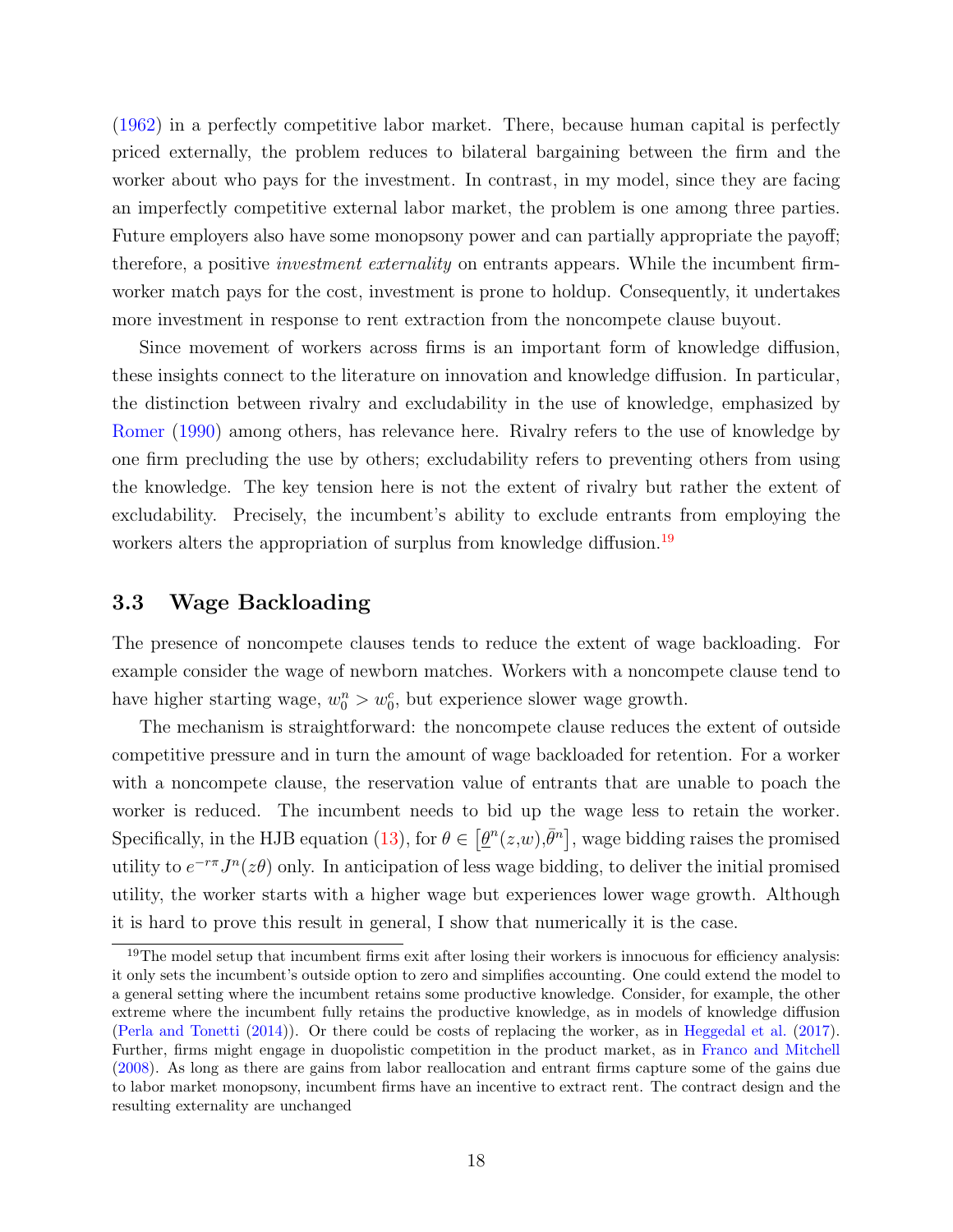I can simplify the wage-setting problem by looking at the wage-productivity ratio  $x \equiv$  $w/z$ . The HJB equations (12) and (13) can be transformed into equations with a single state variable. The newborn matches have an initial wage-productivity ratio  $x_0^i = w_0^i/z_0$  satisfying the Nash bargained result. Section B.2 of the online appendix presents the details.

#### 3.4 Comparative Statics

Following Propositions 1 and 2, I obtain some useful comparative statics.

Lemma 3 (Cross-Regime Variation). In a higher-enforcement regime p, a higher proportion of firm-worker matches  $F(\bar{k})$  use a noncompete clause. Noncompete clauses reduce the jobto-job transition rate  $\eta^n$  and increase investment  $\mu^n$  by a larger magnitude.

When it is more likely that a noncompete clause can be enforced, the benefit of including the clause increases and hence a higher proportion of matches use it. Moreover, such contracts allow firms to extract more rent, resulting in a larger reduction in worker mobility and hence spurring more investment. The comparative statics are useful when mapping the model to the data in the cross-state variation.

#### 3.5 Optimal Noncompete Policy

Consider a planner who can cap the noncompete duration. Without loss of generality, suppose that the cap is between zero and the private-optimal level,  $\pi^* \in [0,\pi]$ . Since the rent extracted peaks at the private-optimal duration, the planner would not want to increase the duration beyond that level. Given a duration cap  $\pi^*$ , there is a corresponding poaching threshold,  $\bar{\theta}^n = e^{r\pi^*}$ , according to equation (18). Hence, I consider that the planner chooses the poaching threshold  $\bar{\theta}^n$  directly. Formally, the planner maximizes social welfare, defined as the sum of the discounted stream of aggregate net output,

$$
\max_{\bar{\theta}^c, \bar{\theta}^n} \int_0^\infty e^{-\rho t} \left[ \sum_{i \in \{c, n\}} \int (z - c(\mu^i) z) dG(z, i, t) - \delta \iint \mathbb{1}_{\{\mathbb{I}(z, \kappa) = n\}} k z dH(z) d\Psi(\kappa) \right] dt,
$$

subject to the KF equation (14) and the investment incentive constraint (19).

Proposition 3 (Optimal Duration Cap). The optimal cap on noncompete duration is below the private-optimal level, i.e.,  $\pi^* \leq \pi$ .

This proposition states that the private-optimal contract, despite being bilaterally efficient, is socially inefficient along the investment-reallocation trade-off. Recall that the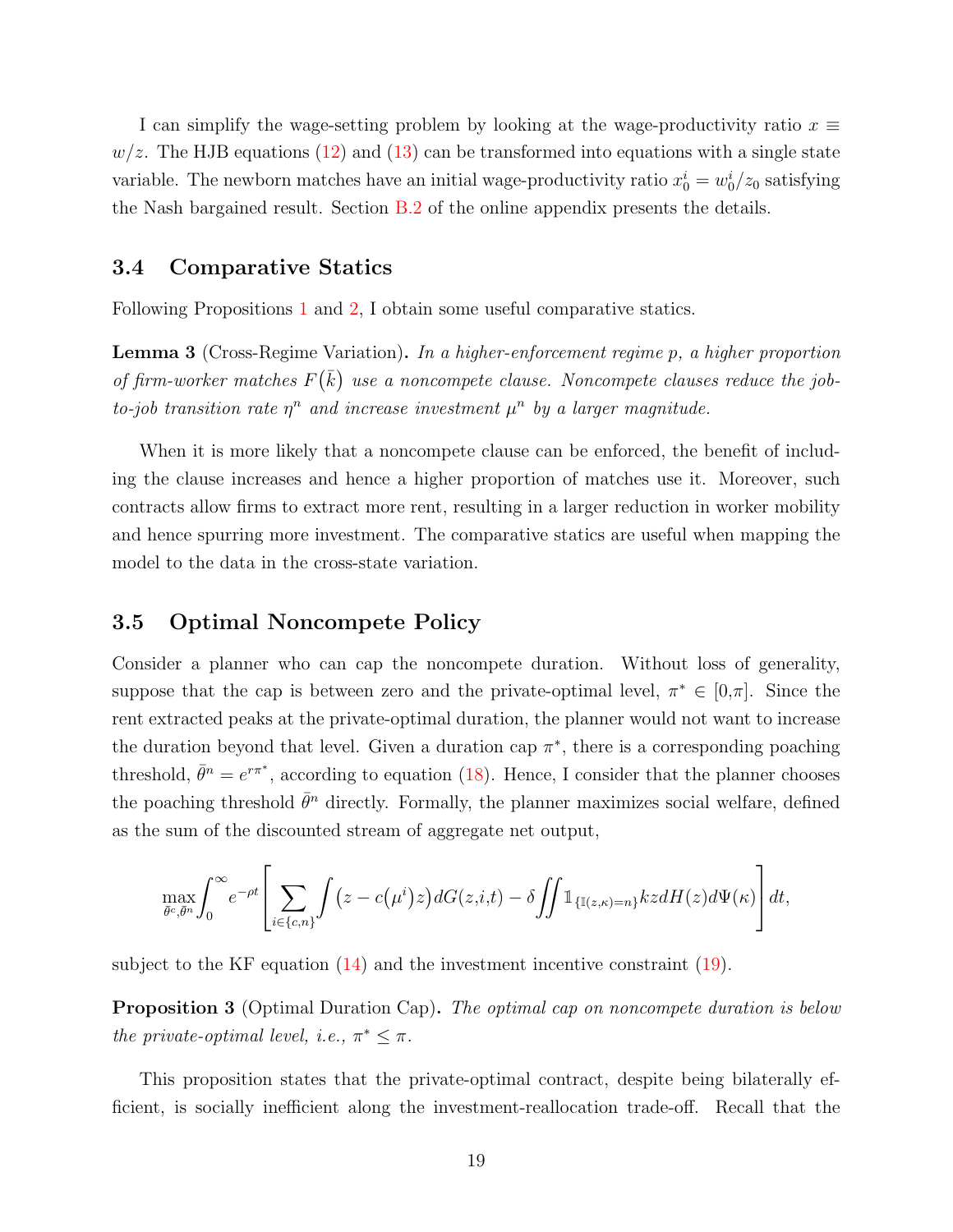incumbent firm-worker match maximizes their joint value and disregards the value of future entrants. From the aggregate welfare perspective, accounting for the value of entrants, the private parties set an excessively long duration and overextract rent. Hence, a planner can improve efficiency by capping the duration.

Recall that, in Proposition 2, the investment benefit depends crucially on the investment elasticity  $c'(\mu)/(c''(\mu)\mu)$ . So does the optimal duration cap. The lower the investment elasticity, the closer the optimal cap is to zero. At the extreme when investment is perfectly inelastic, the investment holdup problem disappears, the optimal cap is exactly zero.

The insight behind the optimal noncompete duration resembles the literature on optimal patent duration going back to Nordhaus (1967), where an analogous trade-off between the static and dynamic considerations exists. A longer patent duration encourages more investment at the expense of static distortion due to additional incumbent monopoly power. Here, the static distortion is due to the monopoly power of incumbent over future employers.

### 4 Empirical Evidence in the Managerial Labor Market

I apply the model to the managerial labor market where noncompete arrangements are prevalent. Using the new contract data I collected, I provide the empirical patterns of noncompete contract usage across states and the effects of noncompete contracts on executive mobility, firm investments, and wage backloading.

#### 4.1 Data

I assembled a novel dataset of noncompete contracts for executives in U.S. public-listed firms. The data is constructed from around 68,000 actual contracts scraped from company filings in the SEC's EDGAR database, using machine-learning and textual-analysis tools. The details of my data collection procedure appear in Section D of the online appendix. Next, I merged the contract data with Compustat firm-level data and with ExecuComp and BoardEx data, including executive compensation and employment history.<sup>20</sup> After filtering the data, I obtained my final sample: 12,679 executives, 2,157 firms, and 13,363 firm-executive matches from 1992 to 2015. The summary statistics appear in Table D.1. Overall, 64% of the executives are subject to noncompete restrictions.

 $20$ The employment history information in ExecuComp is incomplete; therefore, I supplement it with the BoardEx data to improve measurement.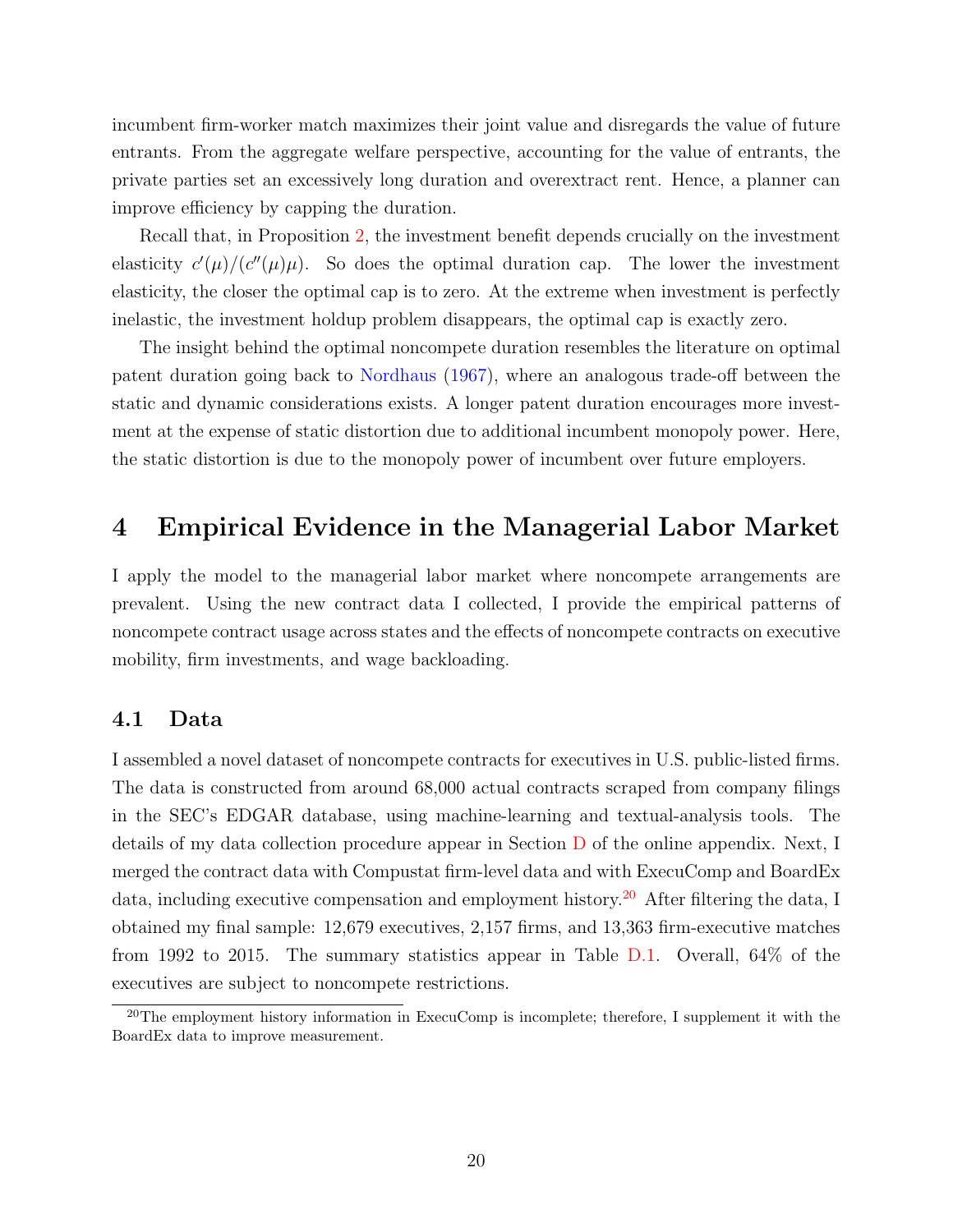

#### Figure 2: Noncompete law and contracts across states

Notes: Panel (a) plots the proportion of executives with a noncompete clause against the normalized Bishara enforcement index in 2009. Panel (b) plots the average duration of noncompete clauses against the normalized Bishara enforcement index in 2009. The size of the circles represents the total number of firm-executive matches in the headquarter's state.

#### 4.2 State Laws and Use of Noncompete Contracts

To measure noncompete laws across states, I use the Bishara enforcement index following previous empirical studies (Prescott et al. (2016), Lavetti et al. (2019)). To briefly explain the index, Bishara (2011) scores the enforceability of noncompete contracts based on legislation and case law.<sup>21</sup> Building on that, Starr (2016) constructs state-level weighted indices for the years 1991 and 2009, which I borrow. The raw indices are plotted in Figure D.5 in the online appendix. Given that the noncompete law is stable in a given state over the time period, I focus on the cross-state variation.

Figure 2 shows the relation between the noncompete law and the use of noncompete clauses across states. Panel (a) plots the proportion of executives with a noncompete clause against the enforcement index normalized to California at 0 and Florida at 1. As expected, the proportion increases as the enforcement index increases. Panel (b) plots the average duration of noncompete clauses against the normalized enforcement index. There is no significant correlation between the duration and the enforcement index. These patterns are consistent with the model's prediction of the private-optimal contract in Proposition 1 and the comparative statics in Lemma 3.

<sup>&</sup>lt;sup>21</sup>Bishara (2011) looks at the following dimensions across jurisdictions: whether a state statute of general enforceability exists, scope of employer's protectable interest, plaintiff's burden of proof, consideration provisions, modification of overly broad contracts, and enforceability upon firing.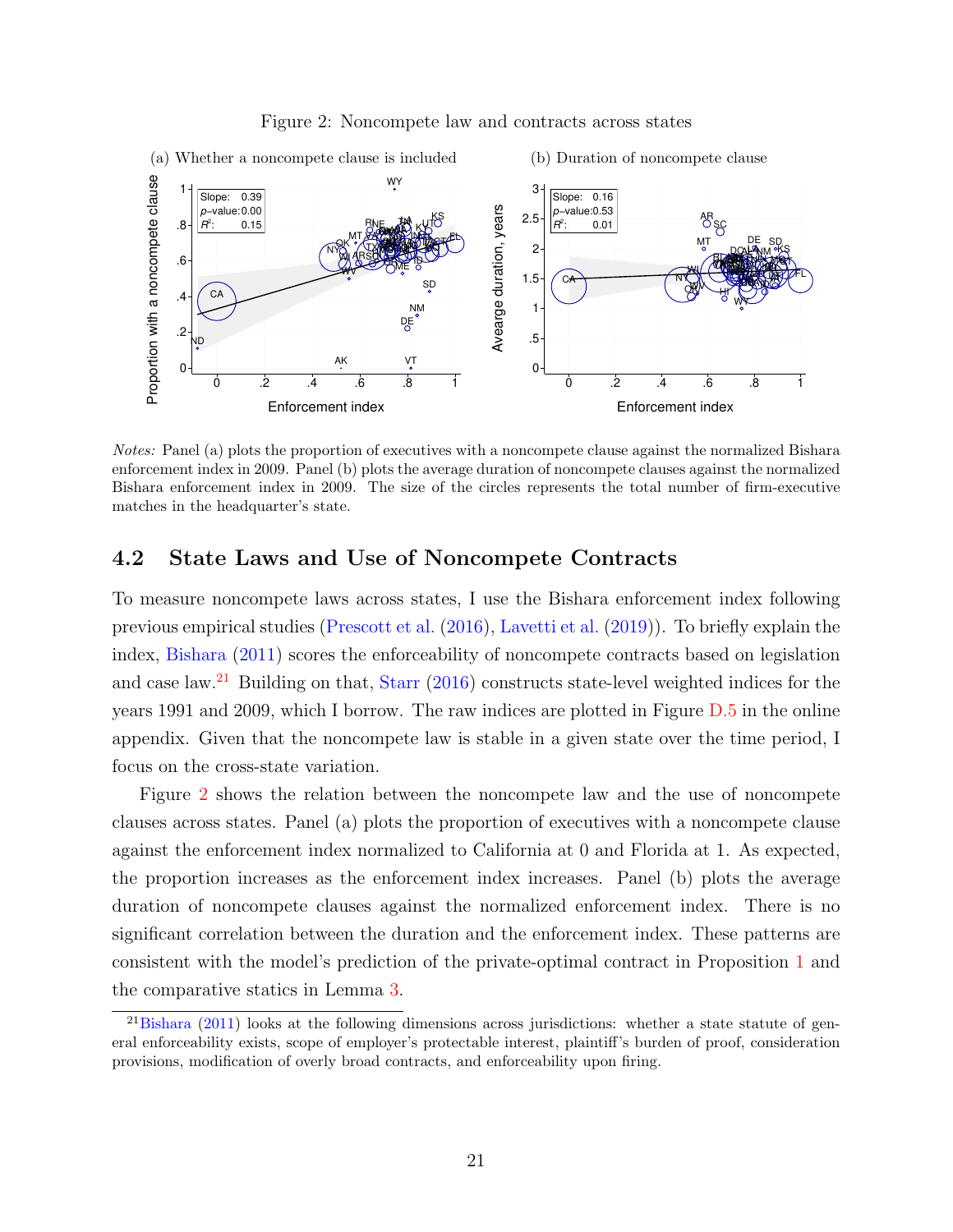|                                                       |                       | Duration              |                       |                       |                       |                  |
|-------------------------------------------------------|-----------------------|-----------------------|-----------------------|-----------------------|-----------------------|------------------|
|                                                       | <b>Baseline</b>       |                       | Job-Changers          | Cross-State Enforce   |                       |                  |
|                                                       | (1)                   | (2)                   | (3)                   | (4)                   | (5)                   | (6)              |
| Enforce (State)                                       | $0.380***$<br>(0.038) | $0.267***$<br>(0.071) | $0.265***$<br>(0.045) | $0.368***$<br>(0.037) |                       | 0.017<br>(0.059) |
| Enforce (Industry)                                    |                       |                       |                       | $0.471***$<br>(0.140) | $0.405***$<br>(0.152) |                  |
| Noncompete (Previous Job)                             |                       |                       | $0.131**$<br>(0.054)  |                       |                       |                  |
| Year FEs<br>Industry FEs<br>Firm FEs<br>Executive FEs |                       |                       |                       |                       |                       |                  |
| Observations                                          | 11,092                | 11,092                | 540                   | 10,794                | 10,794                | 5,914            |

Table 1: Use of noncompete clauses

*Notes:* Standard errors clustered by state in columns 1, 2, 3, and 6, by industry in column 5, and by state and industry in column 4 are in parentheses. Four-digit SIC codes are used in all specifications. \*\*\*, \*\*, and \* indicate significance at the 1%, 5%, and 10% level, respectively.

The formal econometric analysis is based on regressions of the form

$$
NC_{ijst} = \beta \cdot Enforce_s + \gamma Z_{ijt} + \varepsilon_{ijst},
$$

where whether executive i who starts working at firm j in state s in year t signs a noncompete contract,  $NC_{ijst} \in \{0,1\}$ , depends on the enforcement index in state s,  $Enforce_s$ , and other observable characteristics of the executive and the firm,  $Z_{ijt}$ . For the subsample of executives with a noncompete clause, I also look at their noncompete duration as the dependent variable. The control variables  $Z_{ijt}$  include age of the executive, whether the executive is the CEO, and the firm's asset.

Column 1 of Table 1 reports the baseline result on the incidence of noncompete contracts controlling for year and industry fixed effects. As expected, it shows that, moving from the enforceability level in California to the level in Florida, the percentage of executives subject to noncompete clauses increases by 38%. Column 6 shows that the same kind of correlation is absent for noncompete duration.

To mitigate concerns of unobserved executive heterogeneity, I take advantage of the information regarding the job-changers, namely, the executives who held multiple jobs. Column 2 shows that, after controlling for year and executive fixed effects, when an executive moves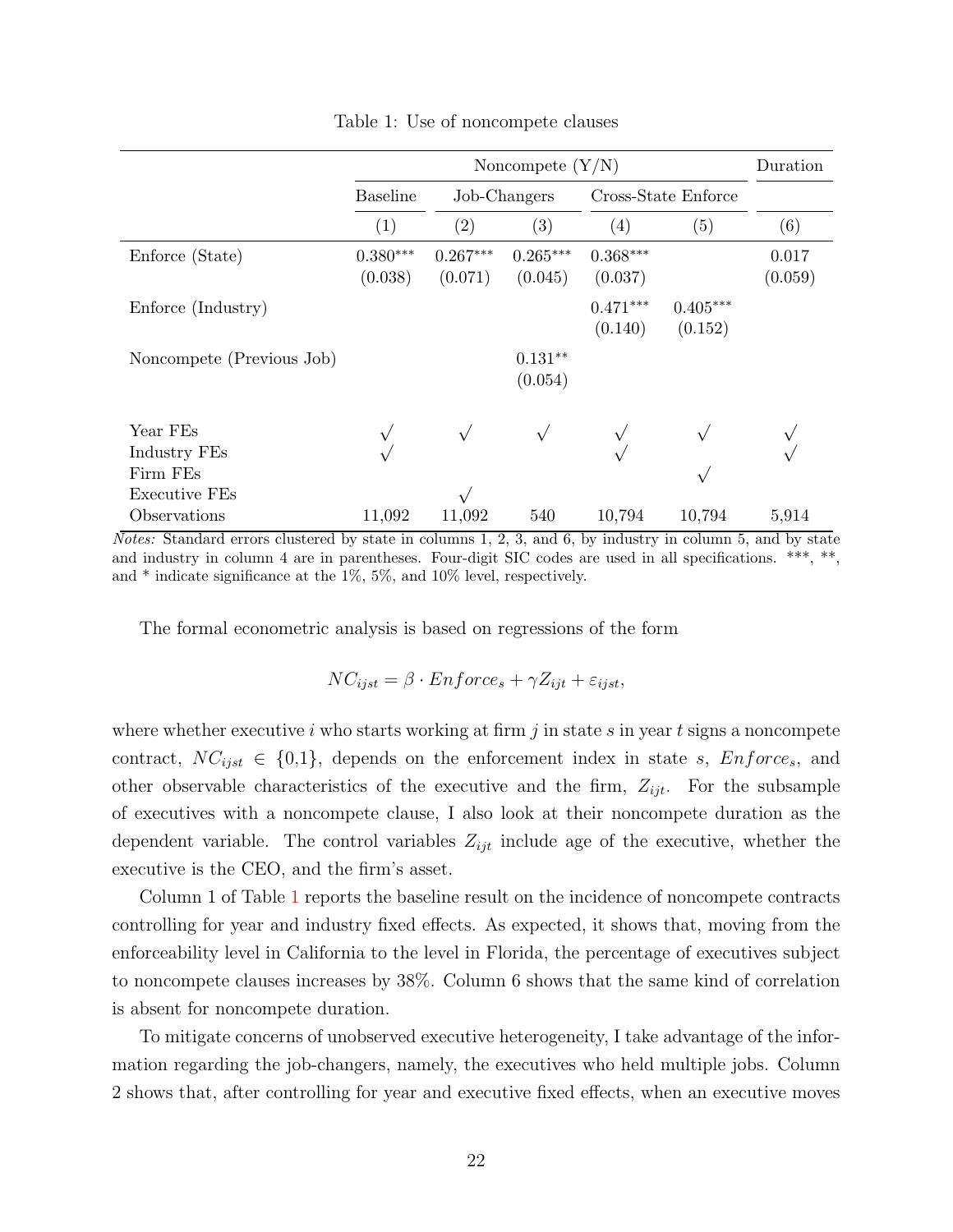from a state with the enforceability level of California to a state with the level of Florida, he or she is 27% more likely to sign a noncompete contract. Column 3 uses the subsample of job-changers with nonmissing contract data in two consecutive jobs. The result that the state enforcement index is still significantly positive provides confirming evidence. Moreover, the executive's contract in the previous job is predictive of his or her contract in the current job, suggesting some persistence in the noncompete contract choice.

Cross-state enforcement. One puzzling fact is that, despite the ban in California, there are still firms there using noncompete contracts. One potential explanation is jurisdictional arbitrage: these firms might be able to enforce the clause when their employees move to other states. If more industry peers are located in higher-enforcement states, it is more likely that the clause can be enforced. To examine this possibility, I construct a location-weighted enforceability measure at the industry level,

$$
Enforce_{jt} = \frac{\sum_s Enforce_sN_{jst}}{\sum_sN_{jst}},
$$

where  $N_{jst}$  is the number of firms in industry j in state s in year t. I define this index according to three-digit SIC industry code.

The regression results in columns 2 and 3 suggest that cross-state enforcement does explain the contract choice: in a given industry, increases in the industry enforcement index are associated with increases in the prevalence of noncompete contracts. Column 2 shows that, controlling for year and industry fixed effects, the industry enforcement index is significant on top of the state one. Column 3 shows that the industry enforcement index is significant after controlling for year and firm fixed effects.

#### 4.3 Mobility

To examine the restrictive effect of noncompete clauses on executive mobility, motivated by Proposition 2, I use the following specification:

$$
SEP_{ijst} = \beta NC_{ij} + \gamma Z_{ijt} + \varepsilon_{ijt},
$$

where the separation event for executive i at firm j in state s in period t,  $SEP_{ijst}$ , depends on whether the executive signed a noncompete contract with the firm,  $NC_{ij}$ , and other observable characteristics of the executive and the firm,  $Z_{ijt}$ . I also look at the job-to-job transition event as the dependent variable. The control variables  $Z_{ijt}$  include age of the executive, gender of the executive, whether the executive is the CEO, the firm's asset, and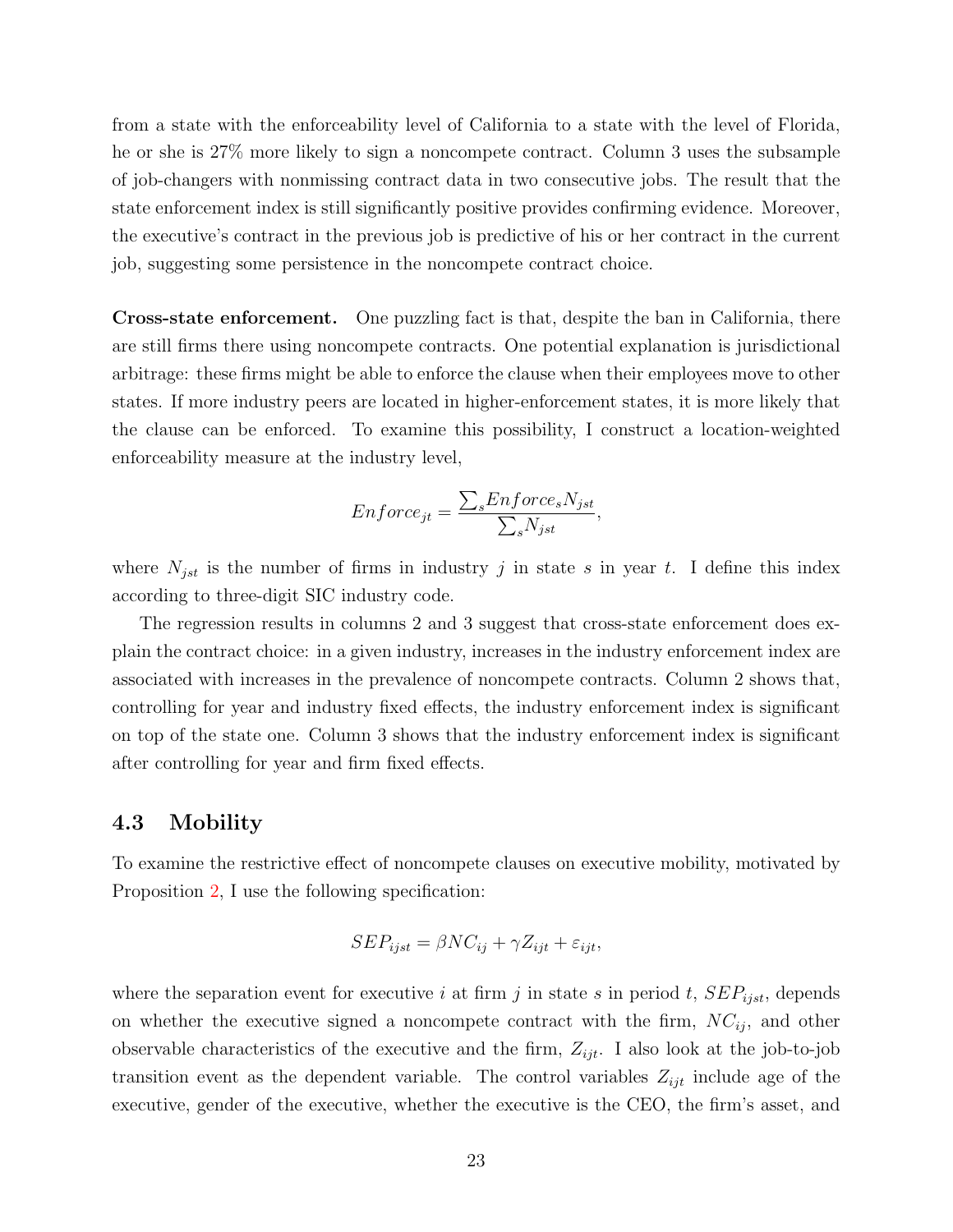|                                        | Separation $(Y/N)$   |                        |                       | Job-to-Job Transition $(Y/N)$ |                       |                        |  |
|----------------------------------------|----------------------|------------------------|-----------------------|-------------------------------|-----------------------|------------------------|--|
|                                        | (1)                  | $\left( 2\right)$      | $\left( 3\right)$     | $\left( 4\right)$             | (5)                   | (6)                    |  |
| Noncompete                             | $-0.009*$<br>(0.005) |                        |                       | $-0.004**$<br>(0.002)         |                       |                        |  |
| Noncompete $\times$ Enforce (State)    |                      | $-0.018***$<br>(0.005) |                       |                               | $-0.006**$<br>(0.003) |                        |  |
| Noncompete $\times$ Enforce (Industry) |                      |                        | $-0.098**$<br>(0.047) |                               |                       | $-0.056***$<br>(0.017) |  |
| Year FEs                               |                      |                        |                       |                               |                       |                        |  |
| Firm FEs                               |                      |                        |                       |                               |                       |                        |  |
| Firm-Executive FEs                     |                      |                        |                       |                               |                       |                        |  |
| Observations                           | 107,986              | 107,986                | 106,294               | 107,986                       | 107,986               | 106,294                |  |

#### Table 2: Effect of noncompete clauses on executive mobility

Notes: Standard errors clustered by state in columns 1, 2, 4, and 5 and by industry in columns 3 and 6 are in parentheses. \*\*\*, \*\*, and \* indicate significance at the 1%, 5%, and 10% level, respectively.

return on asset.

Table 2 reports the regression results for separation events and job-to-job transition events. Column 1 shows that executives with a noncompete clause are associated with a 0.9% lower separation rate annually than those without such clauses. Column 2 shows this magnitude is larger in higher-enforcement states. For example, in a high-enforcement state like Florida, the magnitude of mobility decline amounts to 1.8% annually. Both regressions control for year and firm fixed effects. Cross-state enforcement also reduces executive mobility. Column 3 shows that increases in industry-level enforceability also result in decreases in separation probability, after controlling for firm-executive fixed effects.

Column 4 shows that executive mobility also declines when I look at the job-to-job transition rates. Columns 5 and 6 show that this magnitude is larger in states and industries with higher enforcement. While job-to-job transition is usually the appropriate measure of mobility, in this case it is less reliable. The sample includes only top executive jobs in Compustat firms satisfying regulatory disclosure requirements; therefore, the job-to-job transition rate is systematically undermeasured due to executives moving out of the sample. For this reason, in the quantitative assessment, I rely on the separation rate to measure mobility distortion.

Accounting for declining labor market fluidity. The rise of noncompete arrangements is a likely culprit for the declining U.S. labor market fluidity. I perform a simple back-ofthe-envelope calculation to assess how much this argument. Panel (a) of Figure 3 shows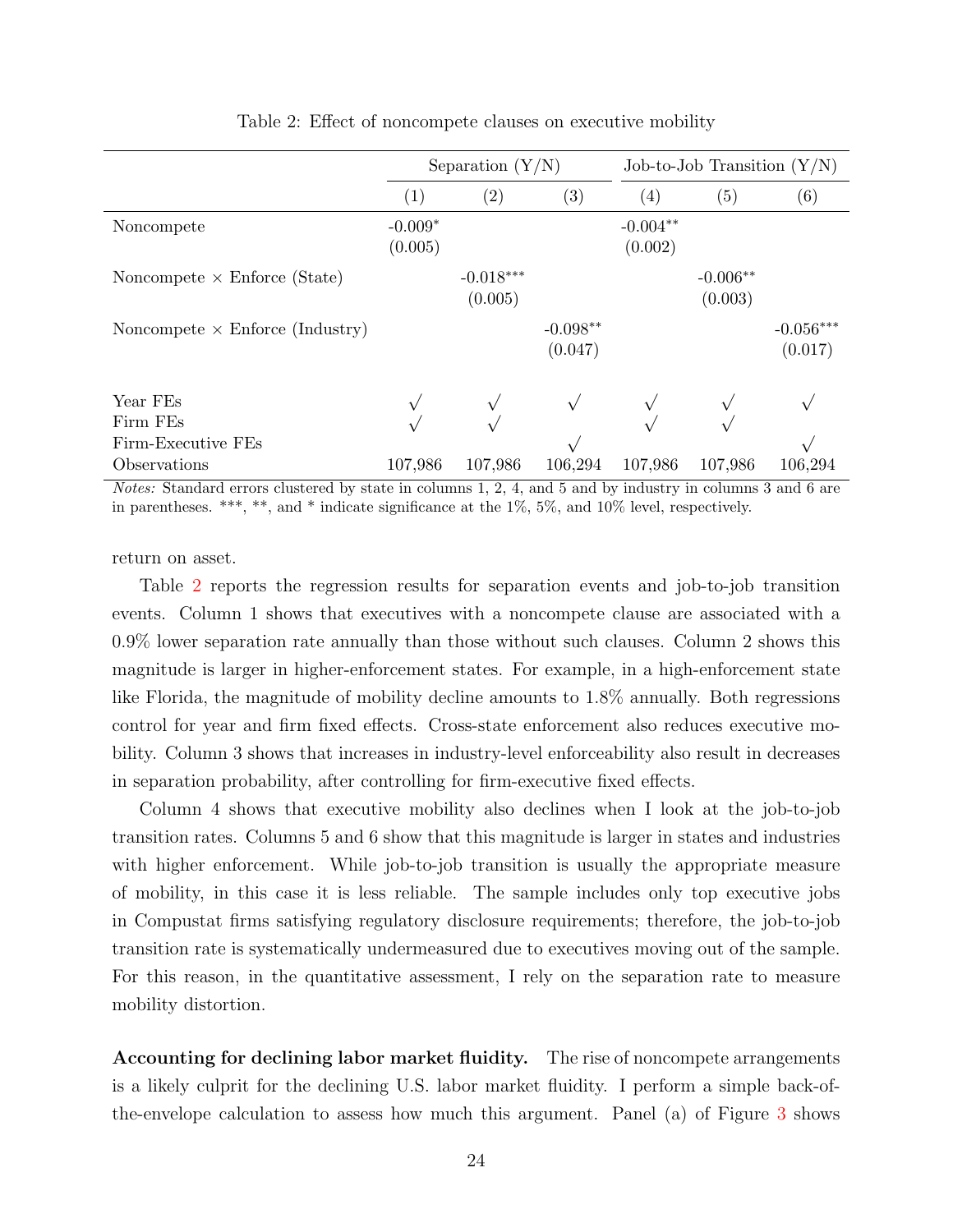

#### Figure 3: Increasing noncompete prevalence over time

Notes: The size of the circles in panel (b) represents the total number of firm-executive matches in the headquarter's state.

that the prevalence of noncompete contracts has been on the rise in the past two decades. Overall, the percentage of executives under noncompete clauses increased from 57% in the early 1990s to 67% in the mid 2010s. Panel (b) shows that this increase is across-the-board in most states. Given that each noncompete contract causes a 0.9% decline in the separation rate, a 10% increase in noncompete contracts could result in a 0.09% decline in the aggregate separation rate.

#### 4.4 Firm Investment

A firm's investment response to noncompete clauses in Proposition 2 motivates the following regression equation:

$$
INV_{jt} = \beta \bar{NC}_j + \gamma Z_{jt} + \varepsilon_{jt},
$$

where firm j's investment rate in period t,  $INV_{it}$ , depends on the proportion of executives in the firm subject to noncompete clauses,  $\bar{NC}_j$ . This regression is at the firm level because investment is reported at the firm level. I look at both the physical capital investment rate and th intangible capital investment rate as the dependent variables.<sup>22</sup> I include the standard control variables for investment, such as Tobin's Q and cash.

Table 3 reports the investment regression results. Column 1 shows that, when the percentage of executives subject to noncompete clauses increases by 1%, the investment rate in

 $^{22}$ Intangible capital investment is defined as R&D expenses plus 30% of selling, general, and administrative expenses. Intangible capital stock is the estimated replacement cost of the firm's intangible capital, calculated by Peters and Taylor (2017).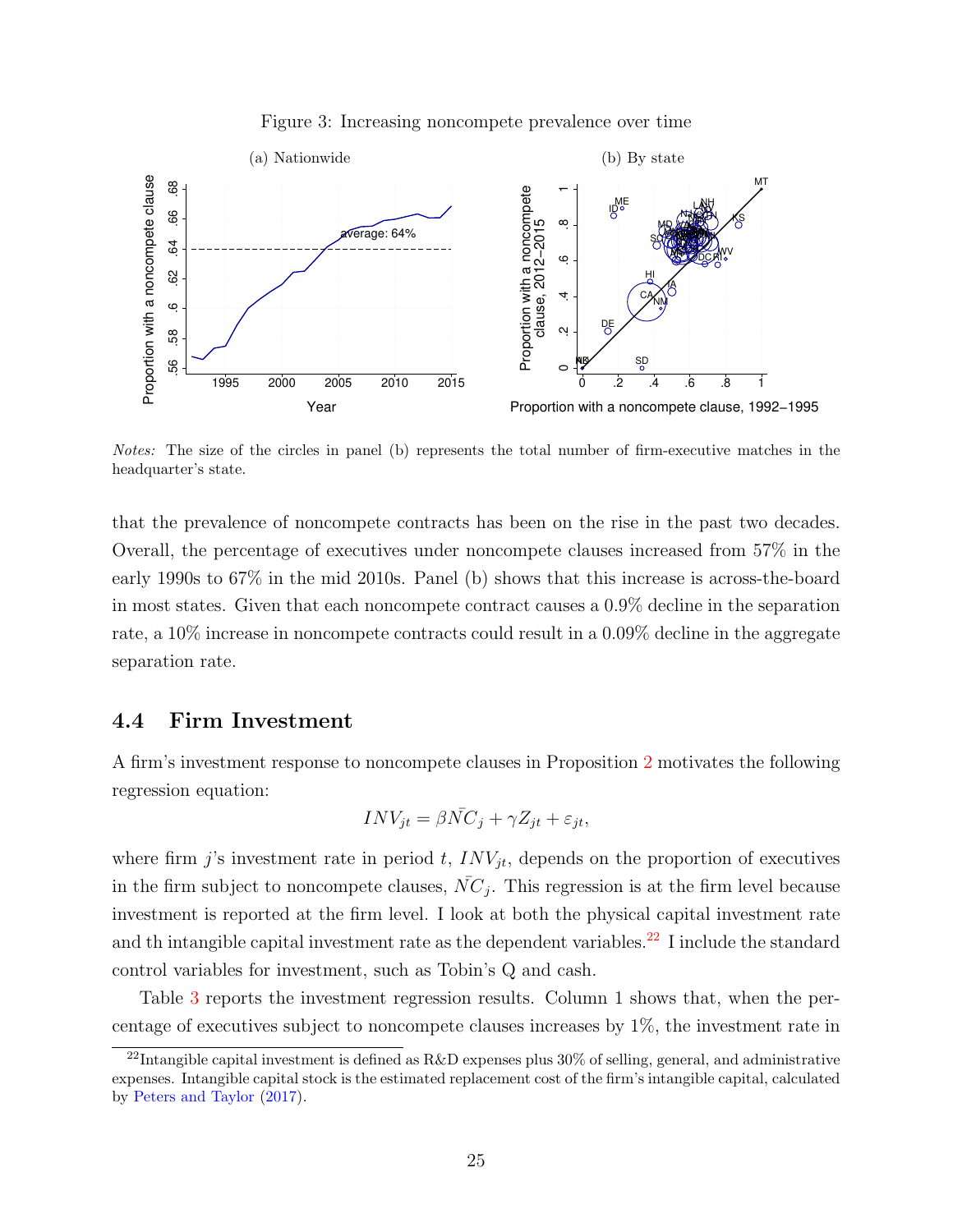|                                        | Intangible Capital    |                       |                       | Physical Capital    |                     |                     |  |
|----------------------------------------|-----------------------|-----------------------|-----------------------|---------------------|---------------------|---------------------|--|
|                                        | $\left( 1\right)$     | $\left( 2\right)$     | $\left( 3\right)$     | $\left(4\right)$    | (5)                 | (6)                 |  |
| Noncompete                             | $0.012***$<br>(0.003) |                       |                       | $-0.003$<br>(0.003) |                     |                     |  |
| Noncompete $\times$ Enforce (State)    |                       | $0.017***$<br>(0.005) |                       |                     | $-0.001$<br>(0.004) |                     |  |
| Noncompete $\times$ Enforce (Industry) |                       |                       | $0.019***$<br>(0.005) |                     |                     | $-0.002$<br>(0.005) |  |
| Year FEs<br>Firm FEs<br>Observations   | 19,673                | 19,673                | 19,477                | 19,673              | 19,673              | 19,477              |  |

Table 3: Effect of noncompete clauses on firm investment

Notes: Standard errors clustered by state in columns 1, 2, 4, and 5 and by industry in columns 3 and 6 are in parentheses. \*\*\*, \*\*, and \* indicate significance at the 1%, 5%, and 10% level, respectively.

intangible capital increases by 0.012% annually, controlling for year and firm fixed effects. For example, in a high-enforcement state like Florida, the magnitude of investment increase is 0.017% annually. Columns 2 and 3 show that the investment effect in intangible capital is stronger in states and industries with higher enforceability. Columns 4, 5, and 6 show that the same investment effect is absent for physical capital. This differential pattern suggests that the holdup problem indeed concerns investment activities such as R&D that relate to human capital.

#### 4.5 Wage Backloading

To examine how a noncompete contract interacts with wage backloading, I use the following wage regression equation:

$$
W_{ijt} = \beta_1 N C_{ij} + \sum_{k=1}^{3} \beta_{2,k} T_{ijt}^{k} + \sum_{k=1}^{3} \beta_{3,k} \cdot T_{ijt}^{k} \times NC_{ij} + \gamma Z_{ijt} + \varepsilon_{ijt},
$$

where the wage for executive i at firm j in period t,  $W_{ijt}$ , depends on whether the executive entered into a noncompete contract with the firm,  $NC_{ij}$ , the tenure of the executive at the firm,  $T_{ijt}$ , and other observable characteristics of the executive and the firm,  $Z_{ijt}$ . To allow for the tenure effect to depend on the contract, I include the interaction of tenure with the noncompete contract choice,  $T_{ijt} \times NC_{ij}$ . To allow for a nonlinear tenure effect due to the wage bidding, I also include higher-order polynomials of tenure,  $T_{ijt}^2$  and  $T_{ijt}^3$ , and their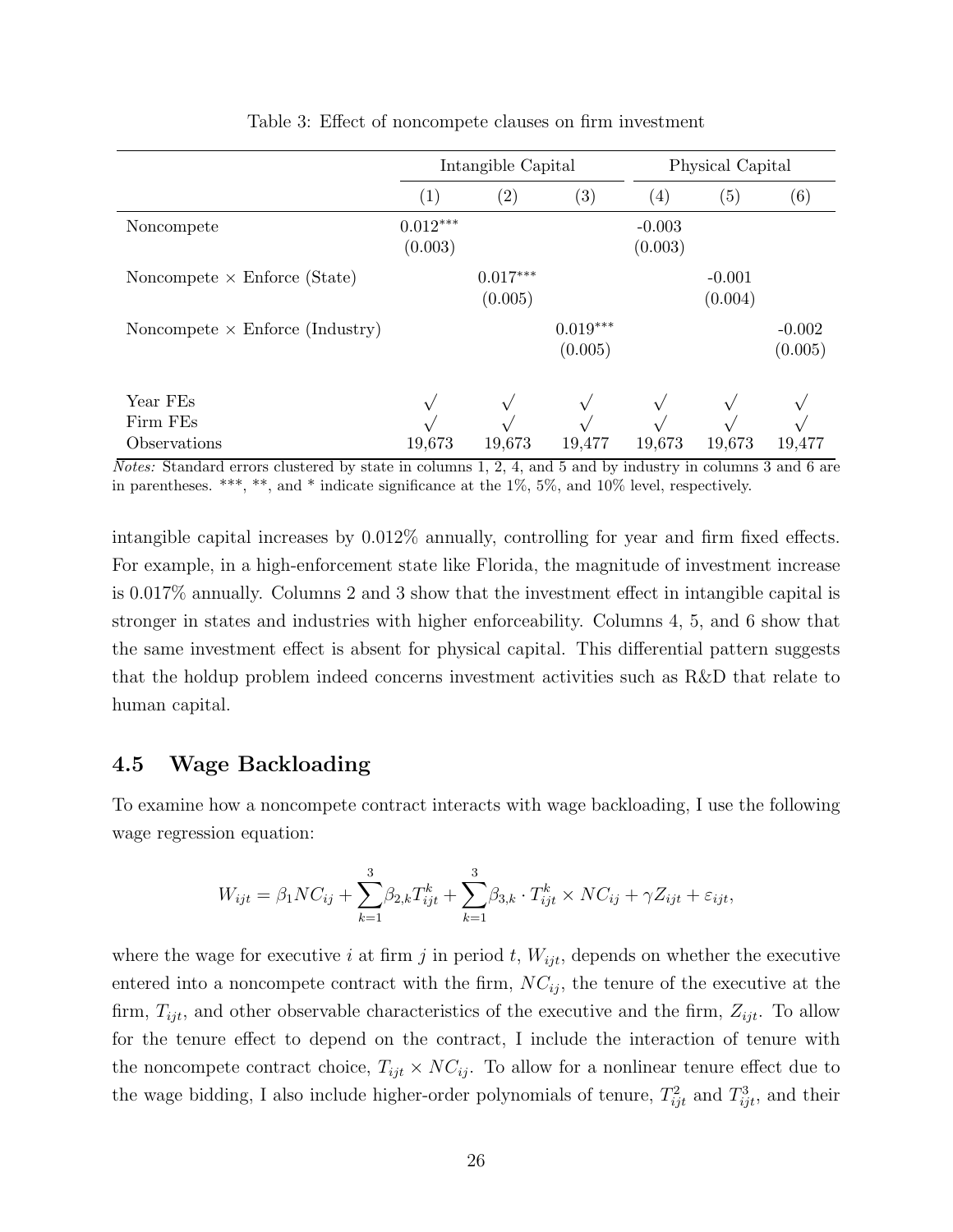

#### Figure 4: Noncompete contract and wage-tenure profile

Notes: Panel (a) is based on the marginal effects at means according to column 1 of Table D.2 in the online appendix. Panel (b) is based on the marginal effects at means according to column 3 of the same table. The bars display 95% confidence intervals.

interactions with the noncompete contract choice,  $T_{ijt}^2 \times NC_{ij}$  and  $T_{ijt}^3 \times NC_{ij}$ . To allow for differential effects due to enforceability, I allow for the interaction between the noncompete contract status and the state-level enforcement index. The control variables  $Z_{ijt}$  contains the firm's asset, Tobin's Q, return on asset, whether the executive is the CEO, and gender of the executive.

The distinction between two measures of executive compensation—awarded compensation and realized compensation—are meaningful here. A large part of awarded compensation is in the form of restricted equity, which is deferred to future dates contingent on the executive staying with the firm. Deferred compensation is exactly how firms backload wage for retention purposes.23 Therefore realized compensation is the appropriate wage definition for gauging the extent of wage backloading.

In Figure 4, panel (a) plots realized compensation over tenure by whether the executive is subject to a noncompete clause, according to the marginal effects at means in the baseline regression in column 1 of Table D.2 in the online appendix. First, an executive with a noncompete clause is associated with a starting wage that is  $13\%$  (or \$130k in 2010) prices) higher than executives who are not under such a clause. Second, an executive with a noncompete clause is associated with a 1% lower average annual wage growth over the first ten years of tenure than their counterparties.

Panel (b) shows that, in contrast the awarded compensation is very flat over tenure

<sup>23</sup>Much discussion in the executive compensation literature focuses on the moral hazard aspect of the agency problem, as opposed to retention due to limited commitment. My results suggest that retention is indeed an important consideration in contract and compensation design.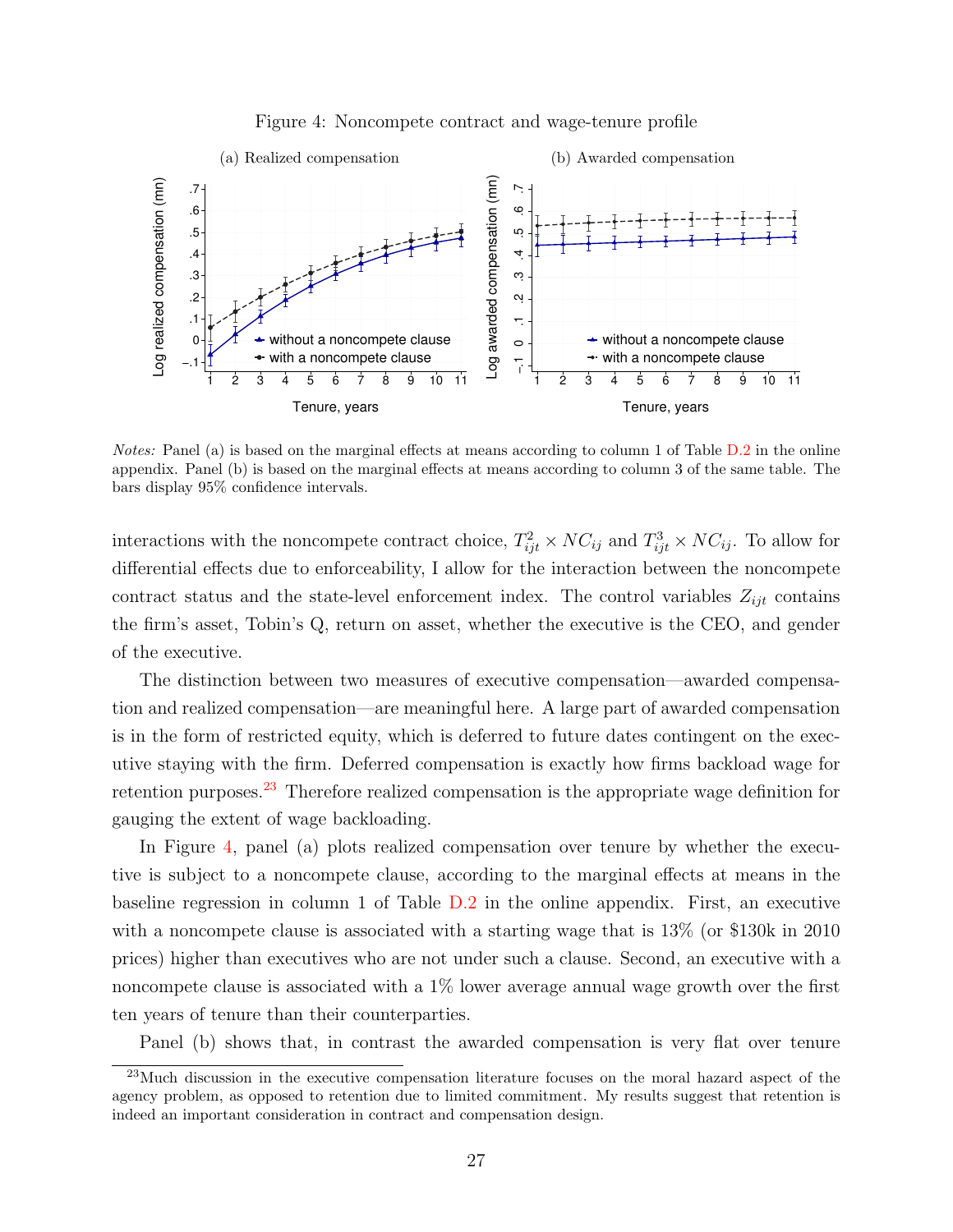regardless of the type of contract. Indeed, awarded compensation reflects the executive's productive value during the period, which is much flatter than actual realized take-home wage, as the model suggests. Overall, the pattern of wage dynamics in the data confirms the incentives of wage backloading.

## 5 Quantitative Analysis

I now calibrate the model and use the calibrated model to carry out welfare analysis.

#### 5.1 Calibration

To formulate the calibration strategy, I take advantage of the cross-state variation in the noncompete laws. First, I calibrate the model in a full-enforcement regime. For states such as Florida and Massachusetts, which are on the extreme high end of the enforcement index, I assume that the enforcement probability is one. Second, I map the model-implied variation in noncompete prevalence with respect to the enforcement probability to the data.

I specify the following functional forms. First, the entrant match quality follows a Pareto distribution,  $F(\theta) = 1 - \left(\frac{\theta_m}{\theta}\right)^2$  $\left(\frac{d_m}{\theta}\right)^{\alpha}$ ,  $\forall \theta \in [\theta_m, \infty)$ . Second, the investment cost function is  $c(\mu) =$  $\frac{\phi}{1+1/\varphi}(\mu-\frac{1}{2})$  $(\frac{1}{2}\sigma^2)^{1+\frac{1}{\varphi}}$ . Third, the contract cost follows a log-normal distribution, log( $\kappa$ ) ∼  $N(\mu_{\kappa}, \sigma_{\kappa}^2)$ . Lastly, the productivity distribution for newborn matches is a mass point at 1.

Two parameters,  $\theta_m$  and  $\beta$ , are irrelevant for welfare analysis due to the bilateral efficiency result. These two parameters relate only to the dynamic wage setting in Section 2.5; they are not inputs in the investment-reallocation trade-off. The outside matches relevant for welfare improvement have match quality  $\theta \geq 1$ . Hence, while I calibrate all parameters, I discuss the welfare-relevant and welfare-irrelevant parameters separately.

#### 5.1.1 Welfare-Relevant Parameters

I calibrate the model at an annual frequency. One unit of time in the model corresponds to one year in the data. Table 4 displays the calibrated parameters and the moments. The discount rate  $\rho$  is set to 0.05, following the literature, to match the interest rate.

Outside opportunity. The separation rate for executives without a noncompete clause is  $\delta + \lambda(1 - F(1)) = 8.5\%$ . In a full-enforcement regime, noncompete clauses results in a decline in the separation rate by  $\lambda(F(\bar{\theta}^n) - F(1)) = 1.8\%$ . Given the match quality distribution, the private-optimal noncompete duration in Proposition 1 is  $\frac{1}{\rho+\delta}\log\left(\frac{\alpha}{\alpha-\delta}\right)$  $\frac{\alpha}{\alpha-1}$ , which averages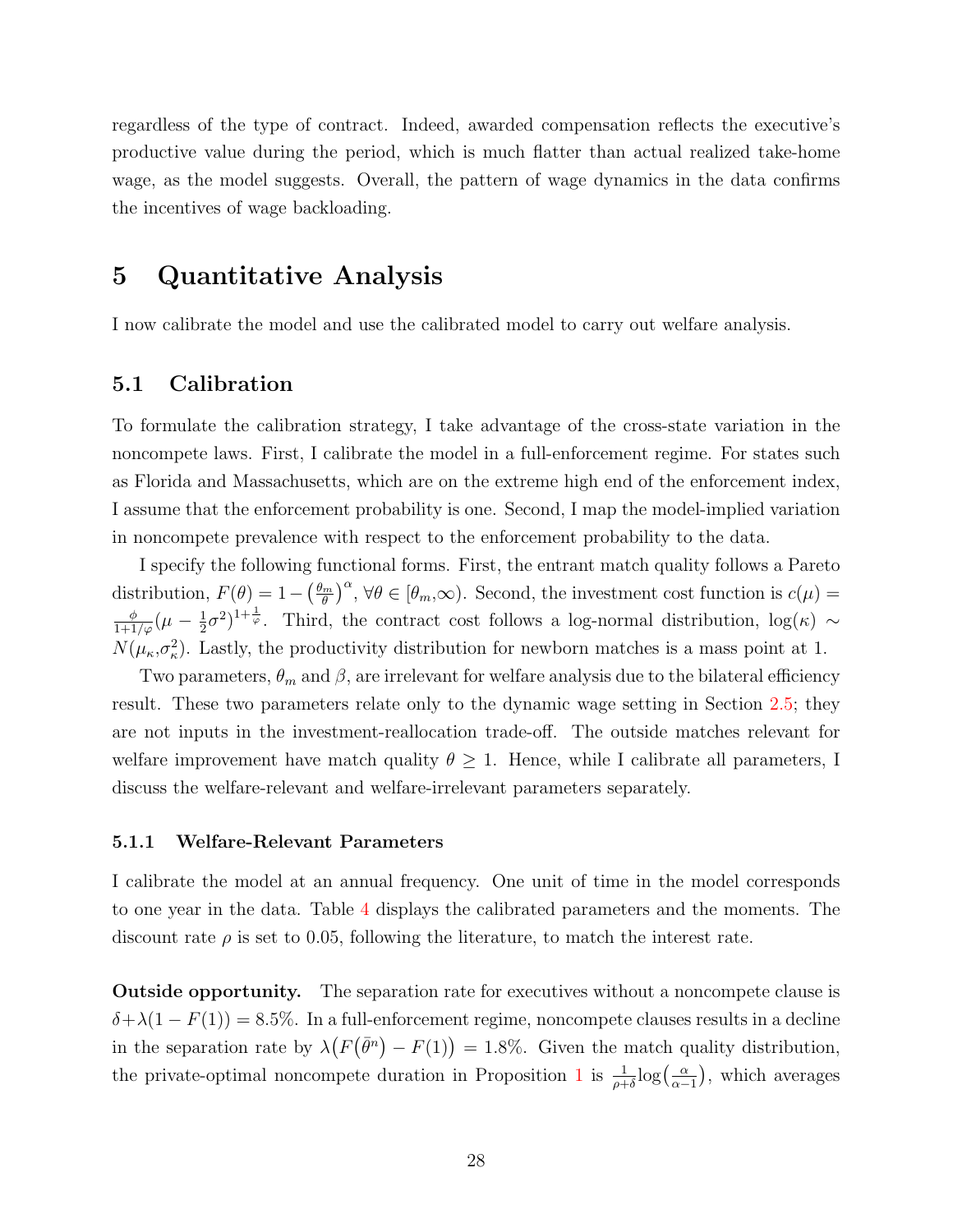| Parameter                  | Symbol            | Value   | Moment                             | Data    | Model          |
|----------------------------|-------------------|---------|------------------------------------|---------|----------------|
| Discount rate              | $\rho$            | 0.05    | interest rate                      | $5\%$   | $5\%$          |
| Brownian motion std dev    | $\sigma$          | 0.24    | Pareto right tail                  | 1.16    | 1.16           |
| Bargaining weight          | β                 | $0.5\,$ | peak-to-initial wage ratio         | 1.8     | $\overline{4}$ |
| <i>Outside opportunity</i> |                   |         |                                    |         |                |
| Exogenous death rate       | $\delta$          | 0.05    | separation rate                    | $8.5\%$ | $8.5\%$        |
| Entrant arrival rate       | $\lambda$         | 0.13    | separation rate response           | 1.8%    | 1.8%           |
| Dstribution shape          | $\alpha$          | 6.2     | average noncompete duration        | 1.6     | 1.6            |
| Distribution lower bound   | $\theta_m$        | 0.77    | wage growth (first ten years)      | $5.4\%$ | 5.4%           |
| Investment cost function   |                   |         |                                    |         |                |
| Level                      | $\phi$            | 45      | intangible investment rate         | 13.8%   | 13.8%          |
| Elasticity                 | $\varphi$         | 3.5     | intangible investment response     | 1.7%    | 1.7%           |
| Contract cost              |                   |         |                                    |         |                |
| Distribution mean          | $\mu_{\kappa}$    | -1.56   | noncompete prevalence $(p = 1)$    | 70%     | 70\%           |
| Distribution std dev       | $\sigma_{\kappa}$ | 1.03    | variation in noncompete prevalence | 38%     | 38%            |

Table 4: Calibrated parameters

1.6 years in the data. These three moments jointly identify the exogenous death rate  $\delta$ , the arrival rate of better jobs  $\lambda(1 - F(1))$ , and the distribution shape parameter  $\alpha$ .

**Investment cost function.** Given the investment elasticity  $c'(\mu)/(c''(\mu)\mu) = \varphi$  and a full-enforcement regime, equation (21) in Proposition 2 becomes

$$
\frac{c(\mu^n) - c(\mu^c)}{c(\mu^c)} \approx \frac{\varphi + 1}{\varphi} \frac{\lambda(\bar{\theta}^n - 1)(1 - F(\bar{\theta}^n))}{r - \mu^c},
$$

which allows me to identify the investment elasticity  $\varphi$  directly from the data. Using the intangible capital investment rate, which increases by 1.7% annually in response to noncompete contracts, I obtain an investment elasticity of 3.2. Further, the level parameter  $\phi$  maps to the average annual intangible capital investment of 13.8% in the firm-level panel data.

Contract cost. I use the prevalence of noncompete contracts across states to pin down the contract cost distribution parameters. In states such as Florida and Massachusetts, which resemble a full-enforcement regime, the percentage of executives with a noncompete clause is 70%. In states with lower enforcement probability, the slope in the decline of noncompete arrangements is 0.38. Together, the two moments pin down the two cost parameters,  $\mu_{\kappa}$  and  $\sigma_{\kappa}$ . Panel (a) of Figure 5 plots the model-generated variation in the proportion with a noncompete clause against the enforcement probability. In the linear range of the model-implied relation, I overlay the state-level data from panel (a) of Figure 2. To fit the noncompete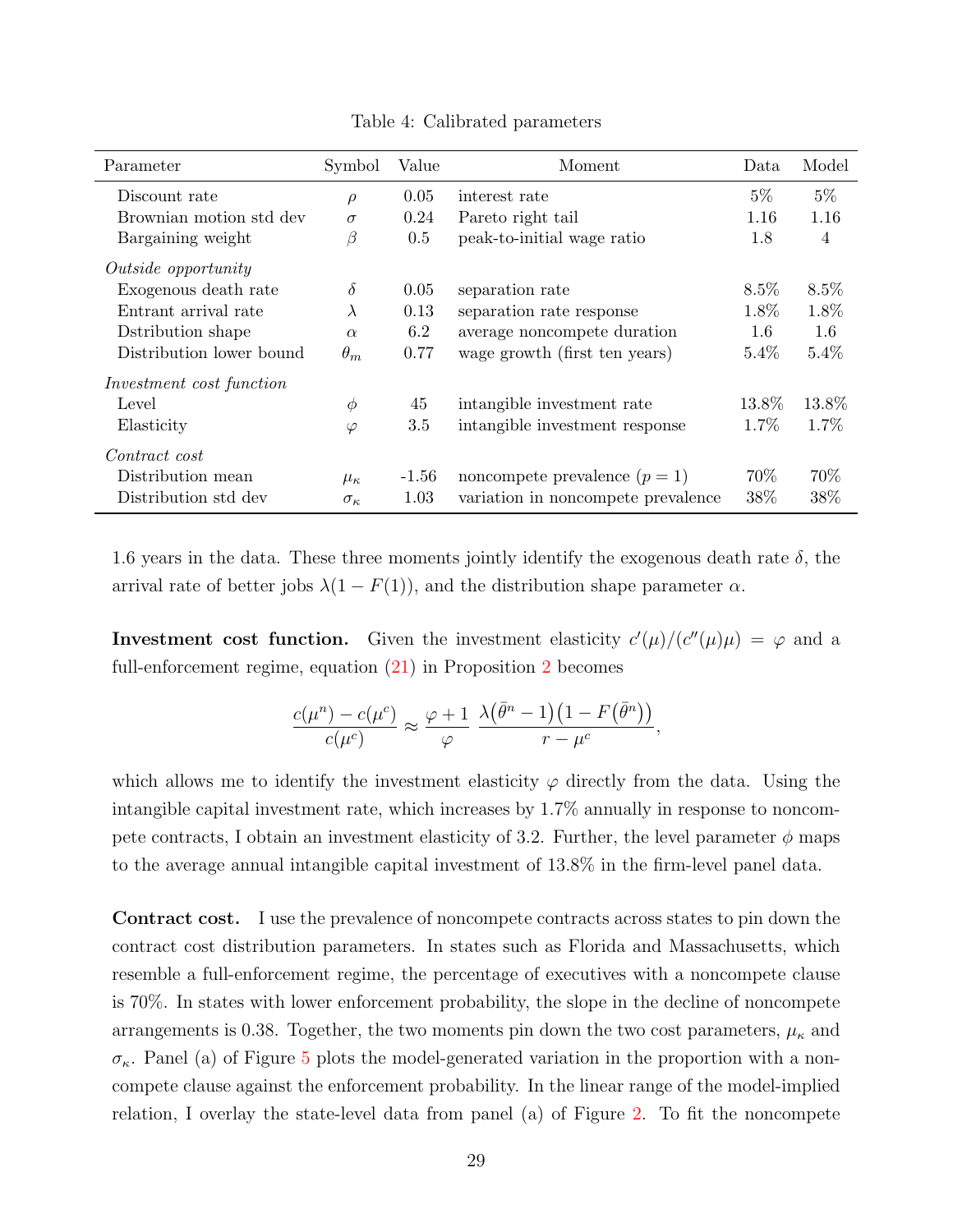#### Figure 5: Model and data fit



prevalence in California, the effective enforcement probability would be around 0.4.

Productivity process. The endogenous stationary productivity distribution has a Pareto right tail, which is related to the standard deviation of the Brownian motion  $\sigma$ . This calibration strategy of identifying the stochastic component of the productivity process from the cross-sectional firm distribution follows Luttmer (2007) and Atkeson and Burstein (2010). I fit an empirical distribution of firm size measured in terms of employment in a given year and obtain an average right-tail index of 1.16 for the years 1992 through 2015. This data moment implies a standard deviation of 0.24.

#### 5.1.2 Welfare-Irrelevant Parameters

I assume a bargaining weight  $\beta$  of 0.5. It is difficult to measure the value of an executive directly in the data. To check whether the bargaining parameter is reasonable, I use the peak-to-initial wage ratio. In the model, at the peak wage, a worker obtains a promised utility equal to the entire match value; at the initial wage, the worker has a promised utility equal to the bargained level. Hence the ratio of the peak wage to the initial wage ratio maps to the share of the match value the worker bargained for. The peak-to-initial wage ratio in the data is 1.8. The model-implied level is 4. While further improvement is useful, it does not affect the welfare analysis.

Since the wage-tenure profile is generated by bidding against job offers with match quality in the interval  $[\theta_m,1]$ , I use it to recover the lower bound  $\theta_m$ . The average annual wage growth for executives without a noncompete clause in the first ten years of tenure is 5.4%. To fit this data moment, I obtain a lower bound of 0.82. Panel (b) of Figure 5 plots the wage-tenure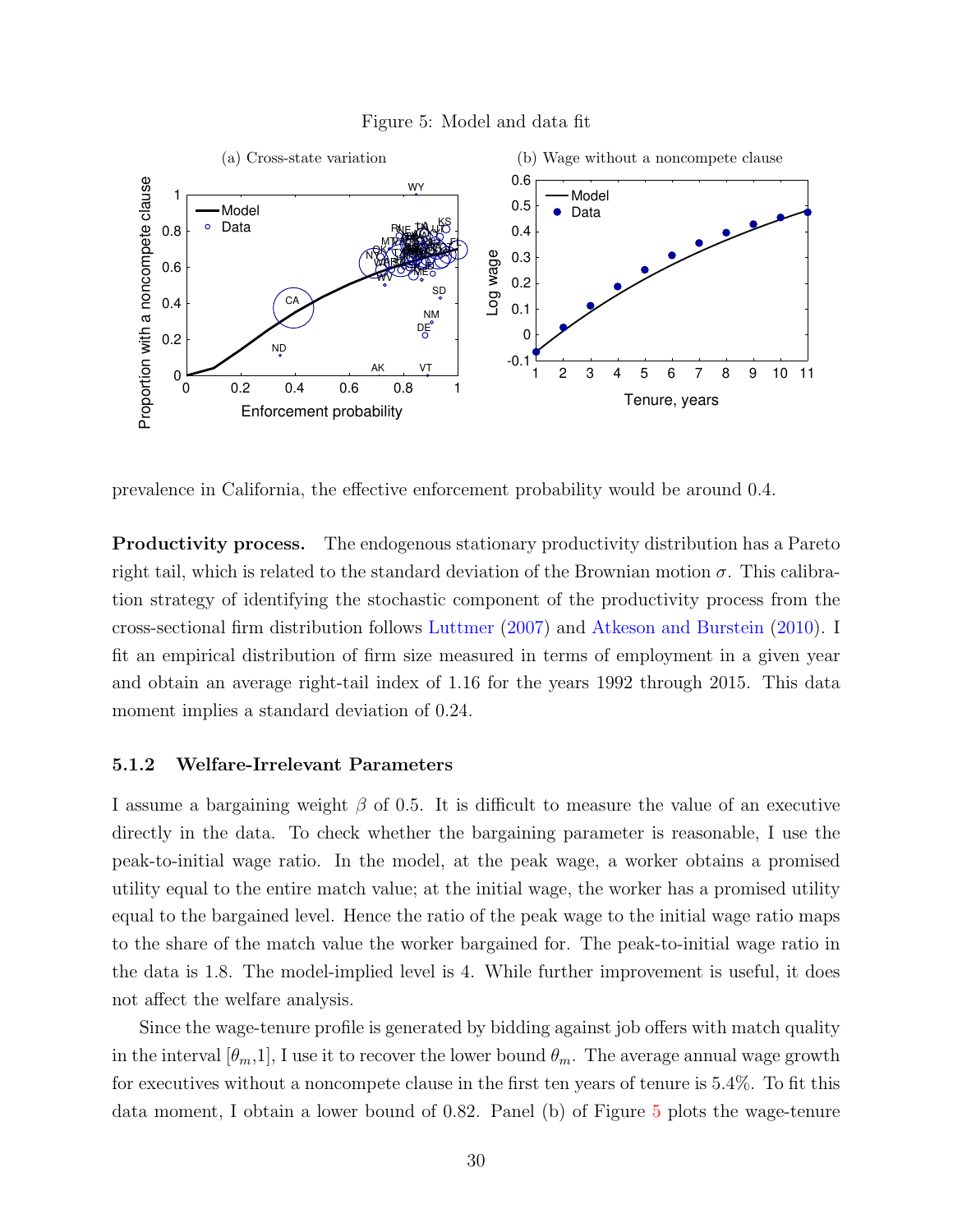

Figure 6: Welfare gain from capping noncompete duration

profile generated by the model and the one in the data. I then separates out the the instances of better jobs  $1 - F(1)$  from the arrival rate of outside opportunity  $\lambda$ , which is 0.094.

Finally, the model implies that the average buyout payment is about ten times the starting wage, or around \$12 million in 2010 prices. Although there is no comprehensive buyout data available, as a sanity check, I cross-examine a few noncompete buyout cases. For example, in the case of Mark Hurd, the former CEO of Hewlett-Packard who moved to Oracle in 2010, the new employer paid \$14 million for a buyout. It suggests that the model-implied level lies in a reasonable range.

#### 5.2 Policy Evaluation

Using the calibrated model, I quantitatively assess the optimal restriction on the noncompete duration in Proposition 3. The steady-state aggregate output is the appropriate welfare measure. Figure 6 plots the welfare gains from a cap ranging from zero to the private-optimal level. Quantitatively, the optimal cap is 0.6 years, much lower than the private-optimal level. To put this number in perspective, it is generally considered easy in many states to enforce a noncompete clause if its duration does not exceed two years. In addition, a legislative bill in Massachusetts in 2017 proposed to cap noncompete duration at one year. In a fullenforcement regime  $p = 1$ , the optimal cap and a ban result in welfare gains of 4.8% and 2.3%, respectively, relative to the laissez-faire equilibrium outcome. In a low-enforcement regime  $p = 0.4$  that resembles California, the optimal cap and a ban result in welfare gains of 0.9% and 0.5%, respectively. If noncompete arrangements were banned altogether, the outcome would be fairly close to the social optimum.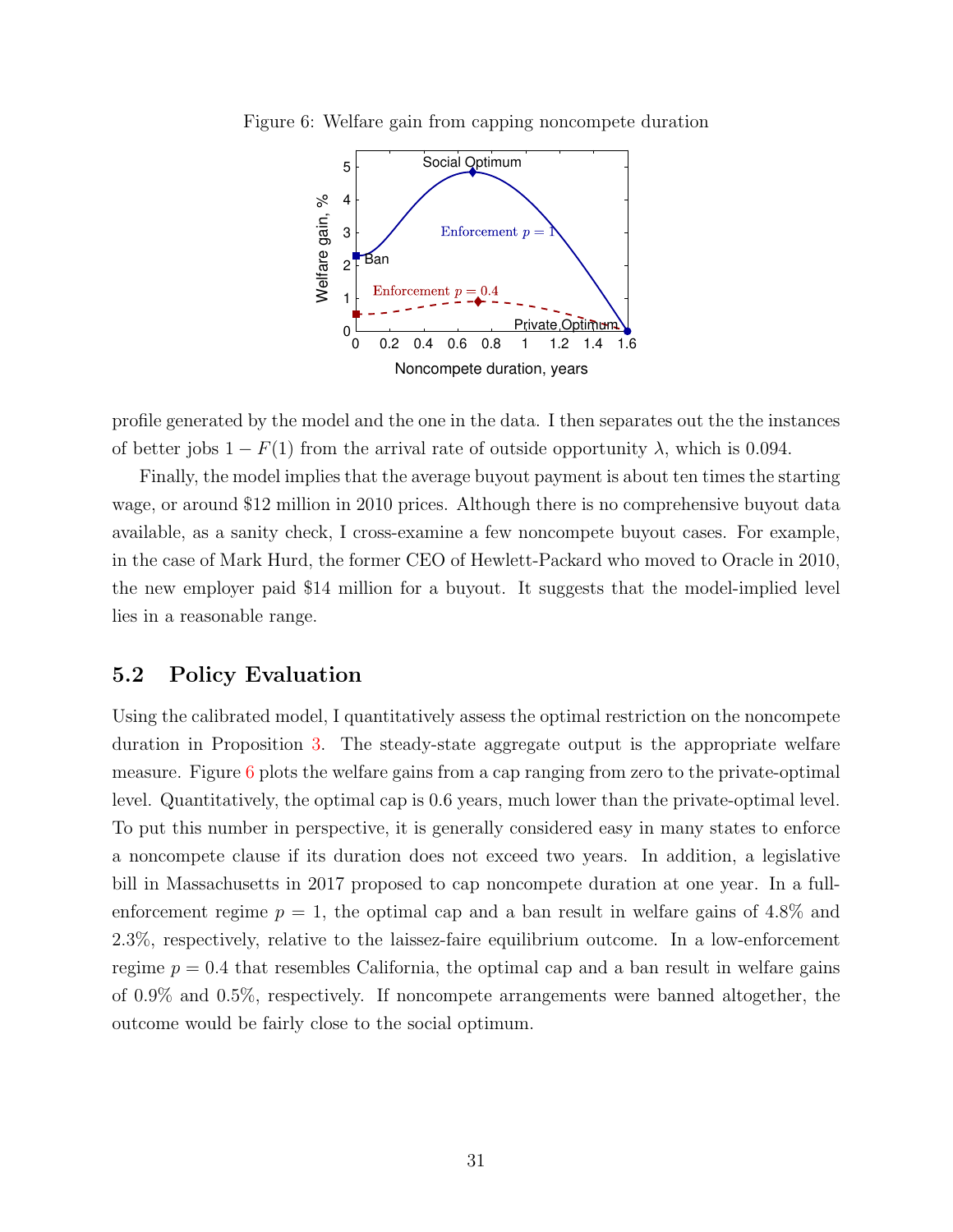

Figure 7: Robustness check: optimal duration cap

#### 5.3 Discussions

Investment elasticity. The welfare gains from restricting noncompete contracts depend crucially on the investment elasticity, that is, how responsive investment is to rent extraction. If investment is highly elastic, the investment holdup is severe and the benefit from alleviating holdup is large. Reducing the cap on noncompete duration leads to significant lost investment, which in turn implies a higher optimal cap. The calibrated investment elasticity parameter,  $\varphi = 3.2$ , is at the higher end of the range found in the literature, which centers around a unity. $24$  Hence, my welfare calculation is conservative. As a sensitivity check, in a full-enforcement regime, I fix the investment elasticity at 0, 1, and 2, respectively, and recalibrate the model to match the data moments except for the investment response. Unsurprisingly, as shown in panel (a) of Figure 7, lower investment elasticity generates an even lower optimal duration cap. In particular, if investment is perfectly inelastic, i.e.,  $\varphi = 0$ , the investment benefit disappears. In this case, the optimal duration cap is zero.

Free entry. Assuming an exogenous arrival rate of outside opportunities is innocuous for the welfare analysis. If one were to endogenize the arrival rate through free entry, given the information environment, random search would be the appropriate choice. Since agents do not internalize that the arrival rate is endogenous, the restrictive effect of noncompete contracts on worker mobility as observed in the data is preserved. Hence, capping noncompete duration improves welfare.

In fact, free entry amplifies the welfare gains due to the endogenous response of entry.<sup>25</sup> To illustrate, suppose that the arrival rate of outside opportunity is  $\lambda(v) = \lambda_0 v^a$ , where v is

 $^{24}$ Akcigit, Celik, and Greenwood (2016) estimate an investment elasticity of 3 using patent resale data.

<sup>&</sup>lt;sup>25</sup>Section B.6 of the online appendix provides more details.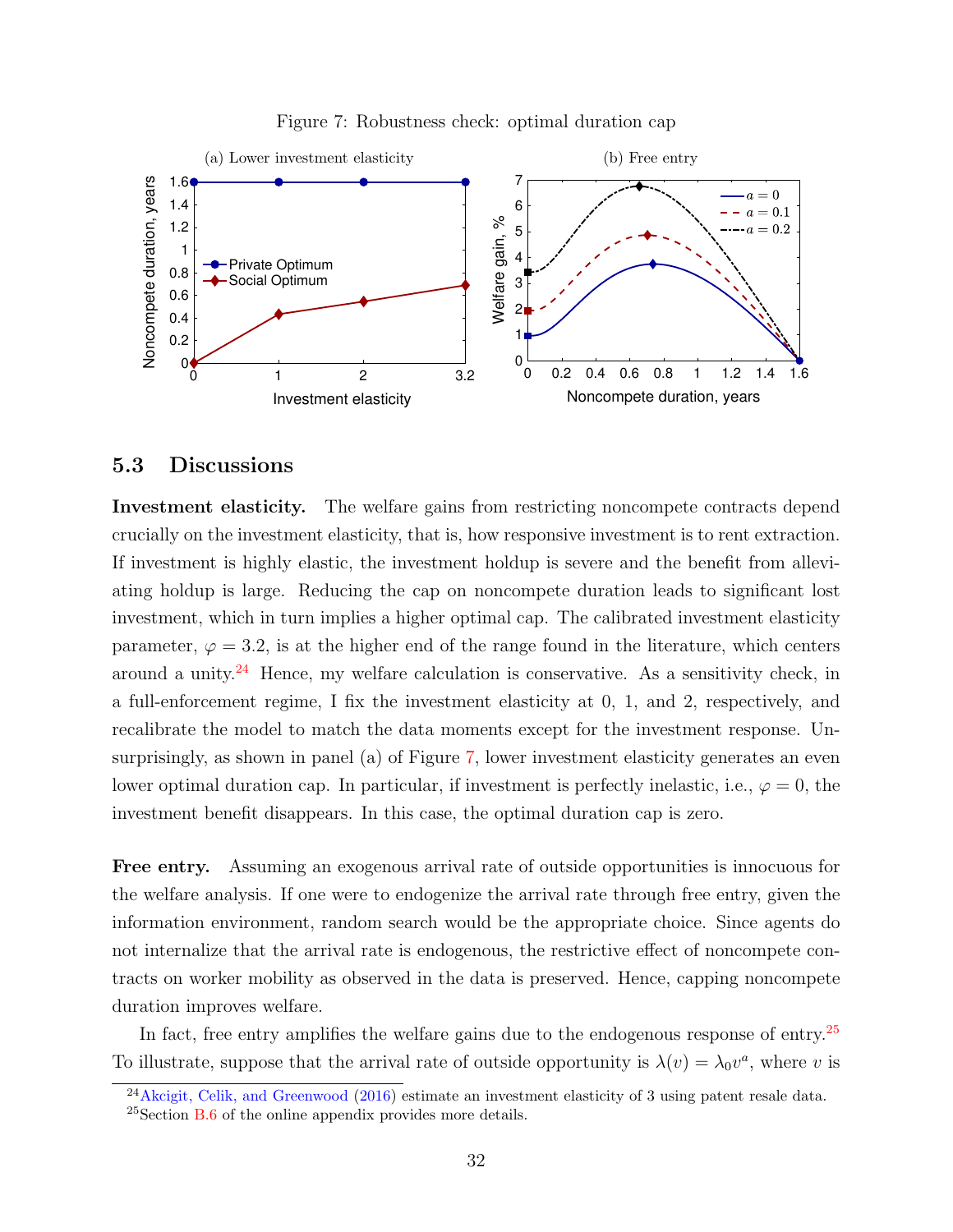the measure of entrants and  $a \in [0,1]$  captures the extent of entry congestion. When entry is fully congested, i.e.,  $a = 0$ , the arrival rate becomes exogenous. The holdup of investment is now two-sided: apart from the positive external effect of an incumbent's investment, there is also a positive external effect of new firms' investment to enter. The Hosios (1990) insight applies here. The constrained efficient outcome is obtained when the surplus division between the two sides equals their respective contributions to matching. Noncompete contracts shift that surplus division in favor of the incumbents. If entry is less congested, i.e., higher  $a$ , it is more desirable to restrict noncompete contracts and restore the surplus division.<sup>26</sup> Panel (b) of Figure 7 confirms this insight. Consider a full-enforcement regime  $p = 1$ . At a lower entry congestion (higher  $a$ ), the optimal duration cap is lower and the welfare gain is larger. In the model with exogenous arrival rate, given that entry is fully congested while entrants appropriate the entire surplus, the welfare calculation is conservative.

## 6 Conclusion

The paper studies the aggregate impact of noncompete contracts and shows that there are sizable gains from restricting them. This quantitative evaluation based on the managerial labor market has broader relevance. Admittedly, one should be cautious when extrapolating the results to other segments of the labor market. For high-skilled labor, however, the same economic forces of similar magnitudes operate.

There are other potential channels that I have abstracted away from. One channel is risksharing between firms and workers, which is shut down given the risk-neutral assumption in the model. Noncompete contracts can improve risk-sharing by restricting the workers' outside opportunities. Another channel is the agglomeration effects of industry clusters. Noncompete contracts prevent the formation of industry clusters by limiting technology spillover and discouraging entrepreneurship. For instance, the noncompete ban in California is considered conducive to the rise of Silicon Valley and its surpassing Boston's Route 128 tech district (Gilson (1999)).<sup>27</sup> Incorporating these additional channels in future work would be useful. While the risk-sharing channel could attenuate my conclusion here, the agglomeration channel should further reinforce it.

 $26$ Diamond and Maskin (1979) is among the first papers to study damage payments in breach of contracts in a labor search model. Gautier, Teulings, and Van Vuuren (2010) argue that, with Bertrand competition and absent any entry congestion  $\lambda(v) = \lambda_0 v$ , there is excessive entry. In contrast, here there tends to be under-entry. This is because, unlike in their setting, moving to better jobs doesn't reduce opportunity for even better future jobs.

<sup>&</sup>lt;sup>27</sup>Many studies point to job-hopping and spinoffs as instrumental in the formation of industry cluster, to which mobility restrictions bring adverse effects (Fallick, Fleischman, and Rebitzer (2006), Franco and Filson (2006), Franco and Mitchell (2008), Samila and Sorenson (2011), Rauch (2016), and Baslandze (2017)).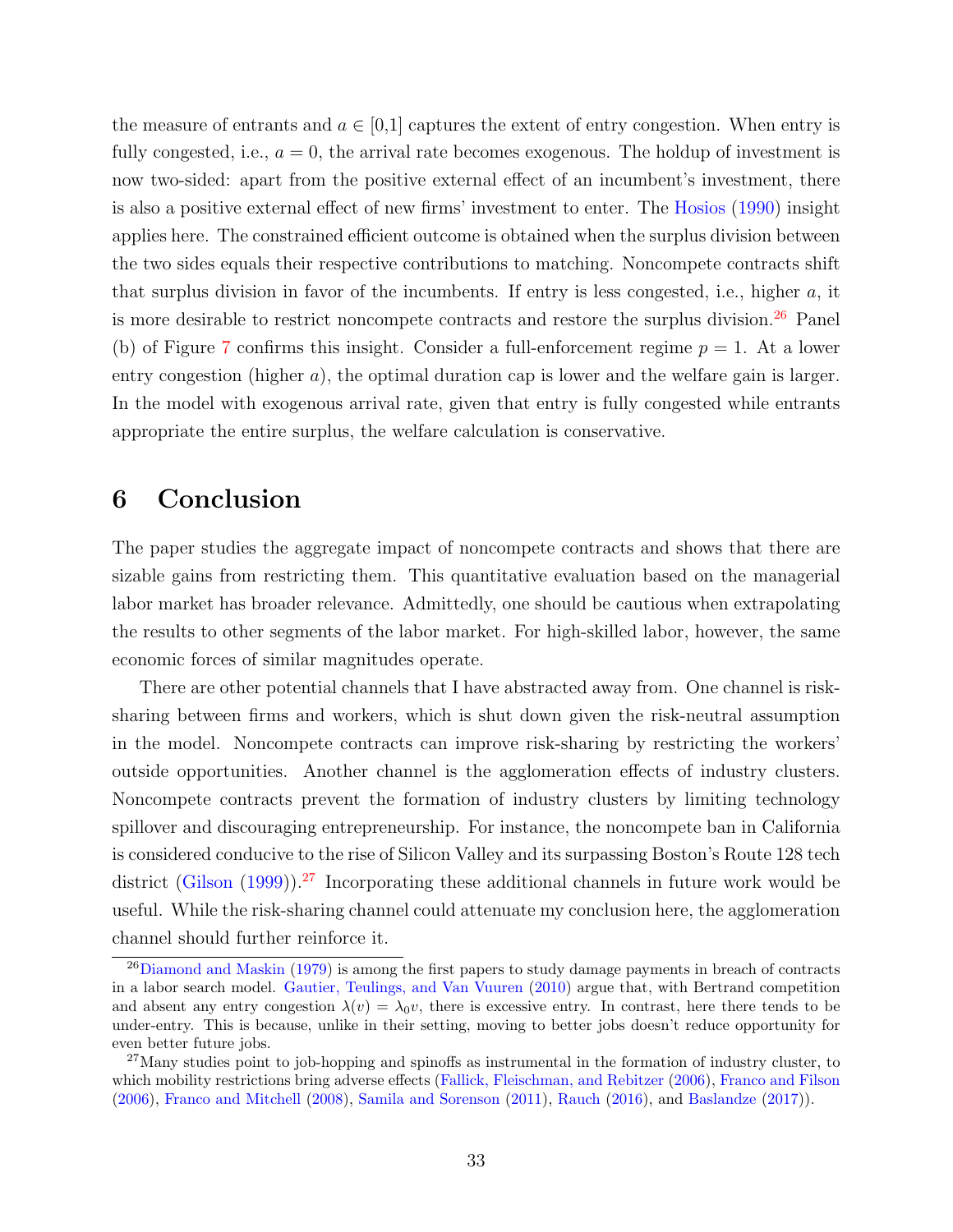## A Proofs

### A.1 Proof of Lemma 1

I first define the discounting factors which adjust for the job-to-job transition rates

$$
R^{i}(0,t) = \exp\biggl(-\int_{0}^{t} (r + \eta^{i}_{s}) ds\biggr), i \in \{c, n\}.
$$

Next, using the adjusted discount factors, I obtain that the worker's continuation utility at time t is

$$
\mathbb{E}\bigg[\int_t^\infty R^i(t,s)\big(w_s+\eta^i_sJ^i(z_s)\big)ds\bigg]\geq U_t.
$$

By the Martingale Representation Theorem, there exists a process  $\{\sigma_t^U\}_{t\geq 0}$  such that  ${U_t}_{t\geq0}$  satisfies the following stochastic differential equation:

$$
dU_t = ((r + \eta_t^i)U_t - w_t - \eta_t^i J^i(z_t))dt + \sigma_t^U dB_t.
$$

I apply dynamic programming to the firm's problems and use the worker's continuation value as a state variable

$$
V^{c}(z_{t},U_{t}) = \max_{\mathcal{W},\mu} \mathbb{E}\bigg[\int_{t}^{\infty} R^{c}(t,s)(z_{s} - c(\mu_{s})z_{s} - w_{s})ds\bigg]
$$
  

$$
V^{n}(z_{t},U_{t}) = \max_{\mathcal{W},\mathcal{M},\mu} \mathbb{E}\bigg[\int_{t}^{\infty} R^{n}(t,s)\bigg(z_{s} - c(\mu_{s})z_{s} - w_{s} + \lambda p \int_{\bar{\theta}_{s}^{n}} \tau_{s}(\tilde{\pi}_{s}(\theta_{s}))dF(\theta_{s})\bigg)ds\bigg].
$$

Without a noncompete clause, the firm's value function follows the HJB equation

$$
(r + \eta_t^c)V^c(z_t, U_t) = \max_{w_t, \mu_t, \sigma_t^U} \left\{ z_t - c(\mu_t)z_t - w_t + \mu_t z V_z^c(z_t, U_t) + \frac{1}{2} \sigma^2 z^2 V_{zz}^c(z_t, U_t) - (22) \right\}
$$
  
+ 
$$
V_U^c(z_t, U_t)((r + \eta_t^c)U_t - w_t - \eta_t^c J^c(z_t)) + \frac{1}{2} (\sigma_t^U)^2 V_{UU}^c(z_t, U_t) + \sigma z \sigma_t^U V_{zU}^c(z_t, U_t) \right\}.
$$

With a noncompete clause, the firm's value function follows the HJB equation

$$
(r + \eta_t^n)V^n(z_t, U_t) = \max_{w_t, \pi_t, \tau_t(\cdot), \mu_t, \sigma_t^U} \left\{ z_t - c(\mu_t)z_t - w_t + \lambda p \int_{\bar{\theta}_t^n} \tau_t(\tilde{\pi}_t(\theta_t)) dF(\theta_t) \right\}
$$
\n
$$
+ \mu_t z V_z^n(z_t, U_t) + \frac{1}{2} \sigma^2 z^2 V_{zz}^n(z_t, U_t) + V_U^n(z_t, U_t) ((r + \eta_t^n) U_t - w_t - \eta_t^n J^n(z_t)) + \frac{1}{2} (\sigma_t^U)^2 V_{UU}^n(z_t, U_t) + \sigma z \sigma_t^U V_{zU}^n(z_t, U_t) \right\},
$$
\n(23)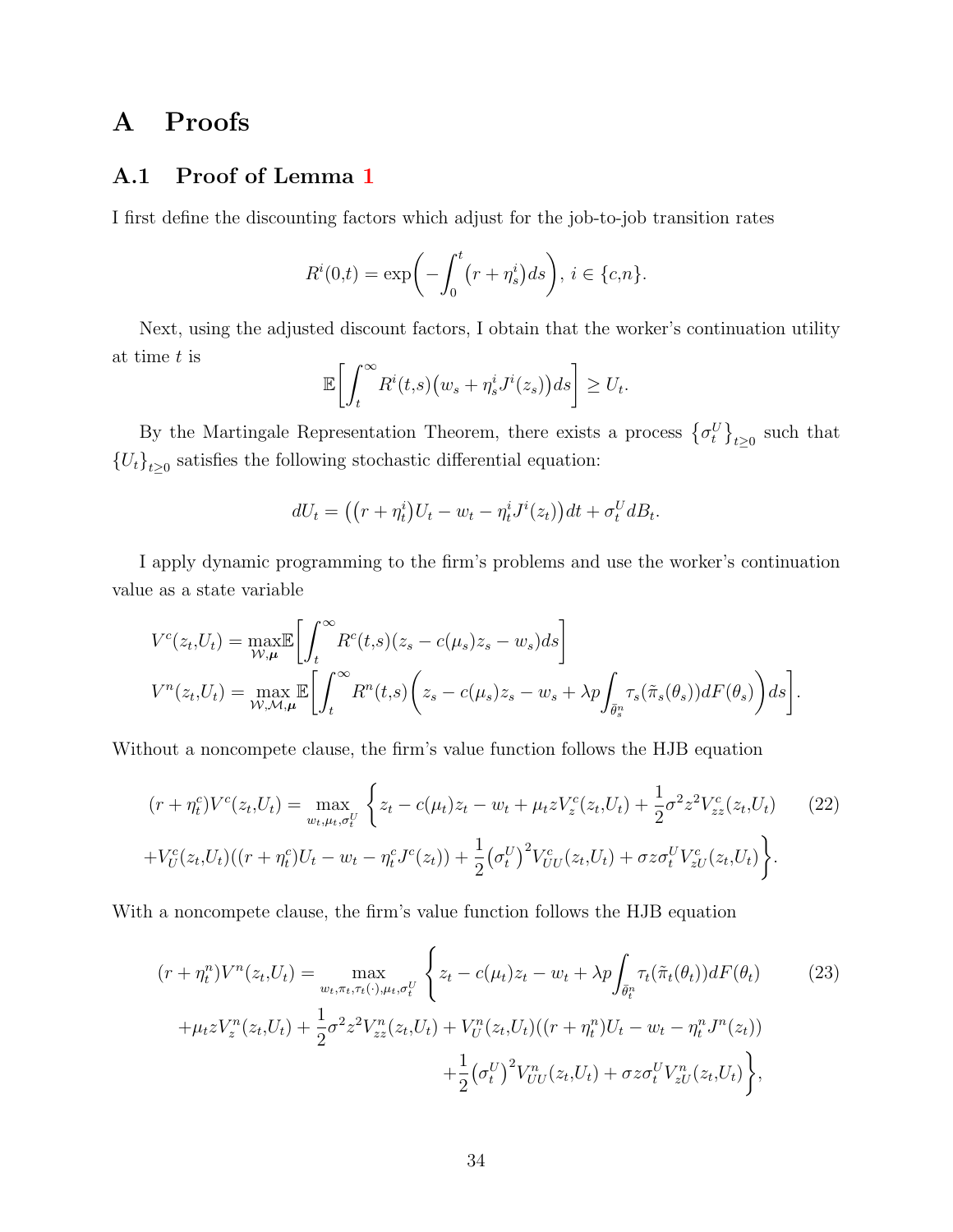subject to the entrant firms' IC and IR constraints  $(4)$  and  $(5)$ .

Taking the derivative with respect to  $w_t$ , I obtain

$$
V_U^i(z_t, U_t) \ge -1 \text{ with } " = " \text{ if } w_t > 0. \tag{24}
$$

If  $\lambda$  is sufficiently small, the wage non-negativity constraint will never bind. That is, equation (24) becomes  $V_U^i(z_t,U_t) = -1$ . This in turn implies that

$$
V_{UU}^i(z_t, U_t) = 0 \text{ and } V_{zU}^i(z_t, U_t) = 0.
$$
 (25)

Since  $J^i(z_t) = V^i(z_t, U_t) - V^i_U(z_t, U_t)U_t$ , I also obtain

$$
J^{i}(z_{t}) = V^{i}(z_{t}, U_{t}) + U_{t}.
$$
\n(26)

Substituting equations  $(24)$ ,  $(25)$  and  $(26)$  into the HJB equations  $(22)$  and  $(23)$ ,

$$
rJ^{c}(z_{t}) = \max_{\mu_{t}} z_{t} - c(\mu_{t})z_{t} + \mu_{t}zJ_{z}^{c}(z_{t}) + \frac{1}{2}\sigma^{2}z^{2}J_{zz}^{c}(z_{t})
$$
\n(27)

$$
rJ^{n}(z_{t}) = \max_{\mathcal{M},\mu_{t}} z_{t} - c(\mu_{t})z_{t} + \lambda p \int_{\bar{\theta}_{t}^{n}} \tau_{t}(\tilde{\pi}_{t}(\theta_{t})) dF(\theta_{t}) + \mu_{t} z J_{z}^{n}(z_{t}) + \frac{1}{2} \sigma^{2} z^{2} J_{zz}^{n}(z_{t}).
$$
 (28)

Dropping the time subscript, equations (27) and (28) become equations (7) and (8).

### A.2 Proof of Lemma 2 and Proposition 1

First, I solve for the optimal buyout menu. The steps are similar to solving a seconddegree price discrimination problem. I take advantage of the envelope condition for the IC constraint  $(4)$  and the binding IR constraint  $(5)$  at the poaching threshold. The buyout payment satisfies

$$
\tau(\tilde{\pi}(\theta|z)|z) = e^{-r\tilde{\pi}(\theta|z)}J^n(z\theta) - \int_{\bar{\theta}^n}^{\theta} e^{-r\tilde{\pi}(\tilde{\theta}|z)} J^n_z(z\tilde{\theta}) dF(\tilde{\theta}) - J^n(z). \tag{29}
$$

The problem becomes

$$
\max_{\mathcal{M}} \int_{\bar{\theta}^n}^{\infty} \left[ e^{-r\tilde{\pi}(\theta|z)} J^n(z\theta) - \int_{\bar{\theta}^n}^{\theta} e^{-r\tilde{\pi}(\tilde{\theta}|z)} J^n_z(z\tilde{\theta}) dF(\tilde{\theta}) - J^n(z) \right] F(\theta)
$$
  
= 
$$
\max_{\mathcal{M}} \int_{\bar{\theta}^n}^{\infty} \left[ e^{-r\tilde{\pi}(\theta|z)} \left( J^n(z\theta) - \frac{1 - F(\theta)}{f(\theta)} J^n_z(z\theta) \right) - J^n(z) \right] F(\theta).
$$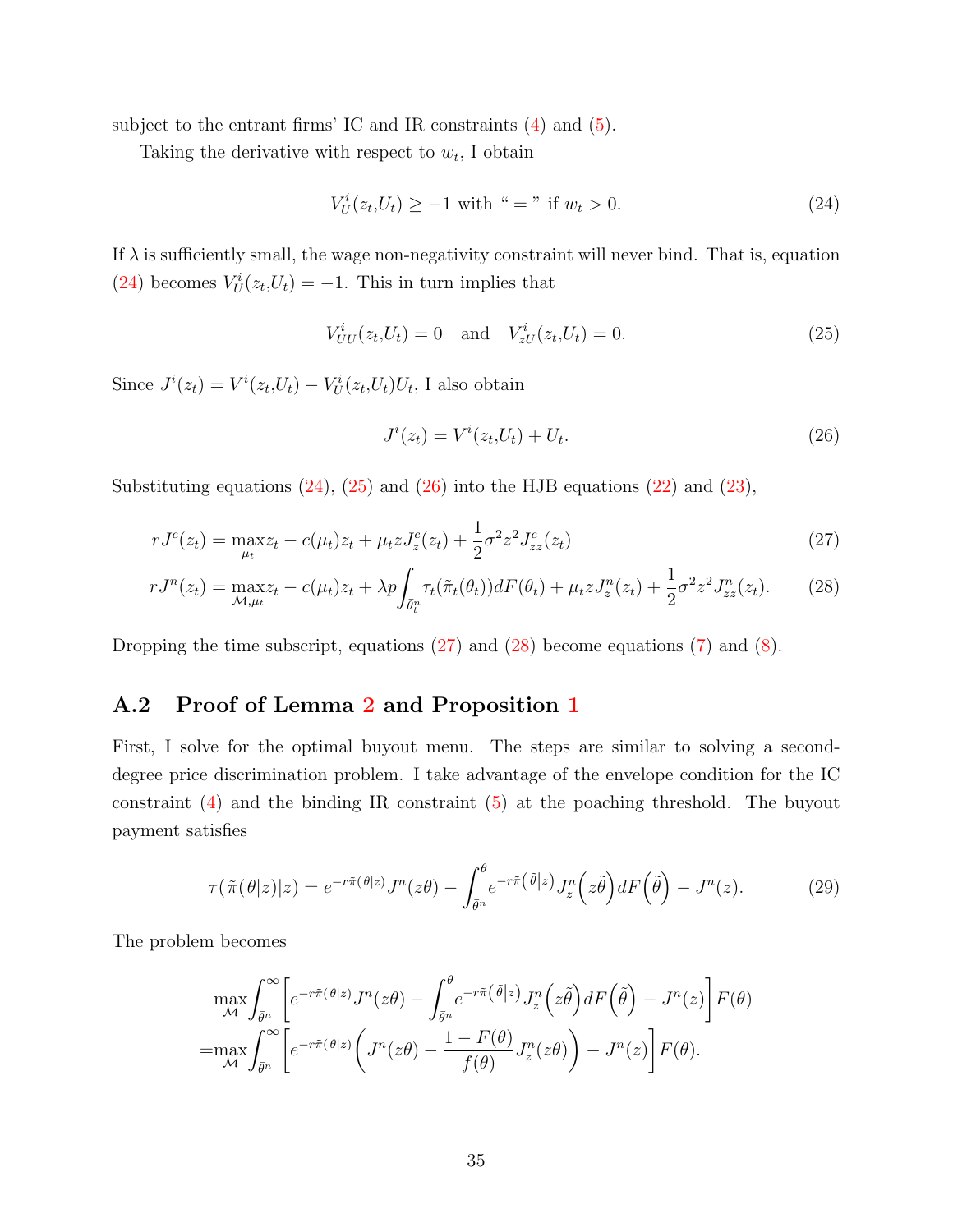The first-order conditions with respect to  $\tilde{\pi}(\theta|z)$  and  $\bar{\theta}^n$  are, respectively,

$$
J^{n}(z\theta) - \frac{1 - F(\theta)}{f(\theta)} J_{z}^{n}(z\theta) \ge 0 \text{ with } \alpha = \gamma \text{ if } \tilde{\pi}(\theta|z) > 0, \forall \theta \ge \bar{\theta}^{n}
$$
 (30)

$$
e^{-r\tilde{\pi}(\bar{\theta}^n|z)}\left(J^n(z\bar{\theta}^n) - \frac{1 - F(\bar{\theta}^n)}{f(\bar{\theta}^n)}J_z^n(z\bar{\theta}^n)\right) - J^n(z) = 0.
$$
 (31)

In equation (30),  $J^n(z\theta) - \frac{1-F(\theta)}{f(\theta)}$  $\frac{f(\theta)-f(\theta)}{f(\theta)}J_z^n(z\theta) > 0$  always holds. Therefore, the entrant chooses to fully buy out the noncompete clause after poaching the worker:

$$
\tilde{\pi}(\theta|z) = 0, \,\forall \theta \ge \bar{\theta}^n. \tag{32}
$$

Substituting the buyout level in equation  $(32)$  into equation  $(29)$ , the payment is bunched to a single price:

$$
\tau(\tilde{\pi}|z) = J^n(z\bar{\theta}^n) - J^n(z), \forall \tilde{\pi} \in [0,\pi].
$$

Substituting the buyout level in equation  $(32)$  into equation  $(31)$ , I obtain

$$
L(\bar{\theta}^n|z) \coloneqq J^n(z\bar{\theta}^n) - \frac{1 - F(\bar{\theta}^n)}{f(\bar{\theta}^n)} J_z^n(z\bar{\theta}^n) - J^n(z) = 0.
$$
 (33)

I guess and verify that the joint value function is linear in z, i.e.,  $J^{i}(z) = j^{i}z$ . The poaching threshold equation (33) reduces to

$$
L(\bar{\theta}^n) \coloneqq \bar{\theta}^n - \frac{1 - F(\bar{\theta}^n)}{f(\bar{\theta}^n)} - 1 = 0.
$$

The guess implies that, first, the poaching threshold  $\bar{\theta}^i$  is constant and independent of productivity z. Second, the buyout payment is proportional to productivity,  $\tau(\tilde{\pi}|z) = j^n z(\bar{\theta}^n - 1)$ . Finally, the investment decision  $\mu^{i} = (c')^{-1}(j^{i})$  is also constant. Combining the three results above and replacing them in the HJB equations (7) and (8), I obtain the expression for  $j^i$  in equation (15). Assumption 1 guarantees that  $L(\bar{\theta}^n)$  is strictly increasing in  $\bar{\theta}^n$ . In addition,  $L(0) < 0$  and  $L(\infty) > 0$ . Hence there exists a unique solution  $\bar{\theta}^n > 0$ .

The poaching threshold also satisfies  $e^{-r\pi} j^n z \bar{\theta}^n = j^n z \bar{\theta}^n - \tau(z) = j^n z$ , which implies that the noncompete duration is  $\pi = \frac{1}{r}$  $\frac{1}{r} \log (\bar{\theta}^n)$ .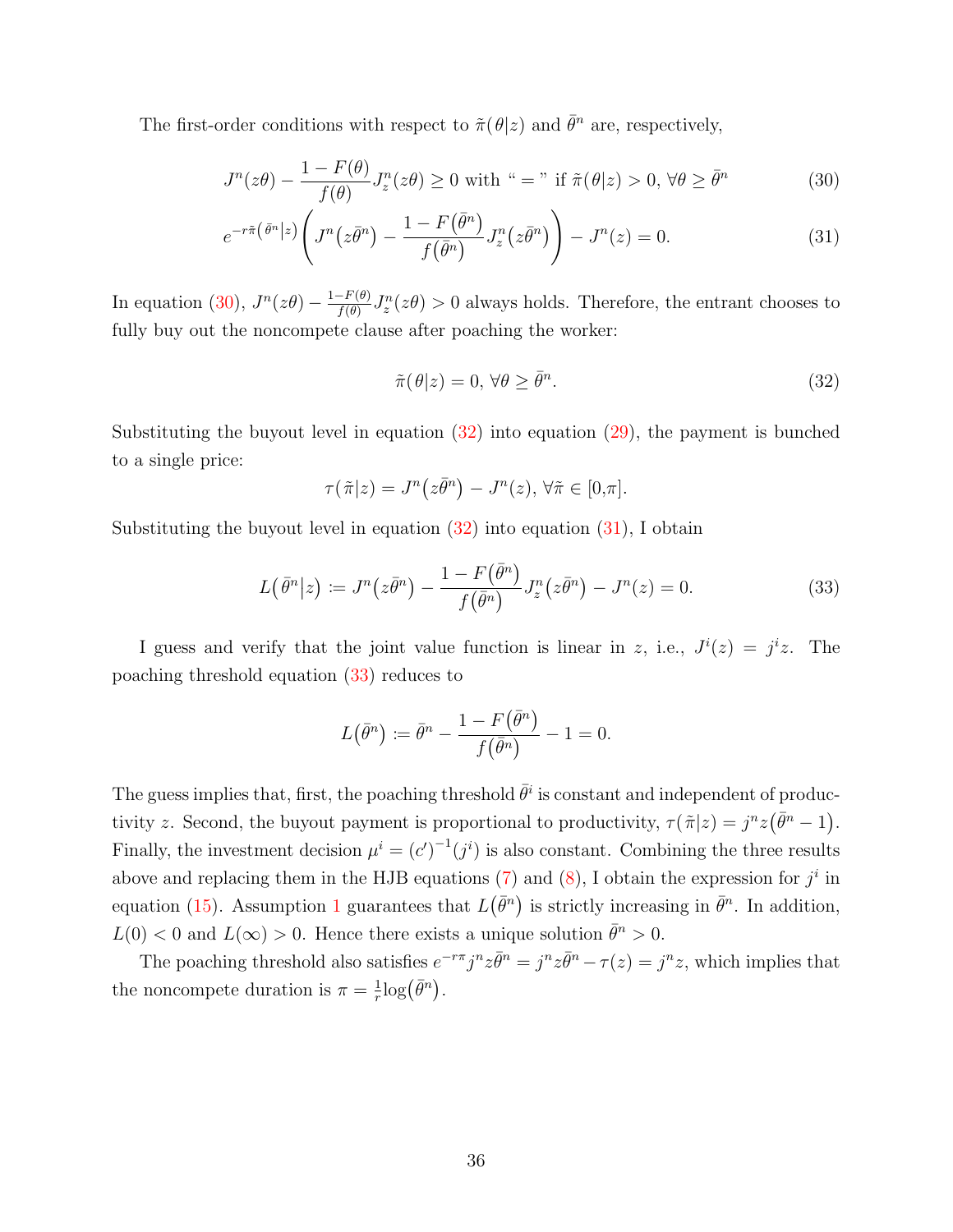#### A.3 Proof of Proposition 2

It is straightforward to derive the differences in the job-to-job transition rates in equation (20). To derive the investment equation (21), I first take the log difference of the first-order condition (19),

$$
\log(c'(\mu^n)) - \log(c'(\mu^c)) = \log(j^n) - \log(j^c) \approx \frac{\lambda p(\bar{\theta}^n - 1)(1 - F(\bar{\theta}^n))}{r - \mu^c}.
$$

Next, I adjust the left-hand side with the first-order derivative with respect to investment:

$$
(\mu^n - \mu^c) \frac{c''(\mu^n)}{c'(\mu^n)} \approx \frac{\lambda p(\bar{\theta}^n - 1)(1 - F(\bar{\theta}^n))}{r - \mu^c}.
$$

#### A.4 Proof of Proposition 3

The social value associated with a worker employed at productivity  $z$  and contract i is denoted by  $\Gamma^{i}(z)$ . The social value functions follow the HJB equations:

$$
r\Gamma^{c}(z) = \max_{\bar{\theta}^{c},\mu^{c}} \left\{ z - c(\mu^{n})z + \mu^{c}z\Gamma_{z}^{c}(z) + \frac{1}{2}\sigma^{2}z^{2}\Gamma_{zz}^{c}(z) + \lambda \int_{\bar{\theta}^{c}}^{\infty} [\Gamma^{c}(z\theta) - \Gamma^{c}(z)]dF(\theta) \right\}
$$
(34)

$$
r\Gamma^{n}(z) = \max_{\bar{\theta^{n}}, \mu^{n}} \left\{ z - c(\mu^{n})z + \mu^{n}z\Gamma_{z}^{n}(z) + \frac{1}{2}\sigma^{2}z^{2}\Gamma_{zz}^{n}(z) \right\}
$$
(35)

$$
+\lambda(1-p)\int_{\bar{\theta}^c}^{\infty}[\Gamma^n(z\theta)-\Gamma^n(z)]dF(\theta)+\lambda p\int_{\bar{\theta}^n}^{\infty}[\Gamma^n(z\theta)-\Gamma^n(z)]dF(\theta)\bigg\},\
$$

subject to the investment incentive constraint (19). The details for the derivation are provided in the online appendix B.3.

Comparing equation (34) to (7), the planner also chooses the Bertrand competition outcome:  $(\bar{\theta}^c)^* = \bar{\theta}^c = 1$ . Comparing equation (35) to (8), they differ by the value of entrant firms. The planner chooses a different point along the investment-reallocation trade-off:  $1 < (\bar{\theta}^n)^* < \bar{\theta}^n$  and  $(\mu^n)^* < \mu^n$ . The social optimum can be implemented by  $\pi^* < \pi$ . Following the same steps as in section  $A.2$ , I guess and verify that the social value functions are also linear in z, i.e.,  $\Gamma^{i}(z) = \gamma^{i} z$ , where

$$
\gamma^{c} = \frac{1 - c(\mu^{c})}{r - \mu^{c} - \lambda \int_{\bar{\theta}^{c}}^{\infty} (\theta - 1) dF(\theta)}
$$
(36)

$$
\gamma^n = \frac{1 - c(\mu^n)}{r - \mu^n - \lambda(1 - p)\int_{\bar{\theta}^c}^{\infty} (\theta - 1)dF(\theta) - \lambda p\int_{\bar{\theta}^n}^{\infty} (\theta - 1)dF(\theta)}.
$$
(37)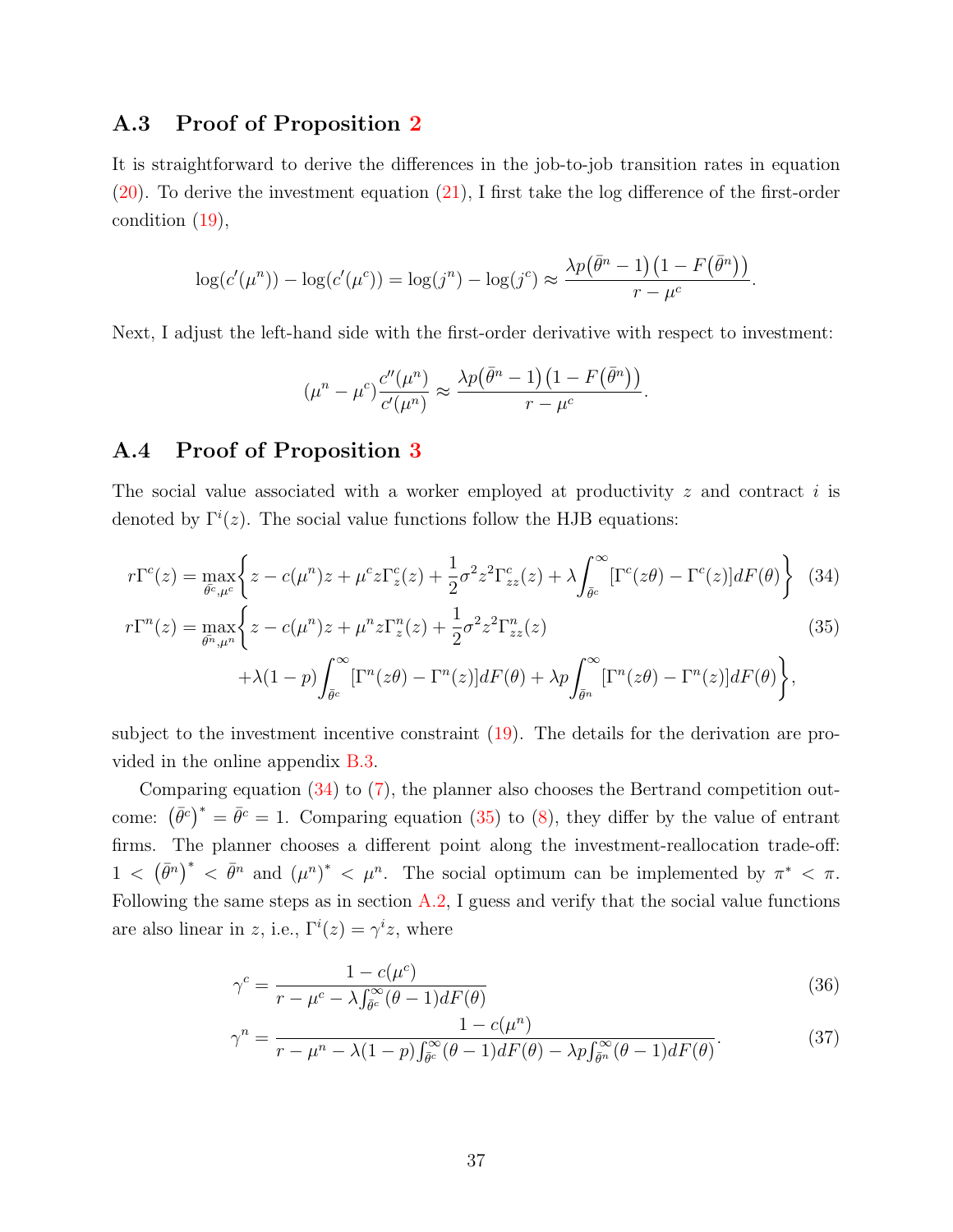## References

- Acemoglu, D. (1997): "Training and Innovation in an Imperfect Labour Market," The Review of Economic Studies, 64, 445–464.
- Acemoglu, D. and J. S. Pischke (1999): "The Structure of Wages and Investment in General Training," Journal of Political Economy, 107, 539–572.
- Aghion, P. and P. Bolton (1987): "Contracts as a Barrier to Entry," American Economic Review, 77, 388–401.
- Akcigit, U., M. A. Celik, and J. Greenwood (2016): "Buy, Keep, or Sell: Economic Growth and The Market for Ideas," Econometrica, 84, 943–984.
- Atkeson, A. and A. T. Burstein (2010): "Innovation, Firm Dynamics, and International Trade," Journal of Political Economy, 118, 433–484.
- Baslandze, S. (2017): "Entrepreneurship through Spinouts, Innovation and Growth," Discussion paper.
- Becker, G. S. (1962): "Investment in Human Capital: A Theoretical Analysis," Journal of Political Economy, 70, 9–49.
- Bilal, A., N. Engbom, S. Mongey, and G. L. Violante (2019): "Firm and Worker Dynamics in a Frictional Labor Market," Discussion paper, University of Chicago.
- Bishara, N. D. (2011): "Fifty Ways to Leave Your Employer: Relative Enforcement of Covenants Not to Compete, Trends, and Implications for Employee Mobility Policy," University of Pennsylvania Journal of Business Law, 13, 751–795.
- CAHUC, P., F. POSTEL-VINAY, AND J.-M. ROBIN (2006): "Wage Bargaining with Onthe-Job Search: Theory and Evidence," Econometrica, 74, 323–364.
- Clementi, G. L., T. F. Cooley, and C. Wang (2006): "Stock Grants as a Commitment Device," Journal of Economic Dynamics and Control, 30, 2191 – 2216.
- COOLEY, T., R. MARIMON, AND V. QUADRINI (2018): "Commitment and Competition," Discussion paper, University of Southern California.
- DAVIS, S. J. AND J. HALTIWANGER (2014): "Labor Market Fluidity and Economic Performance," NBER WorkingPaper 20479, National Bureau of Economic Research.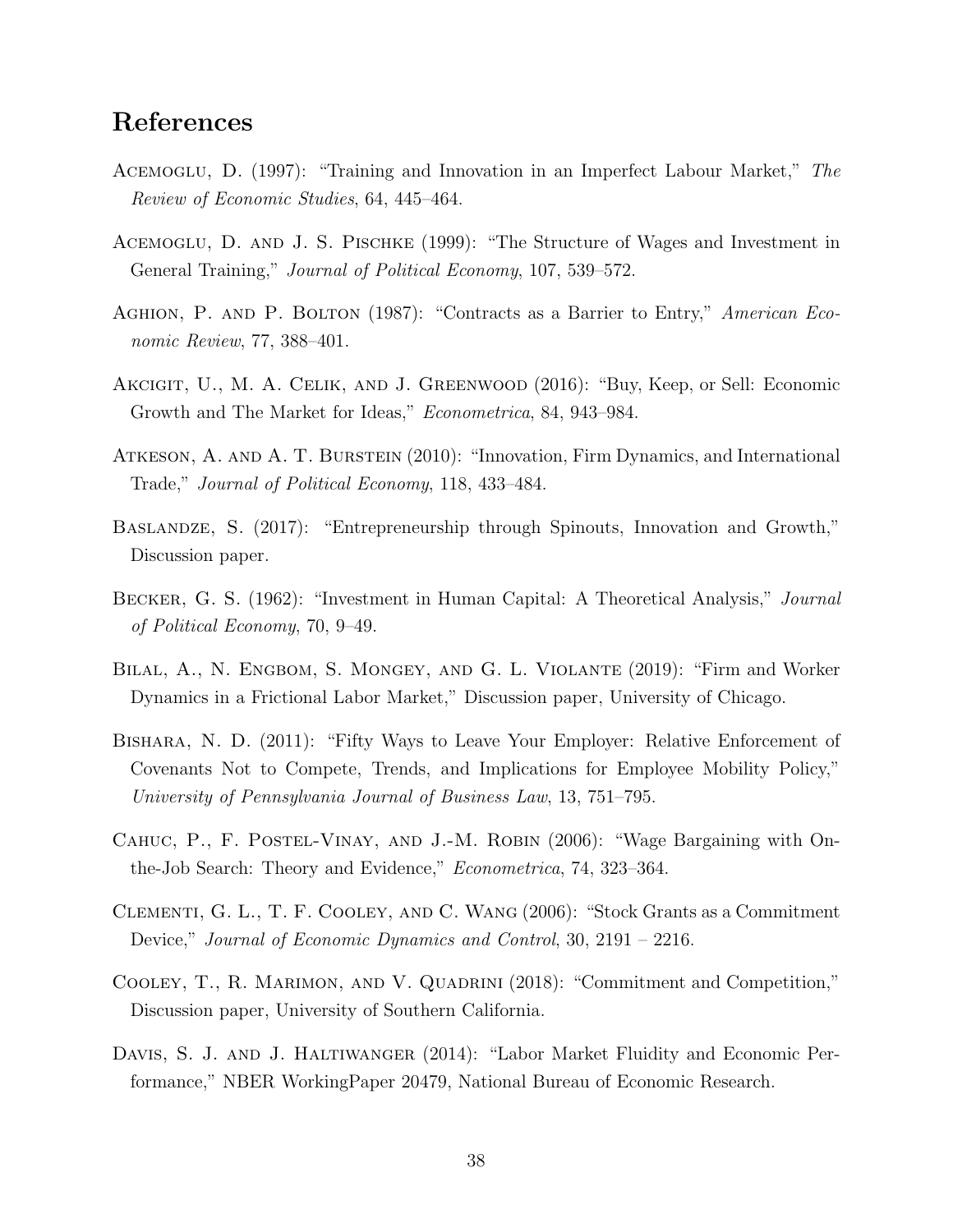- Diamond, P. A. and E. Maskin (1979): "An Equilibrium Analysis of Search and Breach of Contract, I: Steady States," The Bell Journal of Economics, 10, 282–316.
- FALLICK, B., C. A. FLEISCHMAN, AND J. B. REBITZER (2006): "Job-Hopping in Silicon Valley: Some Evidence Concerning the Microfoundations of a High-Technology Cluster," The Review of Economics and Statistics, 88, 472–481.
- Franco, A. M. and D. Filson (2006): "Spin-Outs: Knowledge Diffusion Through Employee Mobility," The RAND Journal of Economics, 37, 841–860.
- FRANCO, A. M. AND M. F. MITCHELL (2008): "Covenants Not to Compete, Labor Mobility, and Industry Dynamics," Journal of Economics & Management Strategy, 17, 581–606.
- Frydman, C. (2019): "Rising Through the Ranks. The Evolution of the Market for Corporate Executives, 1936-2003," Management Science.
- Garmaise, M. J. (2009): "Ties that Truly Bind: Noncompetition Agreements, Executive Compensation, and Firm Investment," Journal of Law, Economics, and Organization.
- Gautier, P. A., C. N. Teulings, and A. Van Vuuren (2010): "On-the-Job Search, Mismatch and Efficiency," The Review of Economic Studies, 77, 245–272.
- GILSON, R. J. (1999): "The Legal Infrastructure of High Technology Industrial Districts: Silicon Valley, Route 128, and Covenants Not to Compete." New York University Law Review, 74, 575–629.
- HEGGEDAL, T.-R., E. R. MOEN, AND E. PREUGSCHAT (2017): "Productivity Spillovers through Labor Mobility in Search Equilibrium," Journal of Economic Theory, 169, 551 – 602.
- Hosios, A. J. (1990): "On the Efficiency of Matching and Related Models of Search and Unemployment," The Review of Economic Studies, 57, 279–298.
- Jeffers, J. S. (2018): "The Impact of Restricting Labor Mobility on Corporate Investment and Entrepreneurship," Discussion paper, University of Chigaco.
- LAVETTI, K., C. SIMON, AND W. D. WHITE (2019): "The Impacts of Restricting Mobility of Skilled Service Workers: Evidence from Physicians," Journal of Human Resources.
- LENTZ, R. AND N. ROYS (2015): "Training and Search On the Job," Discussion paper, University of Wisconsin.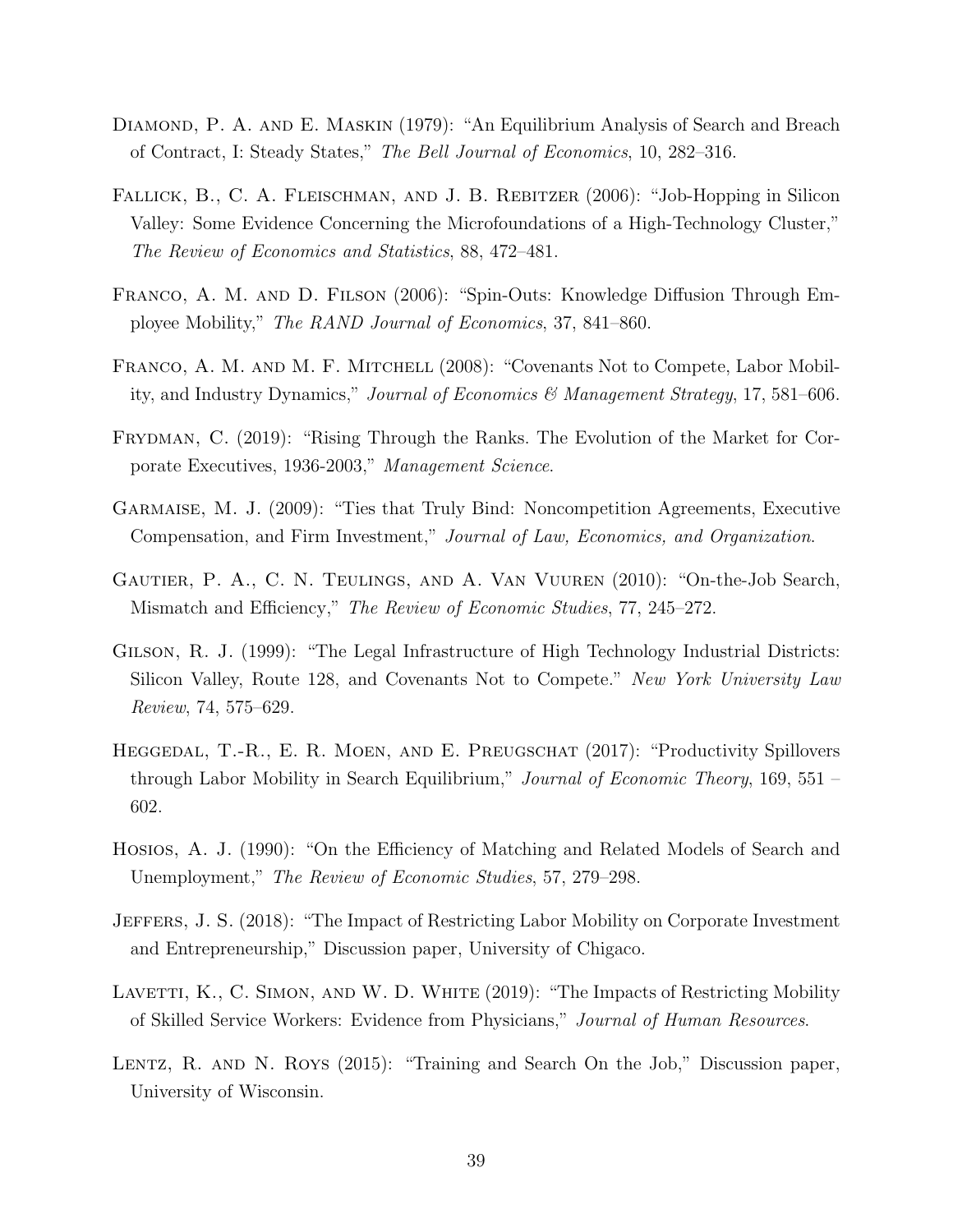- LUTTMER, E. G. J. (2007): "Selection, Growth, and the Size Distribution of Firms," The Quarterly Journal of Economics, 122, 1103–1144.
- MARIMON, R. AND V. QUADRINI (2011): "Competition, human capital and income inequality with limited commitment," Journal of Economic Theory,  $146, 976 - 1008$ .
- MARX, M., D. STRUMSKY, AND L. FLEMING (2009): "Mobility, Skills, and the Michigan Non-Compete Experiment," Management Science, 55, 875–889.
- Moen, E. R. and A. Rosen (2004): "Does Poaching Distort Training?" The Review of Economic Studies, 71, 1143–1162.
- NAIDU, S. (2010): "Recruitment Restrictions and Labor Markets: Evidence from the Postbellum U.S. South," *Journal of Labor Economics*, 28, 413–445.
- NORDHAUS, W. D. (1967): "The Optimal Life of a Patent," Cowles Foundation Discussion Papers, Yale University.
- PERLA, J. AND C. TONETTI (2014): "Equilibrium Imitation and Growth," Journal of Political Economy, 122, 52–76.
- PETERS, R. H. AND L. A. TAYLOR (2017): "Intangible Capital and the Investment-Q Relation," Journal of Financial Economics, 123, 251 – 272.
- POSTEL-VINAY, F. AND J.-M. ROBIN (2002): "Equilibrium Wage Dispersion with Worker and Employer Heterogeneity," Econometrica, 70, 2295–2350.
- Postel-Vinay, F. and H. Turon (2010): "On-the-Job Search, Productivity Shocks, and the Individual Earnings Process," International Economic Review, 51, 599–629.
- PRESCOTT, J., N. BISHARA, AND E. P. STARR (2016): "Understanding Noncompetition Agreements: The 2014 Noncompete Survey Project," Michigan State Law Review, 2, 369– 464.
- RAUCH, J. E. (2016): "Dynastic Entrepreneurship, Entry, and Non-Compete Enforcement," European Economic Review, 86, 188 – 201.
- ROMER, P. M. (1990): "Endogenous Technological Change," Journal of Political Economy, 98, S71–S102.
- Samila, S. and O. Sorenson (2011): "Noncompete Covenants: Incentives to Innovate or Impediments to Growth," Management Science, 57, 425–438.